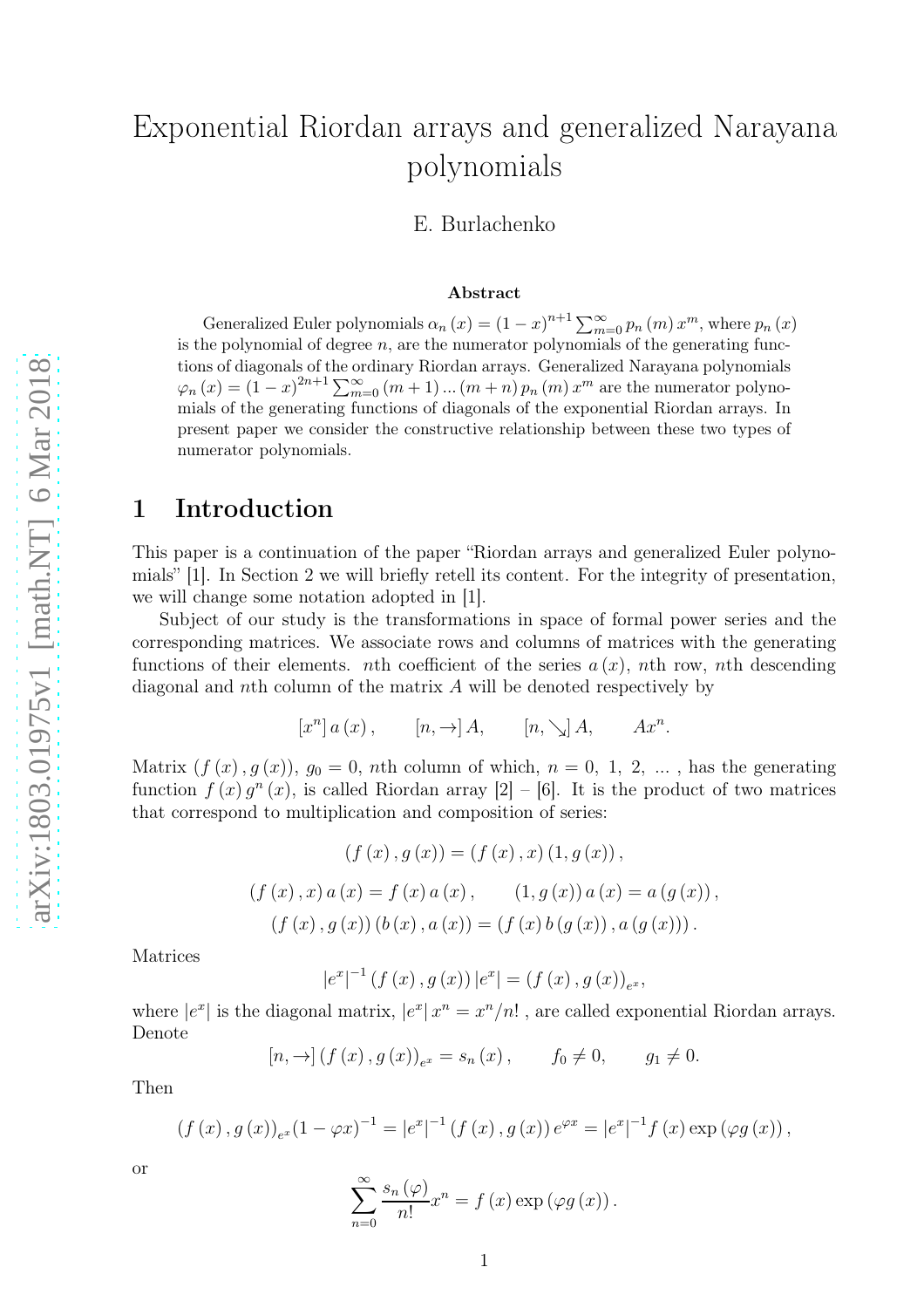Sequence of polynomials  $s_n(x)$  is called Sheffer sequence, and in the case  $f(x) = 1$ , binomial sequence. The properties of the Sheffer sequences are the subject of study of the umbral calculus [7]. Matrix

$$
P = \left(\frac{1}{1-x}, \frac{x}{1-x}\right) = (e^x, x)_{e^x} = \begin{pmatrix} 1 & 0 & 0 & 0 & \cdots \\ 1 & 1 & 0 & 0 & \cdots \\ 1 & 2 & 1 & 0 & \cdots \\ 1 & 3 & 3 & 1 & \cdots \\ \vdots & \vdots & \vdots & \vdots & \ddots \end{pmatrix}
$$

is called Pascal matrix. Power of the Pascal matrix is defined by the identity

$$
P^{\varphi} = \left(\frac{1}{1 - \varphi x}, \frac{x}{1 - \varphi x}\right) = \left(e^{\varphi x}, x\right)_{e^x}.
$$

Along with the lower triangular Riordan matrices, we will consider "square" matrices  $(b(x), a(x)), b_0 \neq 0, a_0 = 1$ . For example,

$$
\left(1, \frac{1}{1+x}\right) = \begin{pmatrix} 1 & 1 & 1 & 1 & \cdots \\ 0 & -1 & -2 & -3 & \cdots \\ 0 & 1 & 3 & 6 & \cdots \\ 0 & -1 & -4 & -10 & \cdots \\ \vdots & \vdots & \vdots & \vdots & \ddots \end{pmatrix}
$$

This includes the upper triangular matrix  $(1, 1 + x)$ , whose transpose is the Pascal matrix and which coincides with the matrix of shift operator:

$$
(1,1+x) = PT = E = \begin{pmatrix} 1 & 1 & 1 & 1 & \cdots \\ 0 & 1 & 2 & 3 & \cdots \\ 0 & 0 & 1 & 3 & \cdots \\ 0 & 0 & 0 & 1 & \cdots \\ \vdots & \vdots & \vdots & \vdots & \ddots \end{pmatrix}.
$$

Matrix  $(b(x), a(x))$  can be multiplied from the right by the matrix with the finite columns and from the left by the matrix with the finite rows. At first (before Section 4), we restrict ourselves to the set of matrices of the form  $(1, a(x))$ . Since

$$
[n, \rightarrow] (1, a(x)) = [n, \searrow] (1, xa(x)),
$$

then the matrix  $(1, a(x))$  is a tool for study of the matrix  $(1, xa(x))$ . Denote

$$
[n, \to] (1, a(x) - 1) = v_n(x) = \sum_{m=1}^{n} v_m x^m, \qquad n > 0.
$$

Since

$$
(1, a(x) - 1) (1, 1 + x) = (1, a(x)), \qquad [n, \to] (1, 1 + x) = \frac{x^n}{(1 - x)^{n+1}},
$$

then

$$
[n, \rightarrow] (1, a(x)) = \sum_{m=1}^{n} \frac{v_m x^m}{(1-x)^{m+1}} = \sum_{m=1}^{n} \frac{v_m x^m (1-x)^{n-m}}{(1-x)^{n+1}} = \frac{\alpha_n (x)}{(1-x)^{n+1}}.
$$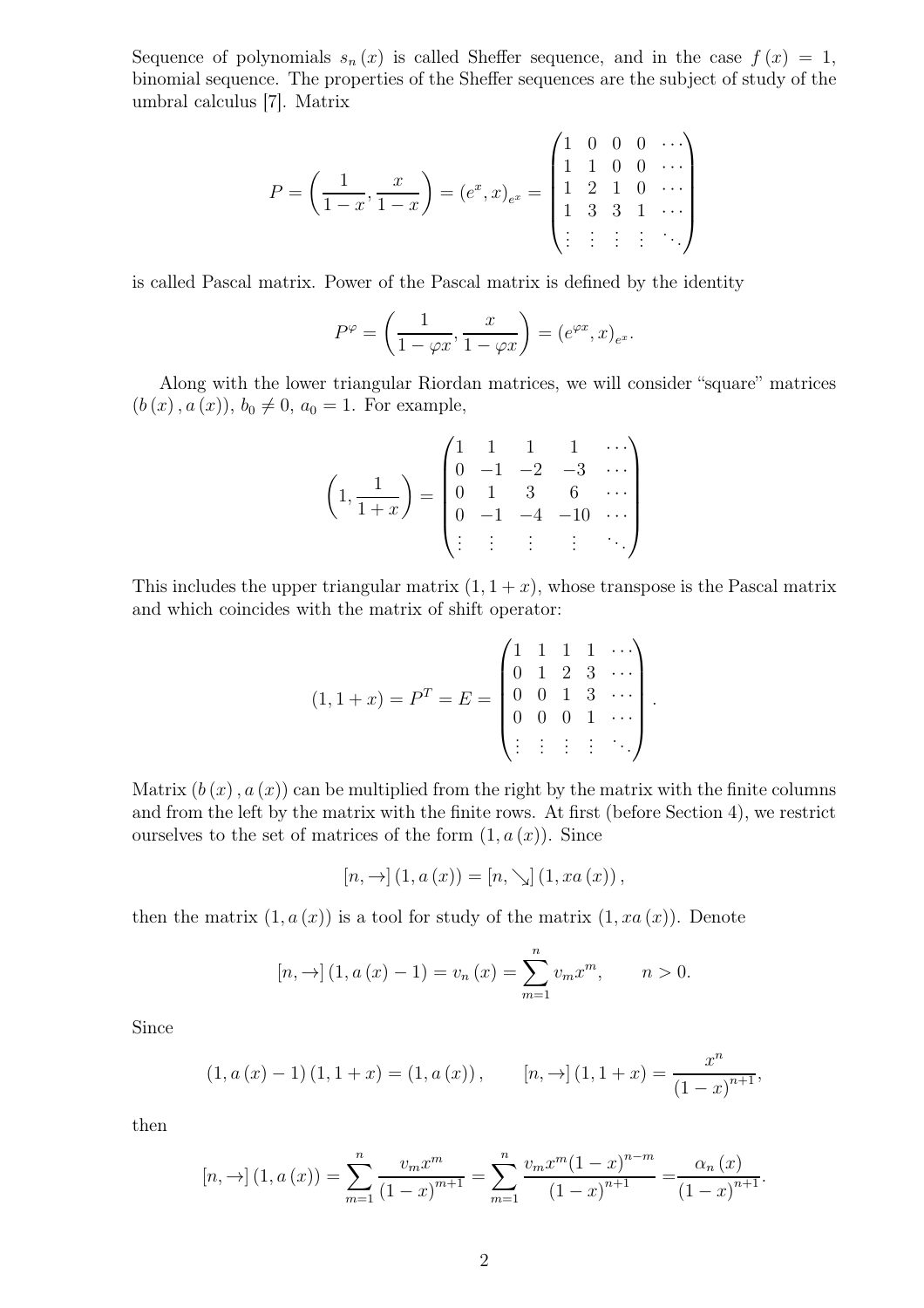If  $a(x) = e^x$ , then  $\alpha_n(x) = A_n(x)/n!$ , where  $A_n(x)$  are the Euler polynomials:

$$
\frac{A_n(x)}{(1-x)^{n+1}} = \sum_{m=0}^{\infty} m^n x^m, \qquad A_n(1) = n!.
$$

For example,

$$
A_1(x) = x
$$
,  $A_2(x) = x + x^2$ ,  $A_3(x) = x + 4x^2 + x^3$ ,  
 $A_4(x) = x + 11x^2 + 11x^3 + x^4$ .

In this connection we will called these polynomials the generalized Euler polynomials  $(GEP)$ .

"Square" Riordan arrays (called convolution arrays) and numerator polynomials of the generating functions of their rows were considered in the series of papers [8] – [12]. In [13] such matrices are called generalized Riordan arrays. Concept of generalized Euler polynomials (called  $p_n$ -associated Eulerian polynomials) in general form is represented in [14].

Denote

$$
[n, \searrow] (1, xa(x)) = \frac{\alpha_n(x)}{(1-x)^{n+1}}, \qquad [n, \to] (1, \log a(x))_{e^x} = u_n(x),
$$

$$
[n, \to] (1, a(x) - 1) = v_n(x).
$$

If the sequence of polynomials has the form  $c_0(x) = 1$ ,  $[x^0] c_n(x) = 0$ , we will bear in mind that the expression  $(1/x) c_n(x)$  corresponds to the case  $n > 0$ . Denote

$$
\frac{1}{x}\alpha_n(x) = \tilde{\alpha}_n(x), \quad \frac{1}{x}A_n(x) = \tilde{A}_n(x), \quad \frac{1}{x}u_n(x) = \tilde{u}_n(x), \quad \frac{1}{x}v_n(x) = \tilde{v}_n(x).
$$

Let the symbols  $(\varphi)_n$ ,  $[\varphi]_n$  denote respectively the falling and the rising factorial:

$$
(\varphi)_n = \varphi(\varphi - 1) \dots (\varphi - n + 1), \qquad [\varphi]_n = \varphi(\varphi + 1) \dots (\varphi + n - 1).
$$

In Section 2 we consider the generalized Euler polynomials and associated transformations. We introduce the matrices  $\tilde{U}_n$ ,  $\tilde{V}_n$ :

$$
\tilde{U}_n x^p = \frac{1}{n!} (1-x)^{n-1-p} \tilde{A}_{p+1}(x), \qquad \tilde{U}_n^{-1} x^p = (x-1)_p [x+1]_{n-p-1},
$$
  

$$
\tilde{V}_n x^p = (1+x)^{n-p-1} x^p, \qquad \tilde{V}_n^{-1} x^p = (1-x)^{n-p-1} x^p, \qquad p = 0, 1, \ \ldots, n-1.
$$

Then

$$
\tilde{U}_n \tilde{u}_n(x) = \tilde{\alpha}_n(x), \qquad \tilde{V}_n \tilde{\alpha}_n(x) = \tilde{v}_n(x).
$$

We consider the series  $_{(\beta)}a(x)$ ,  $_{(0)}a(x) = a(x)$ , that are defined as follows:

$$
_{(\beta )}a^{\varphi }\left( x\right) =\sum_{n=0}^{\infty }\frac{\varphi }{\varphi +n\beta }\frac{u_{n}\left( \varphi +n\beta \right) }{n!}x^{n}.
$$

Denote

$$
[n, \searrow] (1, x_{(\beta)} a(x)) = \frac{(\beta)^{\alpha_n}(x)}{(1-x)^{n+1}}, \qquad \frac{1}{x^{(\beta)}} \alpha_n(x) = (\beta)^{\alpha_n}(x).
$$

We introduce the matrices

$$
A_n^{\beta} = \tilde{U}_n E^{n\beta} \tilde{U}_n^{-1} = \tilde{V}_n^{-1} \tilde{D} \Big( (1+x)^{n\beta}, x \Big)^T \tilde{D}^{-1} \tilde{V}_n, \qquad \tilde{D} x^n = (n+1) x^n.
$$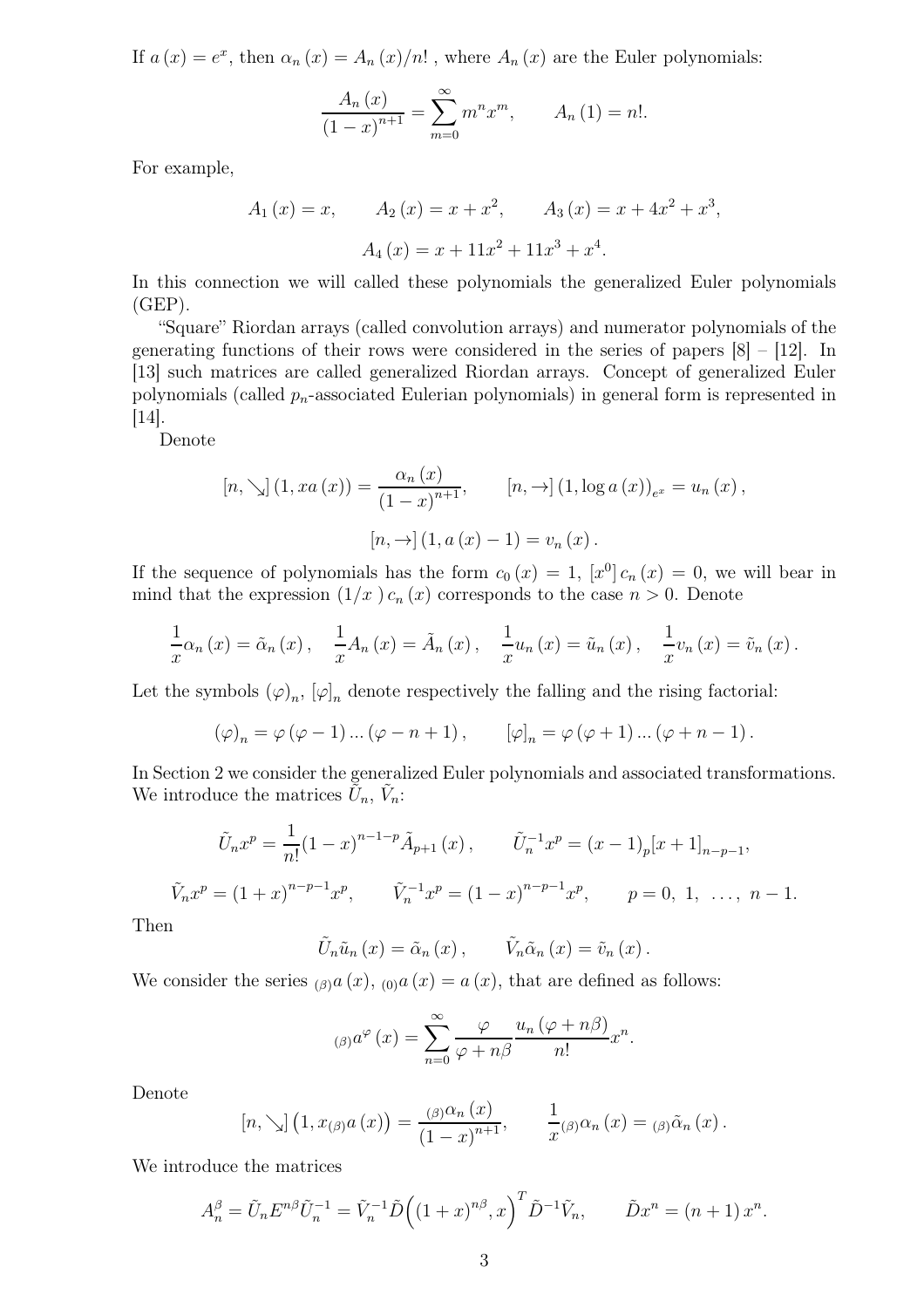Then

$$
A_{n}^{\beta} \tilde{\alpha}_{n}(x) = {}_{(\beta)} \tilde{\alpha}_{n}(x).
$$

We give a general formula for the GEP associated with the generalized binomial series. Namely, let

$$
\int_{(\beta)} a^{\varphi}(x) dx = \sum_{n=0}^{\infty} \frac{\varphi}{\varphi+n\beta} {\varphi+n\beta \choose n} x^n, \quad \frac{\int_{(\beta)} a_n(x)}{\left(1-x\right)^{n+1}} = \sum_{m=0}^{\infty} \frac{m}{m+n\beta} {\binom{m+n\beta}{n}} x^m.
$$

Then

$$
\beta(\beta)\alpha_n(x) = \frac{1}{n} \sum_{m=1}^n {n(1-\beta) \choose m-1} {n\beta \choose n-m} x^m.
$$

In Section 3 we consider the generalized Narayana polynomials  $\varphi_n(x)$ , which are the numerator polynomials of the matrix  $(1, xa(x))_{e^x}$ :

$$
[n, \searrow] (1, xa(x))_{e^x} = \frac{\varphi_n(x)}{(1-x)^{2n+1}} = \sum_{m=0}^{\infty} \frac{[m+1]_n u_n(m)}{n!} x^m, \quad \frac{1}{x} \varphi_n(x) = \tilde{\varphi}_n(x).
$$

We introduce the matrices  $\tilde{F}_n$ :

$$
\tilde{F}_n x^p = (1-x)^{2n+1} \sum_{m=1}^{\infty} m^{p+1} {m+n \choose n} x^{m-1},
$$

 $\tilde{F}_n^{-1}x^p = \frac{n!}{(2n)}$  $\frac{n!}{(2n)!}(x-1)_p[x+n+1]_{n-p-1}, \qquad p=0, 1, \ldots, n-1.$ 

Then

$$
\tilde{F}_n\tilde{u}_n(x)=\tilde{\varphi}_n(x).
$$

We introduce the matrices  $\tilde{S}_n = \tilde{F}_n \tilde{U}_n^{-1}$ . Then

$$
\tilde{S}_n \tilde{\alpha}_n(x) = \tilde{\varphi}_n(x).
$$

It turns out that

$$
\tilde{S}_n = \tilde{V}_n^{-1} \tilde{C}_n \tilde{V}_n, \qquad \tilde{C}_n x^p = \frac{(n+p+1)!}{(p+1)!} x^p.
$$

We give a general formula for the GNP associated with the generalized binomial series. Namely, let

$$
\frac{\beta(n)\varphi_n(x)}{(1-x)^{2n+1}} = \sum_{m=0}^{\infty} \frac{m}{m+\beta n} {m+\beta n \choose n} [m+1]_n x^m.
$$

Then

$$
\lim_{(\beta)\varphi_n}(x) = \frac{(n+1)!}{n} \sum_{m=1}^n \binom{n(2-\beta)}{m-1} \binom{n\beta}{n-m} x^m.
$$

In Section 4 we consider transformations of the general form. Let  $g_n(x)$ ,  $h_n(x)$  are the numerator polynomials of the matrices  $(b(x), xa(x)), (b(x), xa(x))_{e^x}, b_0 \neq 0$ , respectively. Denote

$$
[n, \rightarrow] (b(x), \log a(x))_{e^x} = s_n(x).
$$

We introduce the matrices  $U_n$ ,  $F_n$ :

$$
U_n x^p = (1-x)^{n+1} \frac{1}{n!} \sum_{m=0}^{\infty} m^p x^m, \qquad U_n^{-1} x^p = (x)_p [x+1]_{n-p};
$$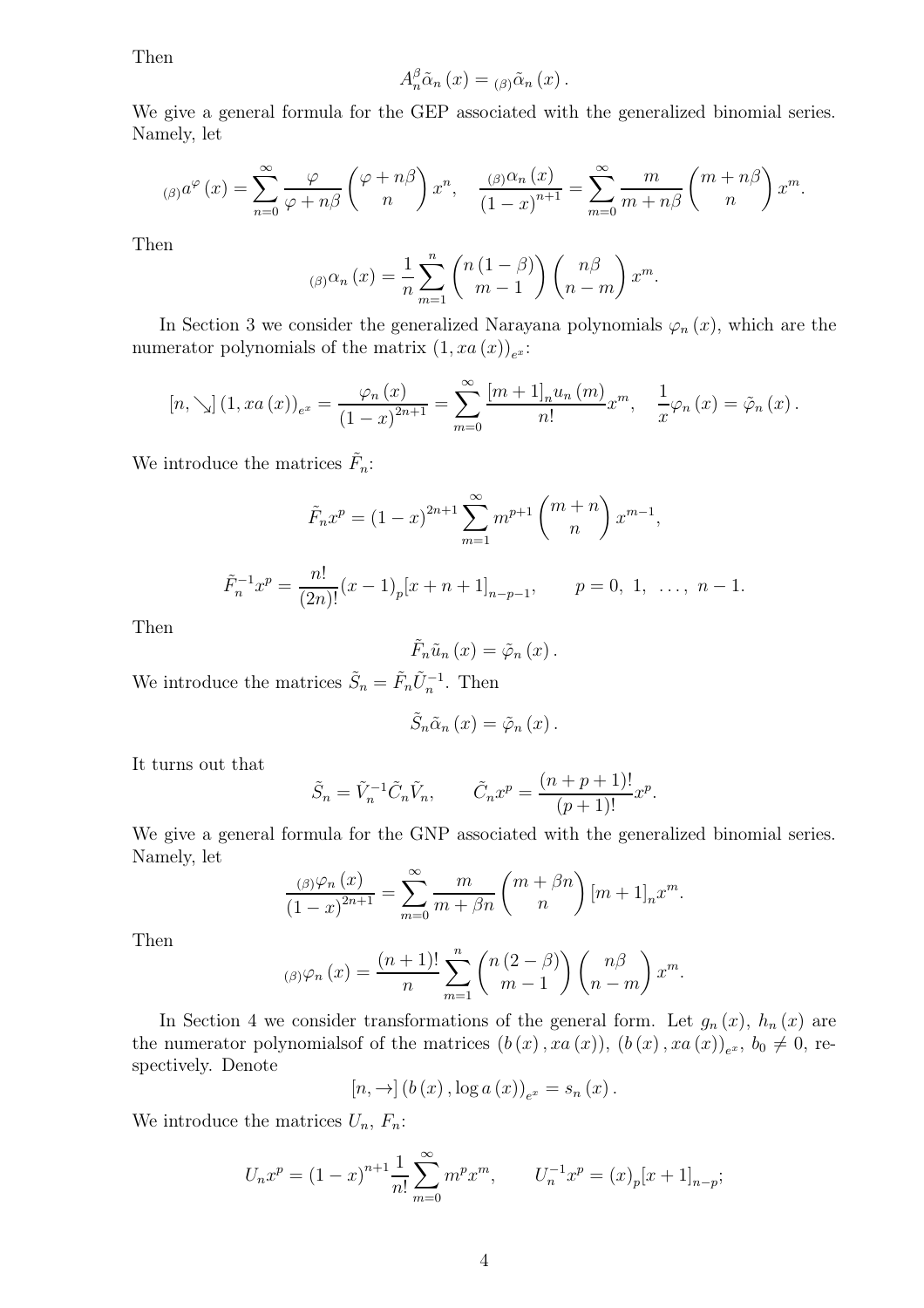$$
F_n x^p = (1-x)^{2n+1} \sum_{m=0}^{\infty} m^p \binom{m+n}{n} x^m, \quad F_n^{-1} x^p = \frac{n!}{(2n)!} (x)_p [x+n+1]_{n-p},
$$

 $p = 0, 1, \ldots, n$ . Then

$$
U_n s_n(x) = g_n(x), \qquad F_n s_n(x) = h_n(x).
$$

We introduce the matrices  $S_n = F_n U_n^{-1}$ . Then

$$
S_{n}g_{n}(x)=h_{n}(x).
$$

It turns out that

$$
S_n = V_n^{-1} C_n V_n,
$$

$$
V_n x^p = (1+x)^{n-p} x^p, \quad V_n^{-1} x^p = (1-x)^{n-p} x^p, \quad C_n x^p = \frac{(n+p)!}{p!} x^p;
$$

$$
S_n x^p = \frac{(n+p)! (n-p)!}{n!} \sum_{m=p}^n {n \choose m-p} {n \choose n-m} x^m,
$$

$$
S_n^{-1} x^p = \frac{p! (n-p)!}{(2n)!} \sum_{m=p}^n { -n \choose m-p} {2n \choose n-m} x^m.
$$

In Section 5 we consider the generalized Narayana polynomials of type B, which are the numerator polynomials of the matrix  $(a(x), xa(x))_{e^x}$ , and similar polynomials, which are the numerator polynomials of the matrix  $((xa(x))'$ ,  $xa(x)$ .

In Section 6 we return to the series  $\alpha(x)$  from Section 2 and consider the transformations

$$
G_n^{\beta} = U_n E^{n\beta} U_n^{-1} = V_n^{-1} \Big( (1+x)^{n\beta}, x \Big)^T V_n,
$$
  
\n
$$
H_n^{\beta} = F_n E^{n\beta} F_n^{-1} = S_n G_n^{\beta} S_n^{-1} = V_n^{-1} C_n \Big( (1+x)^{n\beta}, x \Big)^T C_n^{-1} V_n,
$$
  
\n
$$
T_n^{\beta} = \tilde{F}_n E^{n\beta} \tilde{F}_n^{-1} = \tilde{S}_n A_n^{\beta} \tilde{S}_n^{-1} = \tilde{V}_n^{-1} \tilde{C}_n \tilde{D} \Big( (1+x)^{n\beta}, x \Big)^T \tilde{D}^{-1} \tilde{C}_n^{-1} \tilde{V}_n.
$$

Let  $_{(\beta)}g_n(x)$ ,  $_{(\beta)}h_n(x)$  are the numerator polynomials of the matrices

$$
\left(b\left(x_{(\beta)}a^{\beta}\left(x\right)\right)\left(1+x\beta\left(\log_{(\beta)}a\left(x\right)\right)'\right),x_{(\beta)}a\left(x\right)\right),\right)
$$

$$
\left(b\left(x_{(\beta)}a^{\beta}\left(x\right)\right)\left(1+x\beta\left(\log_{(\beta)}a\left(x\right)\right)'\right),x_{(\beta)}a\left(x\right)\right)_{e^{x}},
$$

respectively,  $_{(\beta)}\varphi_n(x)$  are the numerator polynomials of the matrix  $(1, x_{(\beta)}a(x))_{e^x}$ . Then

$$
G_n^{\beta}g_n(x) = \alpha_{\beta}g_n(x), \quad H_n^{\beta}h_n(x) = \alpha_{\beta}h_n(x), \quad T_n^{\beta}\tilde{\varphi}_n(x) = \alpha_{\beta}\tilde{\varphi}_n(x).
$$

Matrices  $G_n^{\beta}$ ,  $H_n^{\beta}$ ,  $T_n^{\beta}$  are characterized by the fact that, in comparison with them, the columns and rows of the matirices  $G_n^{-\beta}$ ,  $H_n^{-\beta}$ ,  $T_n^{-\beta}$  are rearranged in the reverse order. Columns of the matrix  $G_n^{\beta}$  are expressed by the general formula:

$$
G_n^{\beta} x^p = \sum_{m=0}^n \binom{-n\beta+p}{m} \binom{n\beta+n-p}{n-m} x^m.
$$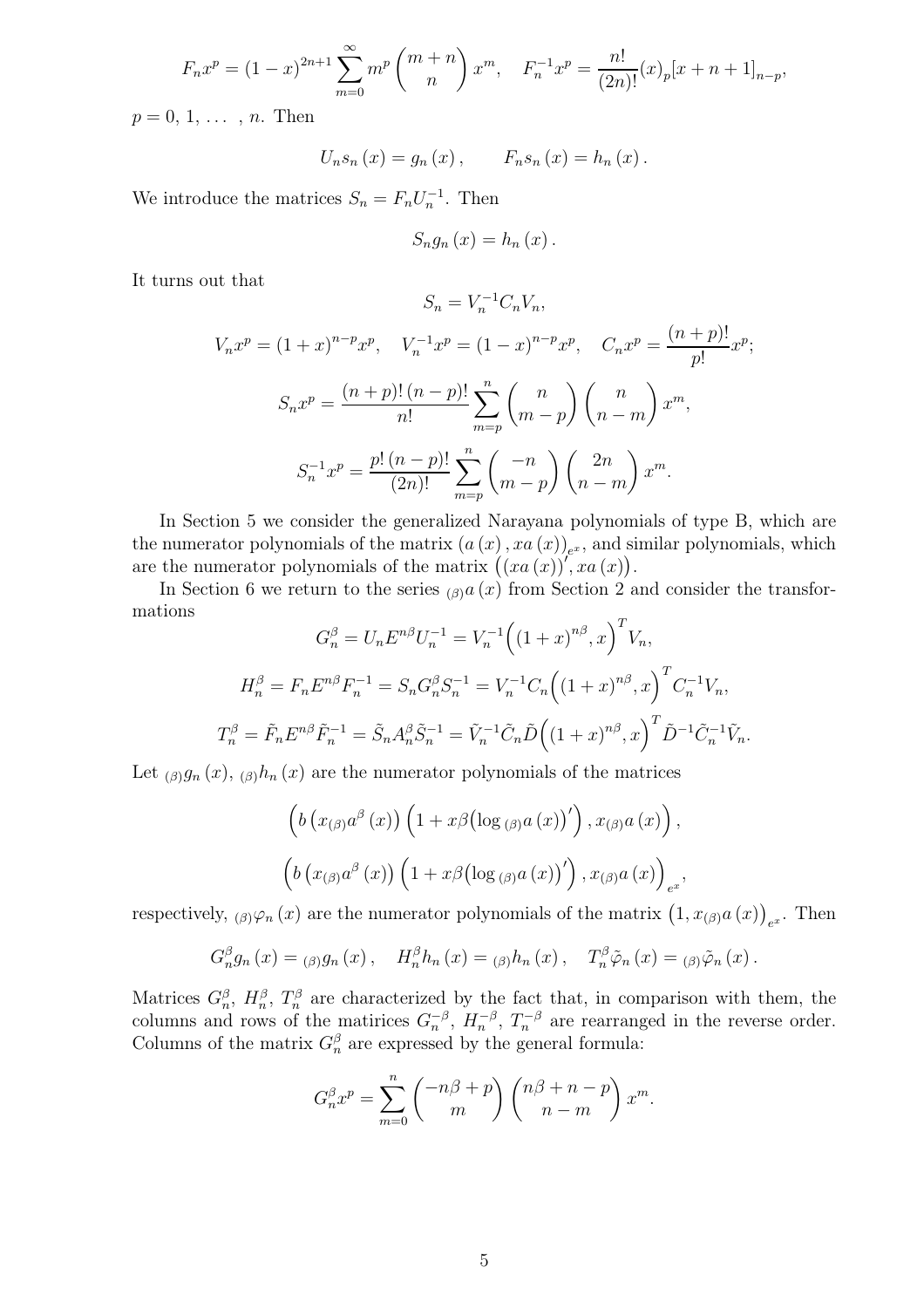# 2 Generalized Euler polynomials

Let

$$
u_n(x) = \sum_{p=1}^n u_p x^p, \qquad n > 0.
$$

Since

$$
a^{m}(x) = \sum_{n=0}^{\infty} \frac{u_{n}(m)}{n!} x^{n}, \qquad u_{0}(x) = 1,
$$

then

$$
\frac{\alpha_n(x)}{(1-x)^{n+1}} = \sum_{m=0}^{\infty} \frac{u_n(m)}{n!} x^m = \frac{1}{n!} \sum_{m=0}^{\infty} x^m \sum_{p=1}^n u_p m^p = \frac{1}{n!} \sum_{p=1}^n \sum_{m=0}^{\infty} u_p m^p x^m =
$$

$$
= \frac{1}{n!} \sum_{p=1}^n \frac{u_p A_p(x)}{(1-x)^{p+1}} = \frac{\frac{1}{n!} \sum_{p=1}^n u_p (1-x)^{n-p} A_p(x)}{(1-x)^{n+1}}.
$$

We introduce the matrices  $\tilde{U}_n$ :

$$
\tilde{U}_n x^p = \frac{1}{n!} (1-x)^{n-1-p} \tilde{A}_{p+1}(x), \qquad p = 0, 1, \ldots, n-1.
$$

For example,

$$
\tilde{U}_2 = \frac{1}{2} \begin{pmatrix} 1 & 1 \\ -1 & 1 \end{pmatrix}, \qquad \tilde{U}_3 = \frac{1}{3!} \begin{pmatrix} 1 & 1 & 1 \\ -2 & 0 & 4 \\ 1 & -1 & 1 \end{pmatrix}, \qquad \tilde{U}_4 = \frac{1}{4!} \begin{pmatrix} 1 & 1 & 1 & 1 \\ -3 & -1 & 3 & 11 \\ 3 & -1 & -3 & 11 \\ -1 & 1 & -1 & 1 \end{pmatrix}.
$$

Then

$$
\tilde{U}_{n}\tilde{u}_{n}(x)=\tilde{\alpha}_{n}(x).
$$

Since

$$
\frac{x^{p+1}}{(1-x)^{n+1}} = \sum_{m=0}^{\infty} {m+n-p-1 \choose n} x^m = \sum_{m=0}^{\infty} \frac{[m-p]_n}{n!} x^m, \qquad 0 \le p < n,
$$

then

$$
\tilde{U}_n^{-1}x^p = \frac{1}{x} \prod_{i=0}^{n-1} (x - p + i) = (x - 1)_p [x + 1]_{n-p-1}.
$$

For example,

$$
\tilde{U}_2^{-1} = \begin{pmatrix} 1 & -1 \\ 1 & 1 \end{pmatrix}, \qquad \tilde{U}_3^{-1} = \begin{pmatrix} 2 & -1 & 2 \\ 3 & 0 & -3 \\ 1 & 1 & 1 \end{pmatrix}, \qquad \tilde{U}_4^{-1} = \begin{pmatrix} 6 & -2 & 2 & -6 \\ 11 & -1 & -1 & 11 \\ 6 & 2 & -2 & -6 \\ 1 & 1 & 1 & 1 \end{pmatrix}.
$$

We introduce the matrices  $J_n$  corresponding to the operator rearranging the coefficients of the polynomial of degree  $n$  in the reverse order. For example,

$$
J_3 = \begin{pmatrix} 0 & 0 & 0 & 1 \\ 0 & 0 & 1 & 0 \\ 0 & 1 & 0 & 0 \\ 1 & 0 & 0 & 0 \end{pmatrix}.
$$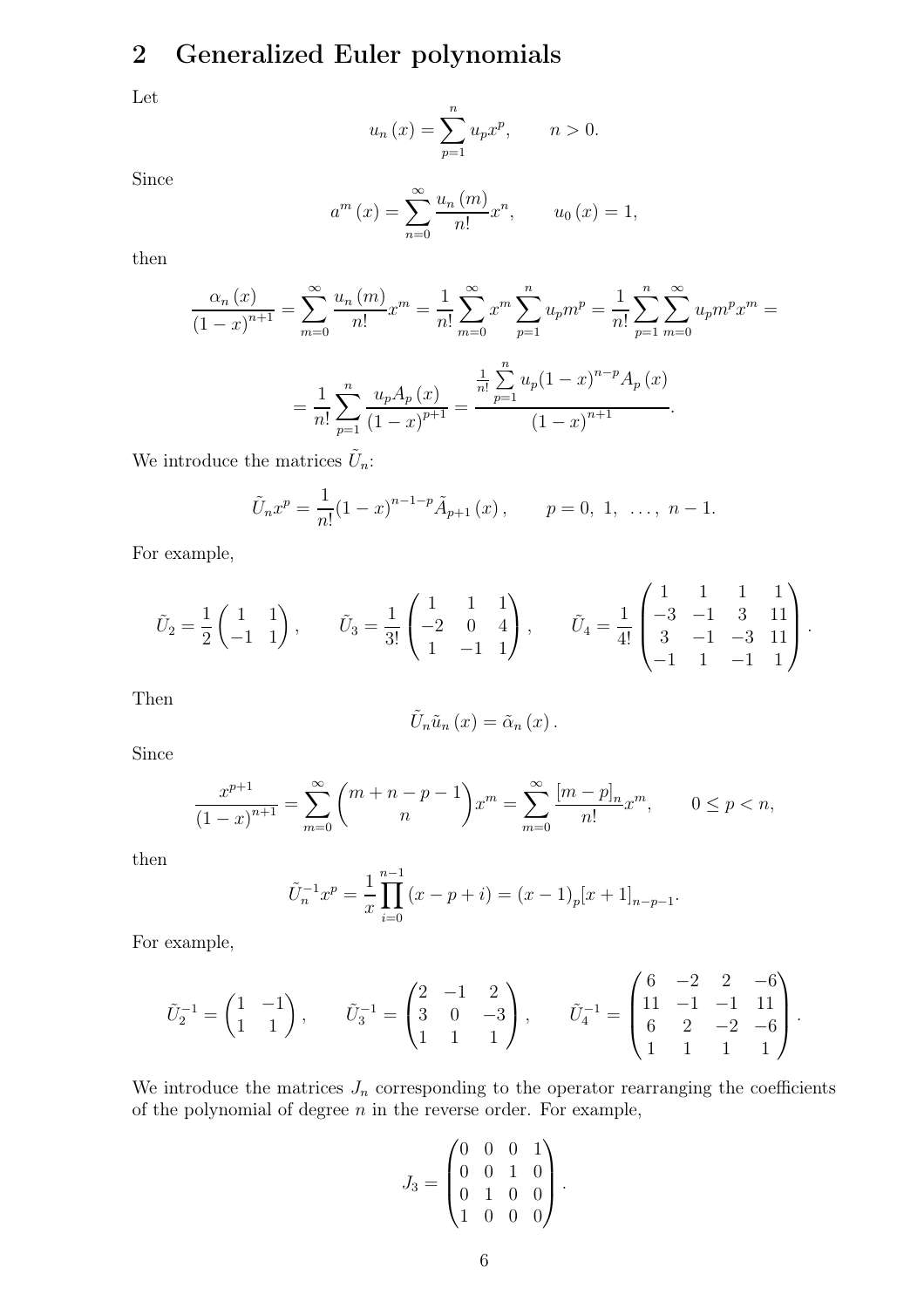Denote  $\tilde{J}_n = J_{n-1}$ . Theorem 1.

$$
\tilde{U}_n(1,-x)\,\tilde{U}_n^{-1} = (-1)^{n-1}\tilde{J}_n.
$$

Proof.

$$
(1, -x)(x-1)p[x+1]n-p-1 = (-x-1)p[-x+1]n-p-1 = (-1)n-1(x-1)n-p-1[x+1]p,
$$

or

$$
(1, -x)\tilde{U}_n^{-1}x^p = (-1)^{n+1}\tilde{U}_n^{-1}x^{n-p-1}, \qquad (1, -x)\tilde{U}_n^{-1} = (-1)^{n+1}\tilde{U}_n^{-1}\tilde{J}_n.
$$

Thus,

$$
(-1)^{n-1}\tilde{J}_n\tilde{\alpha}_n(x)=\tilde{U}_n\tilde{u}_n(-x).
$$

Denote

$$
[n, \searrow] (1, xa^{-1}(x)) = \frac{\alpha_n^{(-1)}(x)}{(1-x)^{n+1}}.
$$

Since

$$
[n, \to] (1, \log a^{-1}(x))_{e^x} = u_n(-x),
$$

then

$$
\alpha_n^{(-1)}(x) = (-1)^n x J_n \alpha_n(x) .
$$

Theorem 2.

$$
\alpha_n(1) = (a_1)^n.
$$

**Proof.** Denote  $\tilde{U}_n x^p = \tilde{U}_p(x)$ . Since

$$
a_1 = [x] \log a(x), \quad (a_1)^n = [x^n] u_n(x); \quad \tilde{U}_p(1) = 0, \quad p < n-1; \quad \tilde{U}_{n-1}(1) = 1.
$$

then

$$
\alpha_n(1) = \sum_{p=0}^{n-1} u_{p+1} \tilde{U}_p(1) = u_n = (a_1)^n.
$$

The case when  $a_1 = 0$ , the degree of polynomial  $u_n(x)$  is less than n and matrix  $(1, \log a(x))_{e^x}$  has no inverse, is possible. This possibility is reflected in the following theorem.

**Theorem 3.** If  $s_{n-m}(x)$  is a polynomial of degree  $n-m-1$ , then

$$
\tilde{U}_n s_{n-m}(x) = (1-x)^m \frac{(n-m)!}{n!} \tilde{U}_{n-m} s_{n-m}(x) .
$$

Respectively, if  $c_{n-m}(x)$  is a polynomial of degree  $\lt n-m$ , then

$$
\tilde{U}_n^{-1}(1-x)^m c_{n-m}(x) = \frac{n!}{(n-m)!} \tilde{U}_{n-m}^{-1} c_{n-m}(x).
$$

**Proof.** Let  $I_n$  is the identity square matrix of order  $n+1$ , corresponding to the operator annihilating excess columns or rows of matrices. Denote  $\tilde{I}_n = I_{n-1}$ . Then it is obvious that

$$
((1-x)^{-m},x)\,\tilde{U}_n\tilde{I}_{n-m} = \frac{(n-m)!}{n!}\tilde{U}_{n-m},
$$

or

$$
\tilde{U}_n \tilde{I}_{n-m} = ((1-x)^m, x) \frac{(n-m)!}{n!} \tilde{U}_{n-m}.
$$

Respectively,

$$
\tilde{U}_n^{-1}\left((1-x)^m, x\right) \tilde{I}_{n-m} = \frac{n!}{(n-m)!} \tilde{U}_{n-m}^{-1}.
$$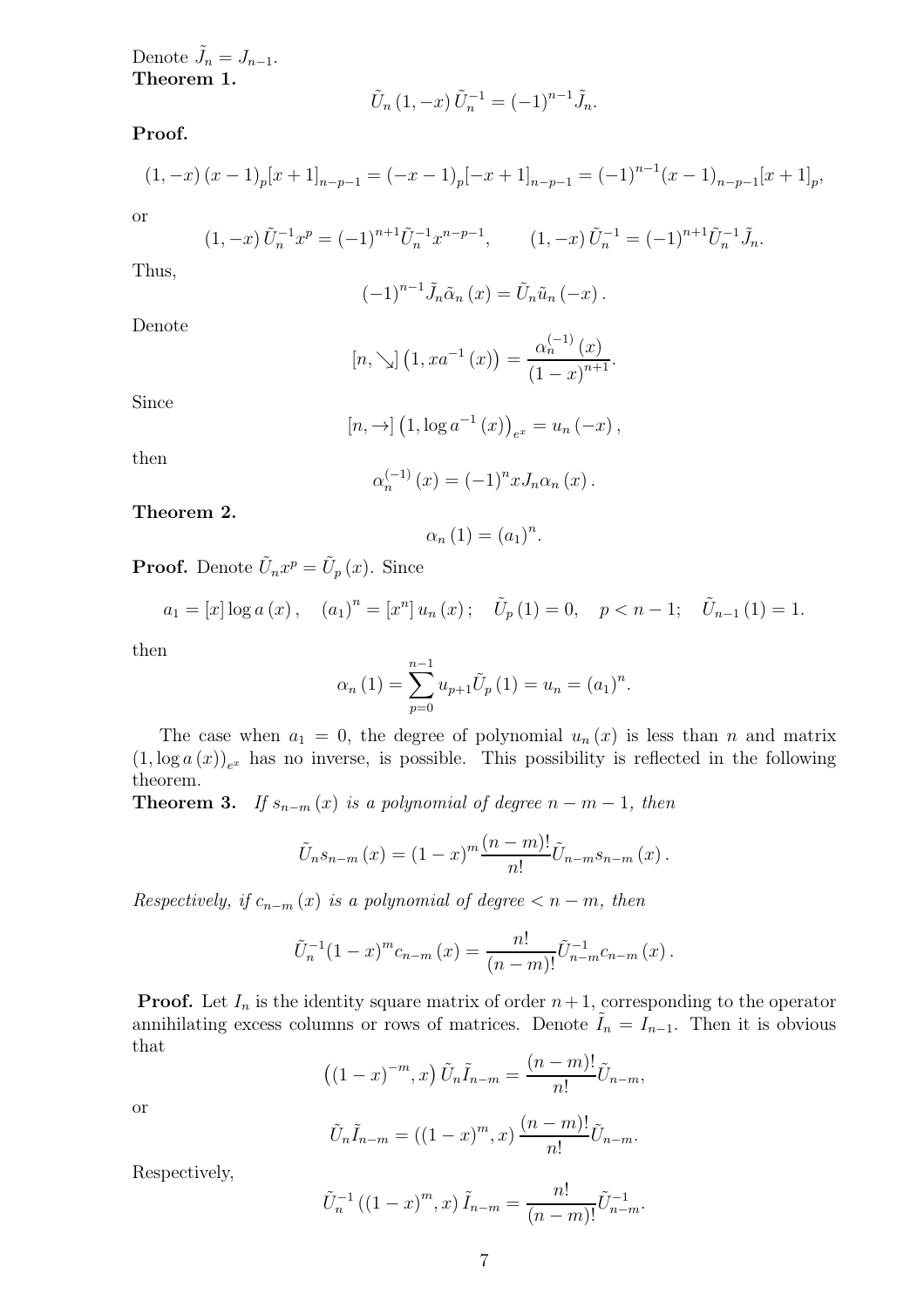We introduce the matrices  $\tilde{V}_n = \tilde{J}_n E \tilde{J}_n = ((1+x)^n, x) P^{-1} \tilde{I}_n$ . For example,

$$
\tilde{V}_4 = \begin{pmatrix} 1 & 0 & 0 & 0 \\ 3 & 1 & 0 & 0 \\ 3 & 2 & 1 & 0 \\ 1 & 1 & 1 & 1 \end{pmatrix}, \qquad \tilde{V}_4^{-1} = \begin{pmatrix} 1 & 0 & 0 & 0 \\ -3 & 1 & 0 & 0 \\ 3 & -2 & 1 & 0 \\ -1 & 1 & -1 & 1 \end{pmatrix}.
$$

Then, as we found in the Introduction,

$$
\tilde{V}_{n}^{-1}\tilde{v}_{n}\left(x\right)=\tilde{\alpha}_{n}\left(x\right),\,
$$

and, hence

$$
\tilde{U}_n^{-1}\tilde{V}_n^{-1}\tilde{v}_n(x)=\tilde{u}_n(x).
$$

By Theorem 3 we find:

$$
\tilde{U}_n^{-1}\tilde{V}_n^{-1}x^p = \tilde{U}_n^{-1}(1-x)^{n-p-1}x^p = \frac{n!}{(p+1)!}(x-1)_p =
$$
\n
$$
= \frac{n!}{(p+1)!} \sum_{m=1}^{p+1} s(p+1, m) x^{m-1},
$$

where  $s (p + 1, m)$  are the Stirling numbers of the first kind. Hence

$$
\tilde{V}_n \tilde{U}_n x^p = \frac{1}{n!} \sum_{m=1}^{p+1} m! S(p+1, m) x^{m-1},
$$

where  $S(p+1, m)$  are the Stirling numbers of the second kind. For example,

$$
\tilde{U}_4^{-1}\tilde{V}_4^{-1} = 4! \begin{pmatrix} 1 & -1 & 2 & -6 \\ 0 & 1 & -3 & 11 \\ 0 & 0 & 1 & -6 \\ 0 & 0 & 0 & 1 \end{pmatrix} \begin{pmatrix} 1 & 0 & 0 & 0 \\ 0 & \frac{1}{2} & 0 & 0 \\ 0 & 0 & \frac{1}{3!} & 0 \\ 0 & 0 & 0 & \frac{1}{4!} \end{pmatrix},
$$

$$
\tilde{V}_4 \tilde{U}_4 = \frac{1}{4!} \begin{pmatrix} 1 & 0 & 0 & 0 \\ 0 & 2 & 0 & 0 \\ 0 & 0 & 3! & 0 \\ 0 & 0 & 0 & 4! \end{pmatrix} \begin{pmatrix} 1 & 1 & 1 & 1 \\ 0 & 1 & 3 & 7 \\ 0 & 0 & 1 & 6 \\ 0 & 0 & 0 & 1 \end{pmatrix}.
$$

Generalized binomial series,

$$
\begin{aligned}\n\text{(6)} a^{\varphi}(x) &= \sum_{n=0}^{\infty} \frac{\varphi}{\varphi + n\beta} \binom{\varphi + n\beta}{n} x^n; \\
\text{(7)} a(x) &= 1 + x, \qquad \text{(8)} a(x) = (1 - x)^{-1}, \qquad \text{(9)} a(x) = \frac{1 - (1 - 4x)^{1/2}}{2x}, \\
\text{(10)} a(x) &= \frac{1 + (1 + 4x)^{1/2}}{2}, \qquad \text{(10)} a(x) = \left(\frac{x}{2} + \left(1 + \frac{x^2}{4}\right)^{1/2}\right)^2,\n\end{aligned}
$$

takes important place in our studies. Generalization that underlies it can be extended to each formal power series  $a(x)$ ,  $a_0 = 1$ . Each such series is associated by means of the Lagrange transform

$$
a^{\varphi}(x) = \sum_{n=0}^{\infty} \frac{x^n}{a^{\beta n}(x)} \left[ x^n \right] \left( 1 - x \beta (\log a(x))' \right) a^{\varphi + \beta n}(x)
$$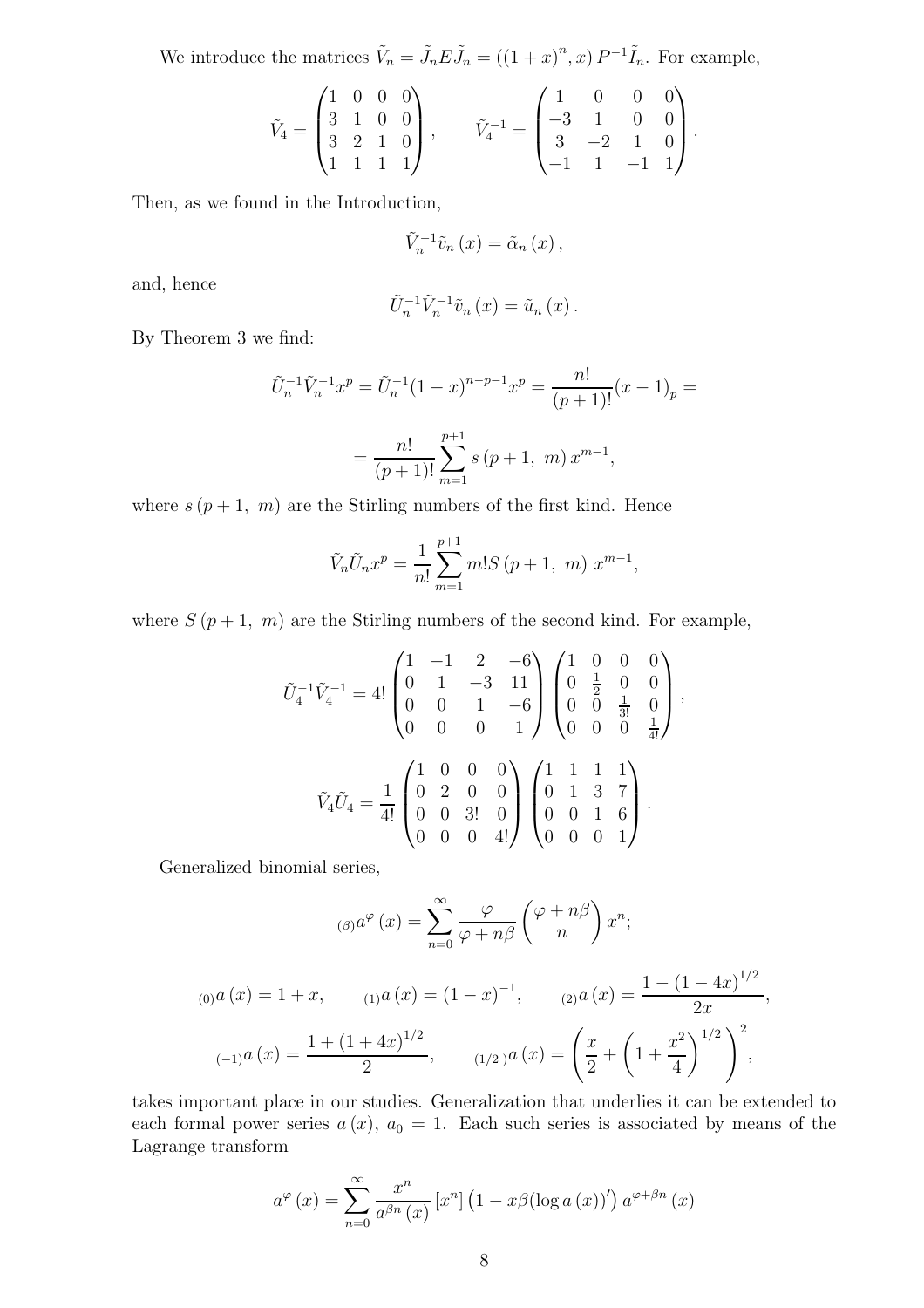with the set of series  $_{(\beta)}a(x)$ ,  $_{(0)}a(x) = a(x)$ , such that

$$
\left(\beta\right)a\left(xa^{-\beta}\left(x\right)\right) = a\left(x\right), \qquad a\left(x_{\left(\beta\right)}a^{\beta}\left(x\right)\right) = \left(\beta\right)a\left(x\right),
$$
\n
$$
\left[x^{n}\right]_{\left(\beta\right)}a^{\varphi}\left(x\right) = \left[x^{n}\right]\left(1 - x\beta\frac{a'\left(x\right)}{a\left(x\right)}\right)a^{\varphi+\beta n}\left(x\right) = \frac{\varphi}{\varphi+\beta n}\left[x^{n}\right]a^{\varphi+\beta n}\left(x\right),
$$
\n
$$
\left[x^{n}\right]\left(1 + x\beta\frac{\left(\beta\right)a'\left(x\right)}{\left(\beta\right)a\left(x\right)}\right)\left(\beta\right)a^{\varphi}\left(x\right) = \frac{\varphi+\beta n}{\varphi}\left[x^{n}\right]_{\left(\beta\right)}a^{\varphi}\left(x\right) = \left[x^{n}\right]a^{\varphi+\beta n}\left(x\right),
$$
\n
$$
\left(1, x_{\left(\beta\right)}a^{\varphi}\left(x\right)\right)^{-1} = \left(1, x_{\left(\beta-\varphi\right)}a^{-\varphi}\left(x\right)\right),
$$
\n
$$
\left(1 + x\varphi\left(\log\left(\beta\right)a\left(x\right)\right)', x_{\left(\beta\right)}a^{\varphi}\left(x\right)\right)^{-1} = \left(1 - x\varphi\left(\log\left(\beta-\varphi\right)a\left(x\right)\right)', x_{\left(\beta-\varphi\right)}a^{-\varphi}\left(x\right)\right).
$$
\nDenote

Denote

$$
[n, \rightarrow] (1, \log_{(\beta)} a(x))_{e^x} = (\beta) u_n(x).
$$

Then

$$
\int_{(\beta)} a^{\varphi}(x) dx = \sum_{n=0}^{\infty} \frac{\varphi}{\varphi + n\beta} \frac{u_n(\varphi + n\beta)}{n!} x^n,
$$

$$
\int_{(\beta)} u_n(x) dx = x(x + n\beta)^{-1} u_n(x + n\beta).
$$

Let

$$
(1, \log a(x))^{-1} = (1, q(x)).
$$

Then

$$
(1, \log_{(\beta)} a(x))^{-1} = (1, q(x) e^{-\beta x}).
$$

Denote

$$
(1, q(x) e^{-\beta x})_{e^{x}} x^{n} = (q) q_{n}(x).
$$

Then

$$
\beta g_n(x) = (1 + n\beta x)^{-1} q_n\left(\frac{x}{1 + n\beta x}\right),
$$

$$
\sum_{n=0}^{\infty} \beta g_n(\varphi) \beta g_n(x) = (1 - \varphi x)^{-1}.
$$

Series (β)a (x) for integer β, denoted by  $S_\beta(x)$ , were introduced in [15]. In [16] these series, called generalized Lagrange series, are considered in connection with the Riordan arrays. Properties of these series intersect with the properties of Sheffer sequences, therefore the identities associated with them can be found in the umbral calculus.

Denote

$$
\frac{1}{x}(\beta)u_n(x) = (\beta)\tilde{u}_n(x), \quad [n, \searrow] (1, x_{(\beta)}a(x)) = \frac{(\beta)\alpha_n(x)}{(1-x)^{n+1}}, \quad \frac{1}{x}(\beta)\alpha_n(x) = (\beta)\tilde{\alpha}_n(x).
$$

Then

$$
E^{n\beta}\tilde{u}_n(x) = \tilde{u}_n(x+n\beta) = (n\beta)\tilde{u}_n(x), \qquad U_n E^{n\beta} U_n^{-1} \tilde{\alpha}_n(x) = (n\beta)\tilde{\alpha}_n(x).
$$

Denote

$$
\tilde{U}_n E^{n\beta} \tilde{U}_n^{-1} = A_n^{\beta}.
$$

Since

$$
(1, -x) E^{n\beta} (1, -x) = E^{-n\beta}, \qquad \tilde{U}_n (1, -x) \tilde{U}_n^{-1} = (-1)^{n-1} \tilde{J}_n,
$$

then

$$
\tilde{J}_n A_n^\beta \tilde{J}_n = A_n^{-\beta}.
$$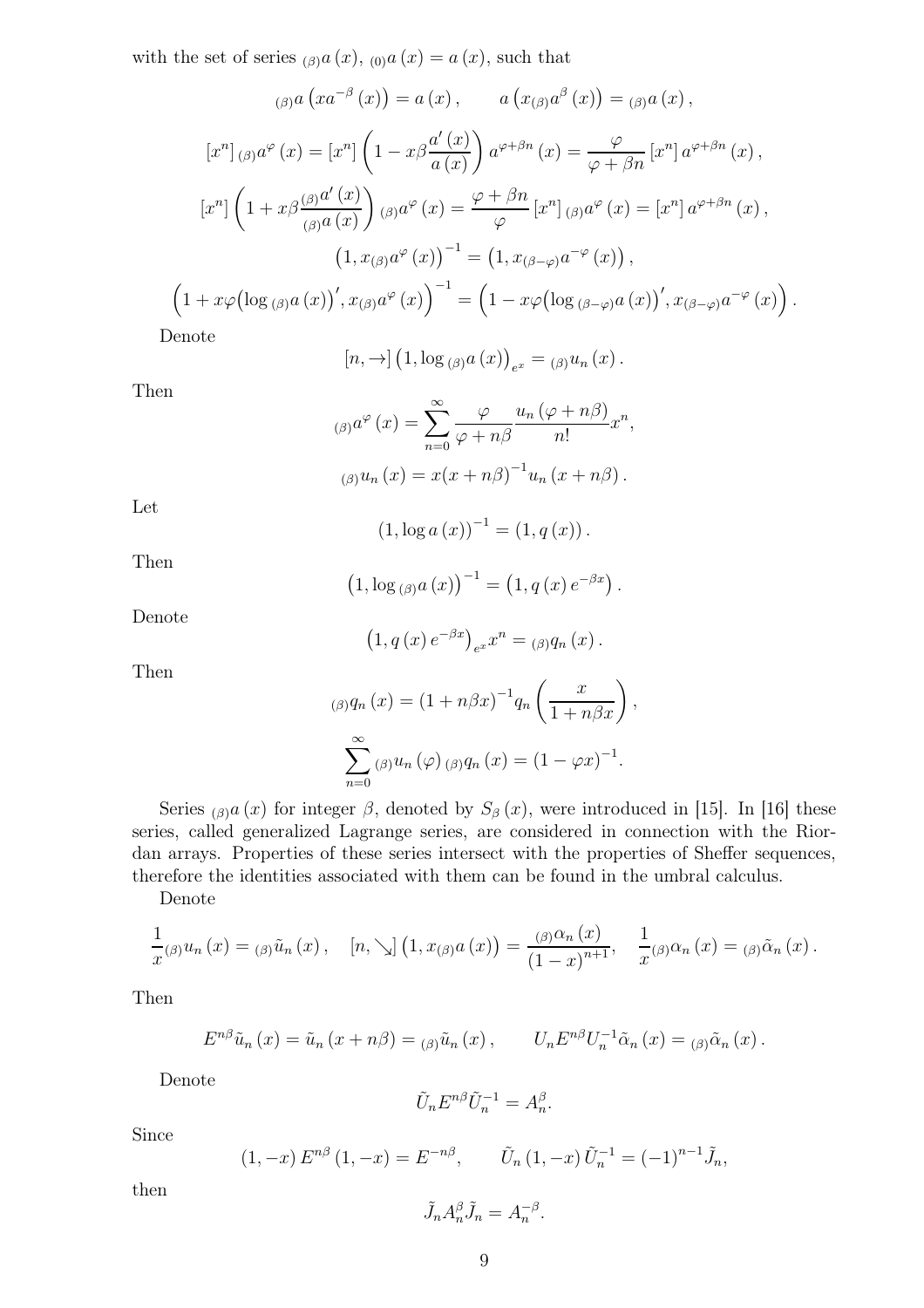For example,

$$
A_2 = \begin{pmatrix} 2 & 1 \\ -1 & 0 \end{pmatrix}, \quad A_3 = \begin{pmatrix} 5 & 5/2 & 1 \\ -6 & -2 & 0 \\ 2 & 1/2 & 0 \end{pmatrix}, \quad A_4 = \begin{pmatrix} 14 & 7 & 3 & 1 \\ -28 & -35/3 & -10/3 & 0 \\ 20 & 22/3 & 5/3 & 0 \\ -5 & -5/3 & -1/3 & 0 \end{pmatrix};
$$

$$
A_2^{-1} = \begin{pmatrix} 0 & -1 \\ 1 & 2 \end{pmatrix}, \quad A_3^{-1} = \begin{pmatrix} 0 & 1/2 & 2 \\ 0 & -2 & -6 \\ 1 & 5/2 & 5 \end{pmatrix}, \quad A_4^{-1} = \begin{pmatrix} 0 & -1/3 & -5/3 & -5 \\ 0 & 5/3 & 22/3 & 20 \\ 0 & -10/3 & -35/3 & -28 \\ 1 & 3 & 7 & 14 \end{pmatrix}.
$$

Since  $[x]_{(\beta)}a(x) = [x]a(x) = a_1$ , then  $_{(\beta)}\alpha_n(1) = \alpha_n(1)$  and sum of the elements of each column of the matrix  $A_n^{\beta}$  is 1. From Theorem 3 it follows that

$$
((1-x)^{-m},x) A_n^{\beta} ((1-x)^m,x) \tilde{I}_{n-m} = A_{n-m}^{\frac{n\beta}{n-m}}.
$$

We introduce the diagonal matrix  $\tilde{D}$ ,  $\tilde{D}x^n = (n+1)x^n$ :

$$
\tilde{D} = \begin{pmatrix} 1 & 0 & 0 & \cdots \\ 0 & 2 & 0 & \cdots \\ 0 & 0 & 3 & \cdots \\ \vdots & \vdots & \vdots & \ddots \end{pmatrix}, \qquad \tilde{D}^{-1} = \begin{pmatrix} 1 & 0 & 0 & \cdots \\ 0 & \frac{1}{2} & 0 & \cdots \\ 0 & 0 & \frac{1}{3} & \cdots \\ \vdots & \vdots & \vdots & \ddots \end{pmatrix}.
$$

Theorem 4.

$$
A_n^{\beta} = \tilde{V}_n^{-1} \tilde{D} \left( \left(1 + x\right)^{n\beta}, x \right)^T \tilde{D}^{-1} \tilde{V}_n.
$$

**Proof.** Columns of the matrices  $\tilde{V}_n \tilde{U}_n$ ,  $\tilde{U}_n^{-1} \tilde{V}_n^{-1}$  are connected a certain way with the rows of the matrices  $(e^x, e^x - 1)_{e^x}$ ,  $((1+x)^{-1}$ ,  $\log(1+x))_{e^x}$ .

$$
n! |e^x| \tilde{D}^{-1} \tilde{V}_n \tilde{U}_n x^p = [p, \to] (e^x, e^x - 1)_{e^x},
$$
  

$$
(1/n!) \tilde{U}_n^{-1} \tilde{V}_n^{-1} |e^x|^{-1} \tilde{D} x^p = [p, \to] ((1+x)^{-1}, \log(1+x))_{e^x}.
$$

Since

$$
((1+x)^{-1}, \log(1+x))_{e^x}(e^{n\beta}, x)_{e^x}(e^x, e^x - 1)_{e^x} = ((1+x)^{n\beta}, x)_{e^x},
$$

then

$$
\tilde{V}_n \tilde{U}_n E^{n\beta} \tilde{U}_n^{-1} \tilde{V}_n^{-1} = \tilde{D} \left( (1+x)^{n\beta}, x \right)^T \tilde{D}^{-1} \tilde{I}_n.
$$

Thus,

$$
A_2 = \begin{pmatrix} 1 & 0 \\ -1 & 1 \end{pmatrix} \begin{pmatrix} 1 & 0 \\ 0 & 2 \end{pmatrix} \begin{pmatrix} 1 & 2 \\ 0 & 1 \end{pmatrix} \begin{pmatrix} 1 & 0 \\ 0 & \frac{1}{2} \end{pmatrix} \begin{pmatrix} 1 & 0 \\ 1 & 1 \end{pmatrix},
$$
  
\n
$$
A_3 = \begin{pmatrix} 1 & 0 & 0 \\ -2 & 1 & 0 \\ 1 & -1 & 1 \end{pmatrix} \begin{pmatrix} 1 & 0 & 0 \\ 0 & 2 & 0 \\ 0 & 0 & 3 \end{pmatrix} \begin{pmatrix} 1 & 3 & 3 \\ 0 & 1 & 3 \\ 0 & 0 & 1 \end{pmatrix} \begin{pmatrix} 1 & 0 & 0 \\ 0 & \frac{1}{2} & 0 \\ 0 & 0 & \frac{1}{3} \end{pmatrix} \begin{pmatrix} 1 & 0 & 0 \\ 2 & 1 & 0 \\ 1 & 1 & 1 \end{pmatrix},
$$
  
\n
$$
A_4 = \begin{pmatrix} 1 & 0 & 0 & 0 \\ -3 & 1 & 0 & 0 \\ 3 & -2 & 1 & 0 \\ -1 & 1 & -1 & 1 \end{pmatrix} \begin{pmatrix} 1 & 0 & 0 & 0 \\ 0 & 2 & 0 & 0 \\ 0 & 0 & 3 & 0 \\ 0 & 0 & 0 & 4 \end{pmatrix} \begin{pmatrix} 1 & 4 & 6 & 4 \\ 0 & 1 & 4 & 6 \\ 0 & 0 & 1 & 4 \\ 0 & 0 & 0 & 1 \end{pmatrix} \begin{pmatrix} 1 & 0 & 0 & 0 \\ 0 & \frac{1}{2} & 0 & 0 \\ 0 & 0 & \frac{1}{3} & 0 \\ 0 & 0 & 0 & \frac{1}{4} \end{pmatrix} \begin{pmatrix} 1 & 0 & 0 & 0 \\ 3 & 1 & 0 & 0 \\ 3 & 2 & 1 & 0 \\ 1 & 1 & 1 & 1 \end{pmatrix}.
$$

Denote

$$
[n, \to] (1, \, \beta)^a (x) - 1) = (\beta)^v n (x) , \qquad \frac{1}{x} (\beta)^v n (x) = (\beta)^{\tilde{v}_n} (x) .
$$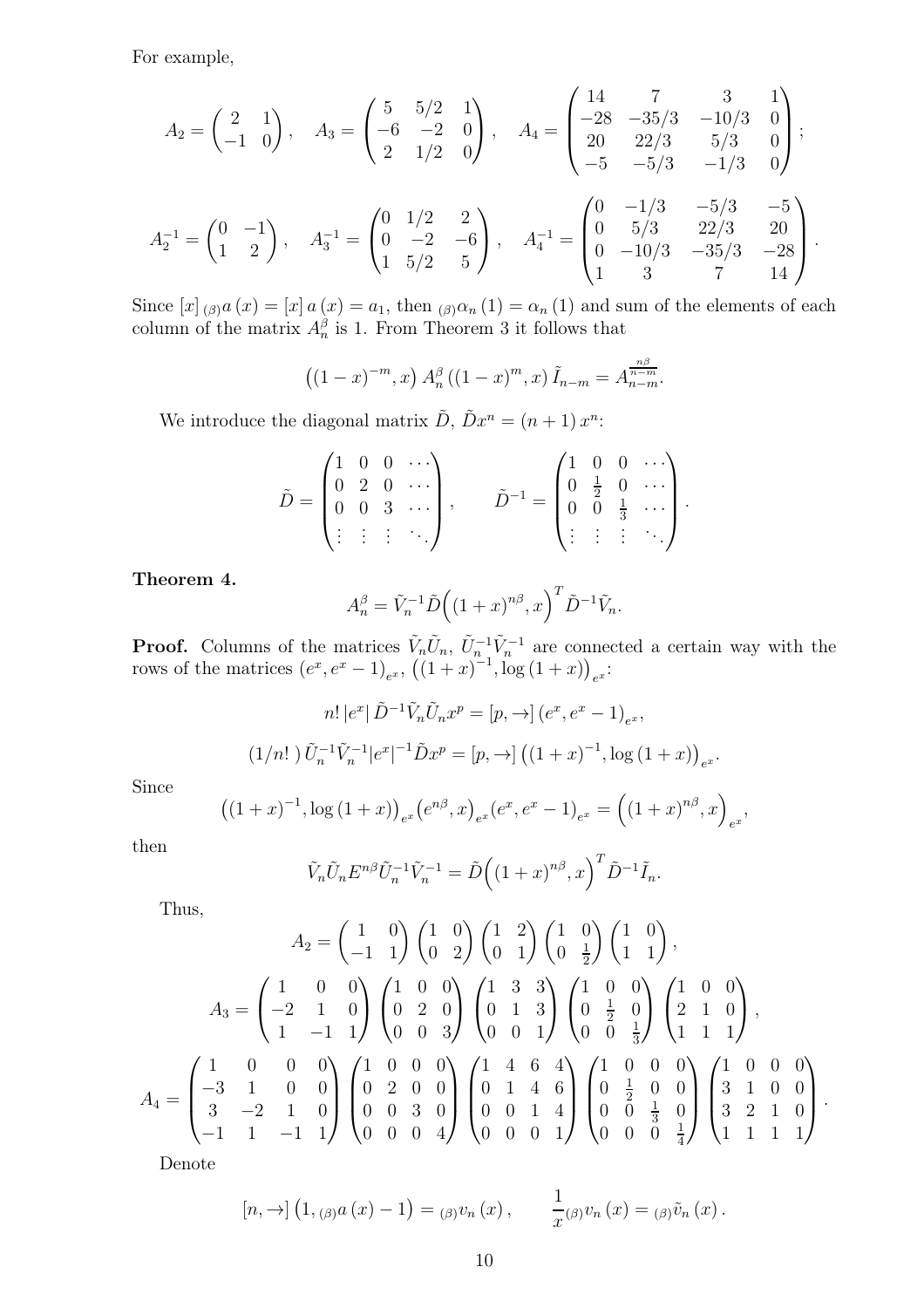Then

$$
\tilde{D}\left((1+x)^{n\beta},x\right)^{T}\tilde{D}^{-1}\tilde{v}_{n}(x)=(\beta)\tilde{v}_{n}(x).
$$

Let  $_{(\beta)}a(x)$  is the generalized binomial series. Then  $a(x) = 1 + x$ ,

$$
\frac{\beta(\beta)\alpha_n(x)}{(1-x)^{n+1}} = \sum_{m=0}^{\infty} \frac{m}{m+n\beta} {m+n\beta \choose n} x^m.
$$

Theorem 5.

$$
\beta(\beta)\alpha_n(x) = \frac{1}{n} \sum_{m=1}^n {n(1-\beta) \choose m-1} {n\beta \choose n-m} x^m.
$$

Proof. We use the factorial representation of binomial coefficients, i.e. we prove the theorem for positive integers  $\beta$ . By polynomial argument (binomial coefficients under consideration are polynomials in  $\beta$ ) this is equivalent to the general proof. Since  $\tilde{v}_n(x)$  =  $x^{n-1}$ , then

$$
\int_{(\beta)} \tilde{v}_n(x) = \tilde{D}\Big( (1+x)^{n\beta}, x \Big)^T \tilde{D}^{-1} x^{n-1} = \sum_{m=0}^{n-1} \frac{m+1}{n} \binom{n\beta}{n-m-1} x^m.
$$

Since

$$
[m, \to] \tilde{V}_n^{-1} = \sum_{i=0}^m {m-n \choose m-i} x^i = \sum_{i=0}^m (-1)^{m-i} {n-i-1 \choose m-i} x^i,
$$

then

$$
[x^m]_{(\beta)}\tilde{\alpha}_n(x) = [x^m] \tilde{V}_{n}^{-1}{}_{(\beta)}\tilde{v}_n(x) =
$$
  
= 
$$
\sum_{i=0}^m (-1)^{m-i} {n-i \choose m-i} \frac{(i+1)}{n} {n \choose n-i-1} \frac{(n\beta - n + m + 1)!}{(n\beta - n + m + 1)!} =
$$
  
= 
$$
\frac{1}{n} {n \choose n-m-1} \sum_{i=0}^m (-1)^{m-i} (i+1) {n\beta - n + m + 1 \choose m-i} =
$$
  

$$
\frac{1}{n} {n \choose n-m-1} (-1)^m {n\beta - n + m - 1 \choose m} = \frac{1}{n} {n\beta \choose n-m-1} {n(1-\beta) \choose m}.
$$

Note that

 $=$ 

$$
_{(0)}\alpha_{n}(x) = x^{n}, \qquad {}_{(1)}\alpha_{n}(x) = x, \qquad {}_{(1/2)}\alpha_{2n}(x) = \frac{1}{2}(1+x) x^{n};
$$

since

$$
_{(1-\beta)}a(x) = {_{(\beta)}a}^{-1}(-x) ,
$$

then

$$
_{(1-\beta )}\alpha _{n}(x)=xJ_{n(\beta )}\alpha _{n}(x).
$$

## 3 Generalized Narayana polynomials

Constructive relationships between the ordinary and the exponential Riordan arrays exist. Particular manifestations of these relationships resemble the details of construction, the general plan of which is a secret for us. Following  $|17| - |19|$ , we will consider some of such manifestations associated with the numerator polynomials. Since

$$
[n, \searrow] (1, xa(x)) = \sum_{m=0}^{\infty} \frac{u_n(m)}{n!} x^m,
$$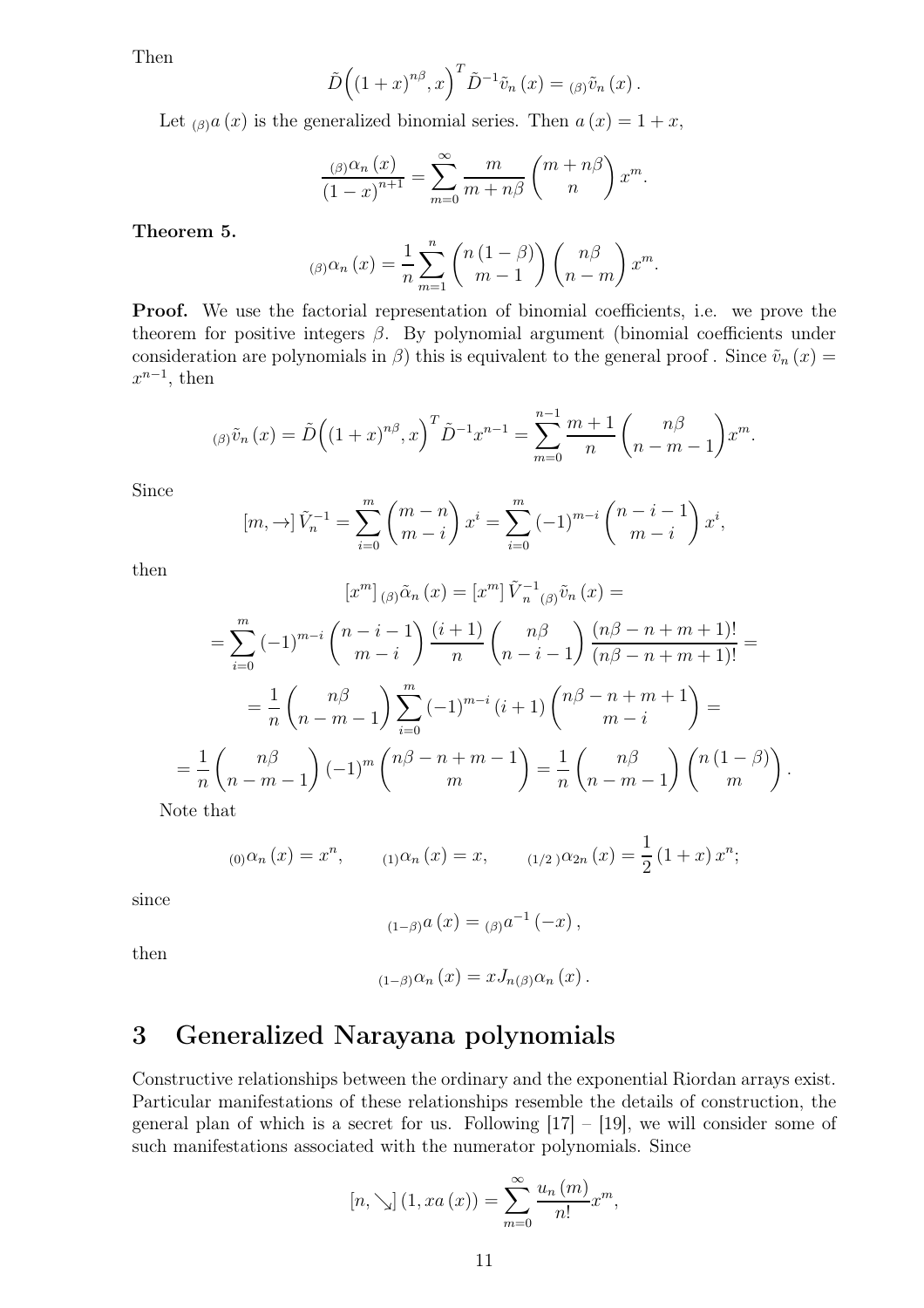then

$$
[n, \searrow](1, xa(x))_{e^x} = \sum_{m=0}^{\infty} \frac{(m+n)!}{m!} \frac{u_n(m)}{n!} x^m = \sum_{m=0}^{\infty} \frac{[m+1]_n u_n(m)}{n!} x^m.
$$

If  $a_1 \neq 0$ , then  $[x + 1]_n u_n(x)$  is the polynomial of degree  $2n$ , so that

$$
\sum_{m=0}^{\infty} \frac{[m+1]_n u_n (m)}{n!} x^m = \frac{\varphi_n (x)}{(1-x)^{2n+1}},
$$

where

$$
\varphi_n(x) = x \frac{(2n)!}{n!} \tilde{U}_{2n}[x+1]_n \tilde{u}_n(x).
$$

Since  $[x+1]_n u_n(x) = 0$  when  $x = 0, -1, \ldots, -n$ , then, in accordance with the Theorem1,

$$
\sum_{m=0}^{\infty} \frac{[-m+1]_n u_n (-m)}{n!} x^m = \frac{(-1)^{2n} x J_{2n} \varphi_n (x)}{(1-x)^{2n+1}} = \frac{(-1)^{2n} x^{n+1} J_n \varphi_n (x)}{(1-x)^{2n+1}},
$$

i.e.  $\varphi_n(x)$  is the polynomial of degree  $\leq n$ . Since

$$
[x^{2n}][x+1]_n u_n(x) = (a_1)^n,
$$

then, in accordance with the Theorem 2,

$$
\varphi_n(1) = (a_1)^n \frac{(2n)!}{n!}.
$$

If  $a(x) = (1 - x)^{-1}$ , then

$$
\varphi_n(x) = (n+1)!N_n(x) = (1-x)^{2n+1} \sum_{m=0}^{\infty} [m+1]_n \binom{m+n-1}{n} x^m,
$$

where

$$
N_n(x) = \frac{1}{n} \sum_{m=1}^{n} {n \choose m-1} {n \choose n-m} x^m
$$

is the Narayana polynomials. In this connection we will called polynomials  $\varphi_n(x)$  the generalized Narayana polynomials (GNP).

Since

$$
\frac{\varphi_n(t)}{(n+1)!(1-t)^{2n+1}} = \sum_{m=0}^{\infty} \frac{1}{n+1} {n+m \choose m} [x^n] a^m (x) t^m =
$$
  
= 
$$
\frac{1}{n+1} [x^n] (1-ta(x))^{-n-1} = [x^n] b(x),
$$

where

$$
b(x) = \frac{1}{1 - ta(xb(x))}, \qquad (1, xb(x)) = (1, x(1 - ta(x)))^{-1},
$$

then

$$
\sum_{n=0}^{\infty} \varphi_n(t) \frac{x^n}{(n+1)!} = (1-t) b (x(1-t)^2).
$$

For example,

$$
a(x) = \frac{1}{1-x}, \qquad b(x) = \frac{1+x-t-\sqrt{1-2x-2t-2xt+x^2+t^2}}{2x},
$$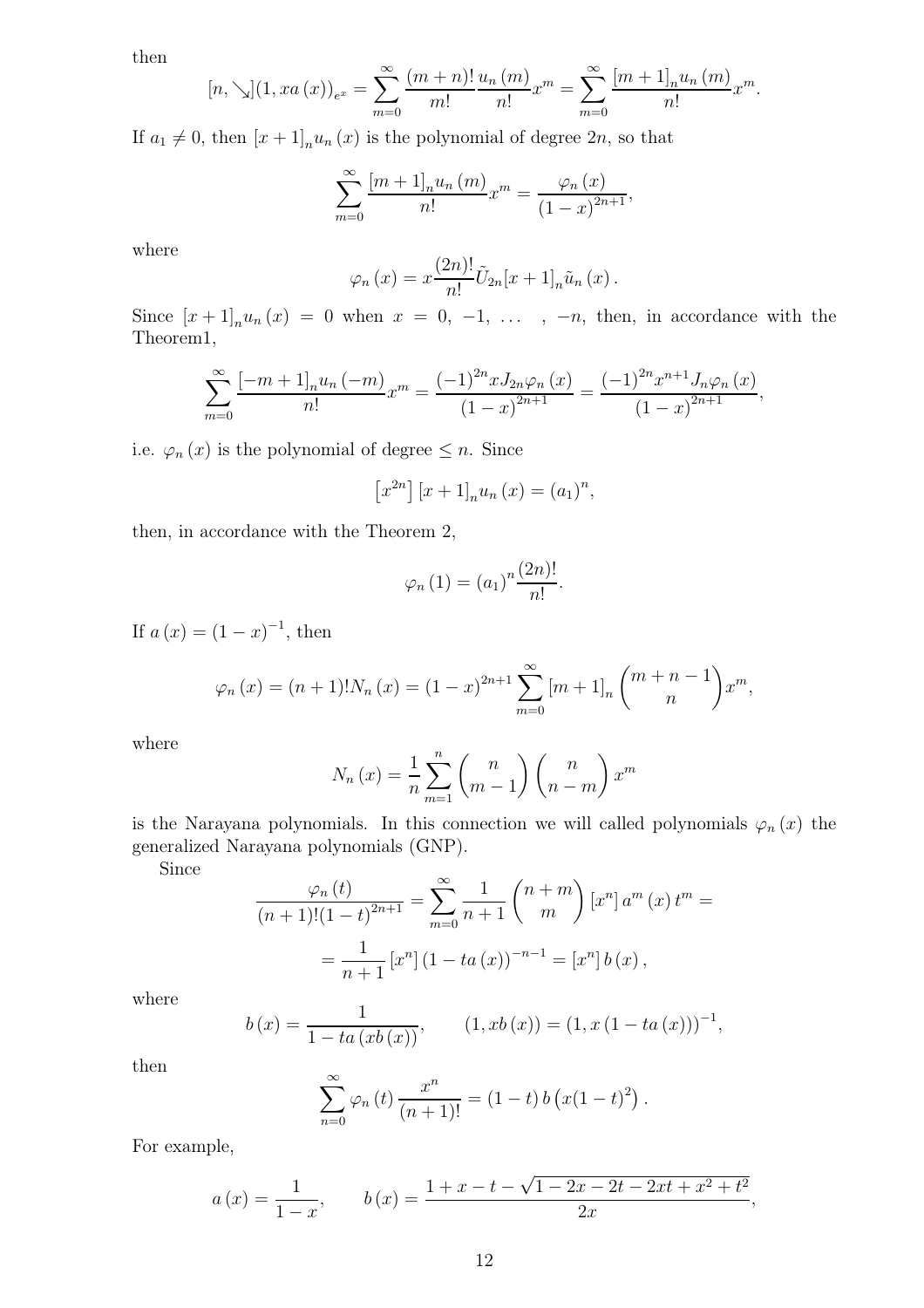$$
\sum_{n=0}^{\infty} \varphi_n(t) \frac{x^n}{(n+1)!} = \sum_{n=0}^{\infty} N_n(t) x^n = \frac{1 + x(1-t) - \sqrt{1 - 2x(1+t) + x^2(1-t)^2}}{2x}.
$$

Generating functions of the numerator polynomials of the matrices  $(1, e^x - 1)_{e^x}$ ,  $(e^x, e^x - 1)_{e^x}$ are considered in [20].

We introduce the matrices  $\tilde{F}_n$ :

$$
\tilde{F}_n = \frac{(2n)!}{n!} \tilde{U}_{2n} ([x+1]_n, x) \tilde{I}_n, \qquad \tilde{F}_n^{-1} = \frac{n!}{(2n)!} ([x+1]_n, x)^{-1} \tilde{U}_{2n}^{-1} \tilde{I}_n;
$$
\n
$$
\tilde{F}_n x^p = \frac{(2n)!}{n!} \tilde{U}_{2n} x^p [x+1]_n = (1-x)^{2n+1} \sum_{m=1}^{\infty} m^{p+1} {m+n \choose n} x^{m-1},
$$
\n
$$
\tilde{F}_n^{-1} x^p = \frac{n!}{(2n)!} (x-1)_p [x+n+1]_{n-p-1}, \qquad p = 0, 1, \dots, n-1.
$$

For example,

$$
\tilde{F}_2 = 3 \begin{pmatrix} 1 & 1 \\ -1 & 3 \end{pmatrix}, \qquad \tilde{F}_3 = 4 \begin{pmatrix} 1 & 1 & 1 \\ -2 & 3 & 13 \\ 1 & -4 & 16 \end{pmatrix}, \qquad \tilde{F}_4 = 5 \begin{pmatrix} 1 & 1 & 1 & 1 \\ -3 & 3 & 15 & 39 \\ 3 & -9 & 9 & 171 \\ -1 & 5 & -25 & 125 \end{pmatrix};
$$

$$
\tilde{F}_2^{-1} = \frac{2!}{4!} \begin{pmatrix} 3 & -1 \\ 1 & 1 \end{pmatrix}, \quad \tilde{F}_3^{-1} = \frac{3!}{6!} \begin{pmatrix} 20 & -4 & 2 \\ 9 & 3 & -3 \\ 1 & 1 & 1 \end{pmatrix}, \quad \tilde{F}_4^{-1} = \frac{4!}{8!} \begin{pmatrix} 210 & -30 & 10 & -6 \\ 107 & 19 & -13 & 11 \\ 18 & 10 & 2 & -6 \\ 1 & 1 & 1 & 1 \end{pmatrix}.
$$

Denote  $(1/x)\varphi_n(x) = \tilde{\varphi}_n(x)$ . Then

$$
\tilde{F}_n\tilde{u}_n(x)=\tilde{\varphi}_n(x).
$$

Let  $\alpha_n(x)|a(x), \varphi_n(x)|a(x)$  denotes respectively GEP, GNP associated with the matrices  $(1, xa(x)), (1, xa(x))_{e^x}.$  Then

$$
x\tilde{F}_n x^{n-1} = \varphi_n(x) \, |e^x.
$$

Theorem 6.

$$
\tilde{F}_n E^n (1, -x) \tilde{F}_n^{-1} = (-1)^{n-1} \tilde{J}_n.
$$

Proof.

$$
E^{n}(1, -x) (x - 1)_{p}[x + n + 1]_{n-p-1} = (-x - n - 1)_{p}[-x + 1]_{n-p-1} =
$$
  
=  $(-1)^{n-1}(x - 1)_{n-p-1}[x + n + 1]_{p},$ 

or

$$
E^{n}(1,-x)\tilde{F}_{n}^{-1}x^{p} = (-1)^{n-1}\tilde{F}_{n}^{-1}x^{n-1-p}, \qquad E^{n}(1,-x)\tilde{F}_{n}^{-1} = (-1)^{n-1}\tilde{F}_{n}^{-1}\tilde{J}_{n}.
$$

Thus,

$$
(-1)^{n-1}\tilde{J}_n\tilde{\varphi}_n(x)=\tilde{F}_n\tilde{u}_n(-x-n).
$$

We denote by using the notation for the series  $_{(\beta)}a(x)$ :

$$
(1, xa(x))^{-1} = (1, x_{(-1)}a^{-1}(x)).
$$

Then

$$
[n, \to] (1, \log_{(1)} a^{-1}(x))_{e^x} = -x\tilde{u}_n(-x - n).
$$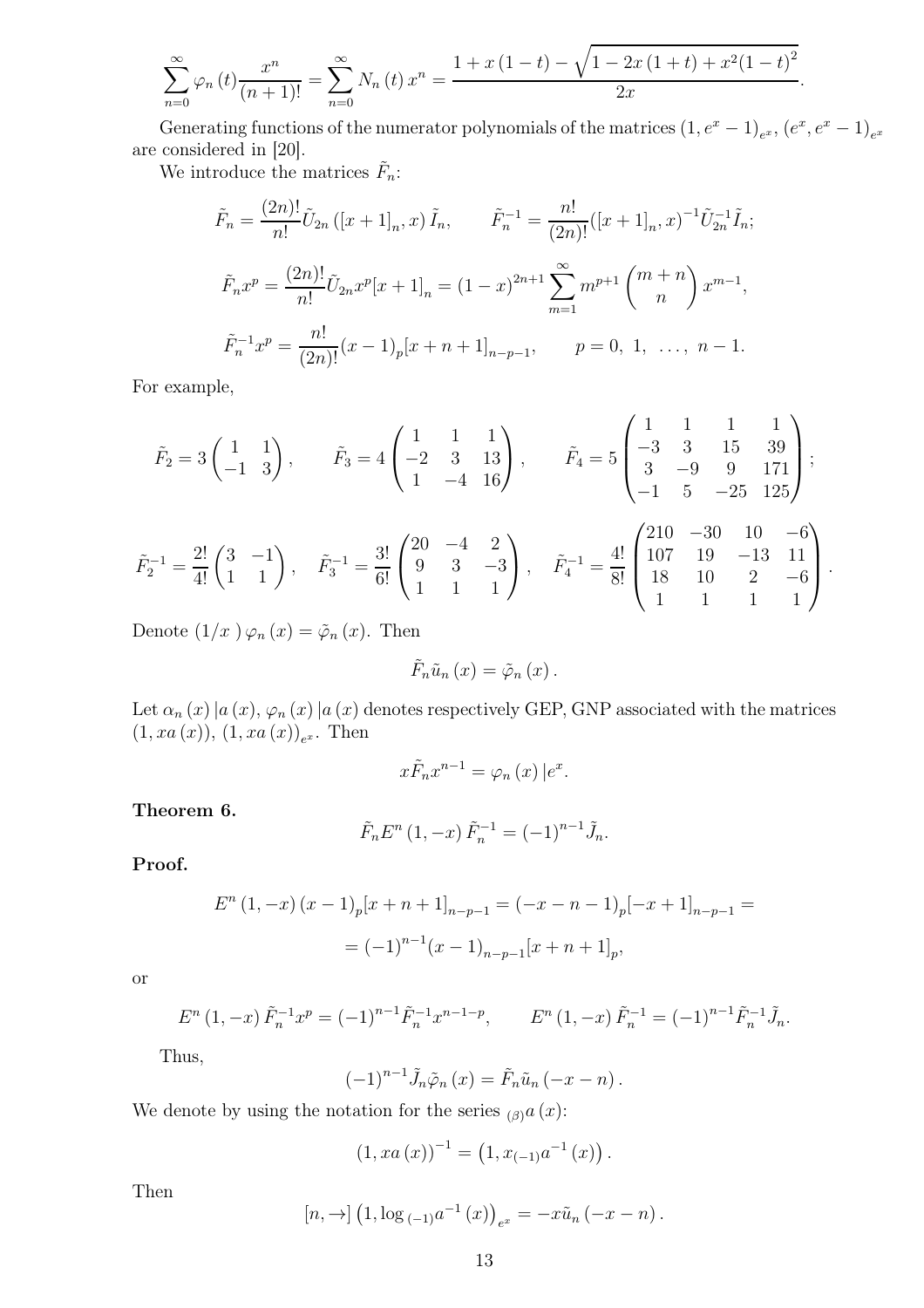Denote

$$
[n, \searrow] (1, xa(x))_{e^x}^{-1} = \frac{\varphi_n^{[-1]}(x)}{(1-x)^{2n+1}}.
$$

Then

$$
\varphi_n^{[-1]}(x) = (-1)^n x J_n \varphi_n(x).
$$

Thus, if the matrix  $(1, xa(x))$  is a pseudo-involution, i.e.  $(1, xa(x))^{-1} = (1, xa(-x))$ , then  $\varphi_n(x) = xJ_n\varphi_n(x)$ .

We introduce the matrices  $\tilde{S}_n$ :

$$
\tilde{S}_n = \tilde{F}_n \tilde{U}_n^{-1}, \qquad \tilde{S}_n^{-1} = \tilde{U}_n \tilde{F}_n^{-1}.
$$

For example,

$$
\tilde{S}_2 = 3! \begin{pmatrix} 1 & 0 \\ 1 & 2 \end{pmatrix}, \qquad \tilde{S}_3 = 4! \begin{pmatrix} 1 & 0 & 0 \\ 3 & 5/2 & 0 \\ 1 & 5/2 & 5 \end{pmatrix}, \qquad \tilde{S}_4 = 5! \begin{pmatrix} 1 & 0 & 0 & 0 \\ 6 & 3 & 0 & 0 \\ 6 & 8 & 7 & 0 \\ 1 & 3 & 7 & 14 \end{pmatrix};
$$

$$
\tilde{S}_2^{-1} = \frac{2!}{4!} \begin{pmatrix} 2 & 0 \\ -1 & 1 \end{pmatrix}, \quad \tilde{S}_3^{-1} = \frac{3!}{6!} \begin{pmatrix} 5 & 0 & 0 \\ -6 & 2 & 0 \\ 2 & -1 & 1 \end{pmatrix}, \quad \tilde{S}_4^{-1} = \frac{4!}{8!} \begin{pmatrix} 14 & 0 & 0 & 0 \\ -28 & 14/3 & 0 & 0 \\ 20 & -16/3 & 2 & 0 \\ -5 & 5/3 & -1 & 1 \end{pmatrix}.
$$

Then

$$
\tilde{S}_n\tilde{\alpha}_n(x)=\tilde{\varphi}_n(x).
$$

Theorem 7.

$$
\tilde{S}_n = \tilde{V}_n^{-1} \tilde{C}_n \tilde{V}_n, \qquad \tilde{C}_n x^p = \frac{(n+p+1)!}{(p+1)!} x^p.
$$

Proof. We use Theorem 3 and the identities

$$
\tilde{U}_n^{-1}\tilde{V}_n^{-1}x^p = \frac{n!}{(p+1)!}(x-1)_p, \qquad \tilde{U}_{n+p+1}^{-1}x^p = (x-1)_p[x+1]_n.
$$

Then

$$
\tilde{F}_n \tilde{U}_n^{-1} \tilde{V}_n^{-1} x^p = \frac{(2n)!}{n!} \tilde{U}_{2n} \frac{n!}{(p+1)!} (x-1)_p [x+1]_n =
$$
\n
$$
= \frac{(2n)!}{(p+1)!} (1-x)^{n-p-1} \frac{(n+p+1)!}{(2n)!} \tilde{U}_{n+p+1} (x-1)_p [x+1]_n =
$$
\n
$$
= \frac{(n+p+1)!}{(p+1)!} (1-x)^{n-p-1} x^p,
$$

or

Thus,

 $\tilde{S}_n \tilde{V}_n^{-1} = \tilde{V}_n^{-1} \tilde{C}_n.$ 

$$
\tilde{S}_2 = \begin{pmatrix} 1 & 0 \\ -1 & 1 \end{pmatrix} \begin{pmatrix} 3! & 0 \\ 0 & 4!/2! \end{pmatrix} \begin{pmatrix} 1 & 0 \\ 1 & 1 \end{pmatrix},
$$

$$
\tilde{S}_3 = \begin{pmatrix} 1 & 0 & 0 \\ -2 & 1 & 0 \\ 1 & -1 & 1 \end{pmatrix} \begin{pmatrix} 4! & 0 & 0 \\ 0 & 5!/2! & 0 \\ 0 & 0 & 6!/3! \end{pmatrix} \begin{pmatrix} 1 & 0 & 0 \\ 2 & 1 & 0 \\ 1 & 1 & 1 \end{pmatrix},
$$

$$
\tilde{S}_4 = \begin{pmatrix} 1 & 0 & 0 & 0 \\ -3 & 1 & 0 & 0 \\ 3 & -2 & 1 & 0 \\ -1 & 1 & -1 & 1 \end{pmatrix} \begin{pmatrix} 5! & 0 & 0 & 0 \\ 0 & 6!/2! & 0 & 0 \\ 0 & 0 & 7!/3! & 0 \\ 0 & 0 & 0 & 8!/4! \end{pmatrix} \begin{pmatrix} 1 & 0 & 0 & 0 \\ 3 & 1 & 0 & 0 \\ 3 & 2 & 1 & 0 \\ 1 & 1 & 1 & 1 \end{pmatrix}.
$$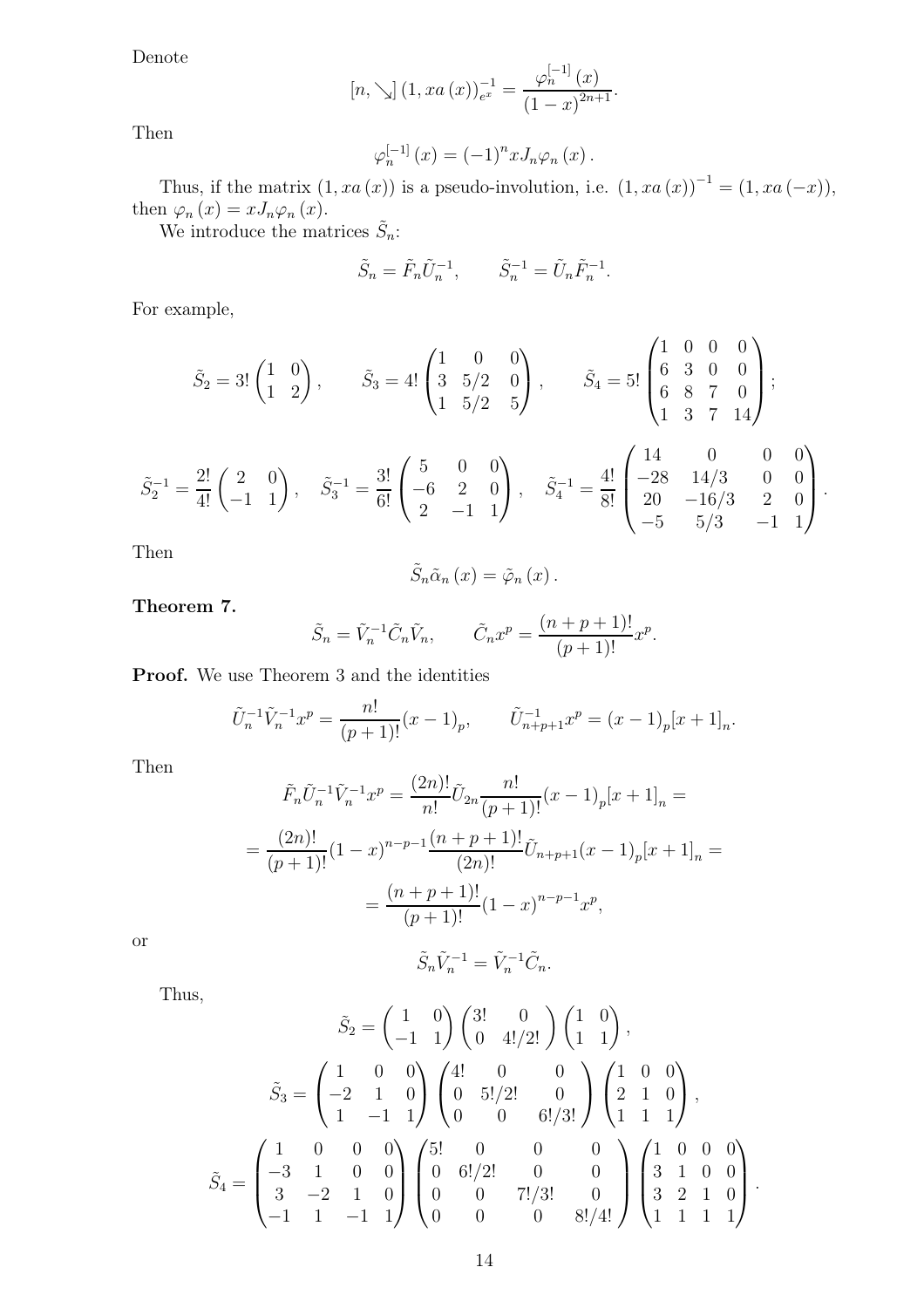Note that since  $\alpha_n(x)$   $|(1-x)^{-1} = x$ , then

$$
x\tilde{S}_n x^0 = \varphi_n(x) |(1-x)^{-1} = (n+1)! N_n(x) ;
$$

since

$$
x \frac{(2n)!}{n!} \tilde{F}_n^{-1} x^0 = x (x + n + 1) \dots (x + n + n - 1) = [n, \to] (1, \log C(x))_{e^x}
$$

where  $C(x)$  is the Catalan series, then

$$
x \frac{(2n)!}{n!} \tilde{S}_n^{-1} x^0 = \alpha_n(x) |C(x) = \frac{1}{n} \sum_{m=1}^n { -n \choose m-1} {2n \choose n-m} x^m.
$$

Let  $_{(\beta)}a(x)$  is the generalized binomial series. Denote

$$
[n, \searrow](1, x_{(\beta)}a(x))_{e^x} = \frac{(\beta)^{\varphi_n}(x)}{(1-x)^{2n+1}} = \sum_{m=0}^{\infty} \frac{m}{m+\beta n} {m+\beta n \choose n} [m+1]_n x^m.
$$

Theorem 8.

$$
\lim_{n \to \infty} \left( \beta \right) \varphi_n \left( x \right) = \frac{(n+1)!}{n} \sum_{m=1}^n \binom{n \left( 2 - \beta \right)}{m-1} \binom{n \beta}{n-m} x^m.
$$

Proof. Taking into account the polynomial argument, we prove the theorem for positive integers  $\beta$ . Since

$$
\tilde{V}_{n(\beta)}\tilde{\alpha}_{n}(x) = {}_{(\beta)}\tilde{v}_{n}(x) = \sum_{m=0}^{n-1} \frac{m+1}{n} \binom{n\beta}{n-m-1} x^{m},
$$

$$
[m, \to] \tilde{V}_{n}^{-1} = \sum_{i=0}^{m} \binom{m-n}{m-i} x^{i} = \sum_{i=0}^{m} (-1)^{m-i} \binom{n-i-1}{m-i} x^{i},
$$

then

$$
[x^m]_{(\beta)}\tilde{\varphi}_n(x) = [x^m]\tilde{V}_n^{-1}\tilde{C}_{n(\beta)}\tilde{v}_n(x) =
$$
  
\n
$$
= \sum_{i=0}^m (-1)^{m-i} {n-i \choose m-i} \frac{(n+i+1)!}{(i+1)!} \frac{(i+1)}{n} {n \choose n-i-1} \frac{(n\beta-n+m+1)!}{(n\beta-n+m+1)!} =
$$
  
\n
$$
= \frac{(n+1)!}{n} {n \choose n-m-1} \sum_{i=0}^m (-1)^{m-i} {n+i+1 \choose i} {n\beta-n+m+1 \choose m-i} =
$$
  
\n
$$
= \frac{(n+1)!}{n} {n \choose n-m-1} (-1)^m {n\beta-2n+m-1 \choose m} =
$$
  
\n
$$
= \frac{(n+1)!}{n} {n\beta \choose n-m-1} {n(2-\beta) \choose m}.
$$

Note that

$$
_{(0)}\varphi_{n}(x) = \frac{(2n)!}{n!}x^{n}, \qquad _{(1)}\varphi_{n}(x) = (n+1)!N_{n}(x), \qquad _{(2)}\varphi_{n}(x) = \frac{(2n)!}{n!}x;
$$

since

$$
(1, x_{(\beta)}a(x))^{-1} = (1, x_{(\beta-1)}a^{-1}(x)), \qquad (\beta-1)a^{-1}(-x) = (2-\beta)a(x),
$$

then

$$
_{(2-\beta )}\varphi _{n}(x)=xJ_{n(\beta )}\varphi _{n}(x).
$$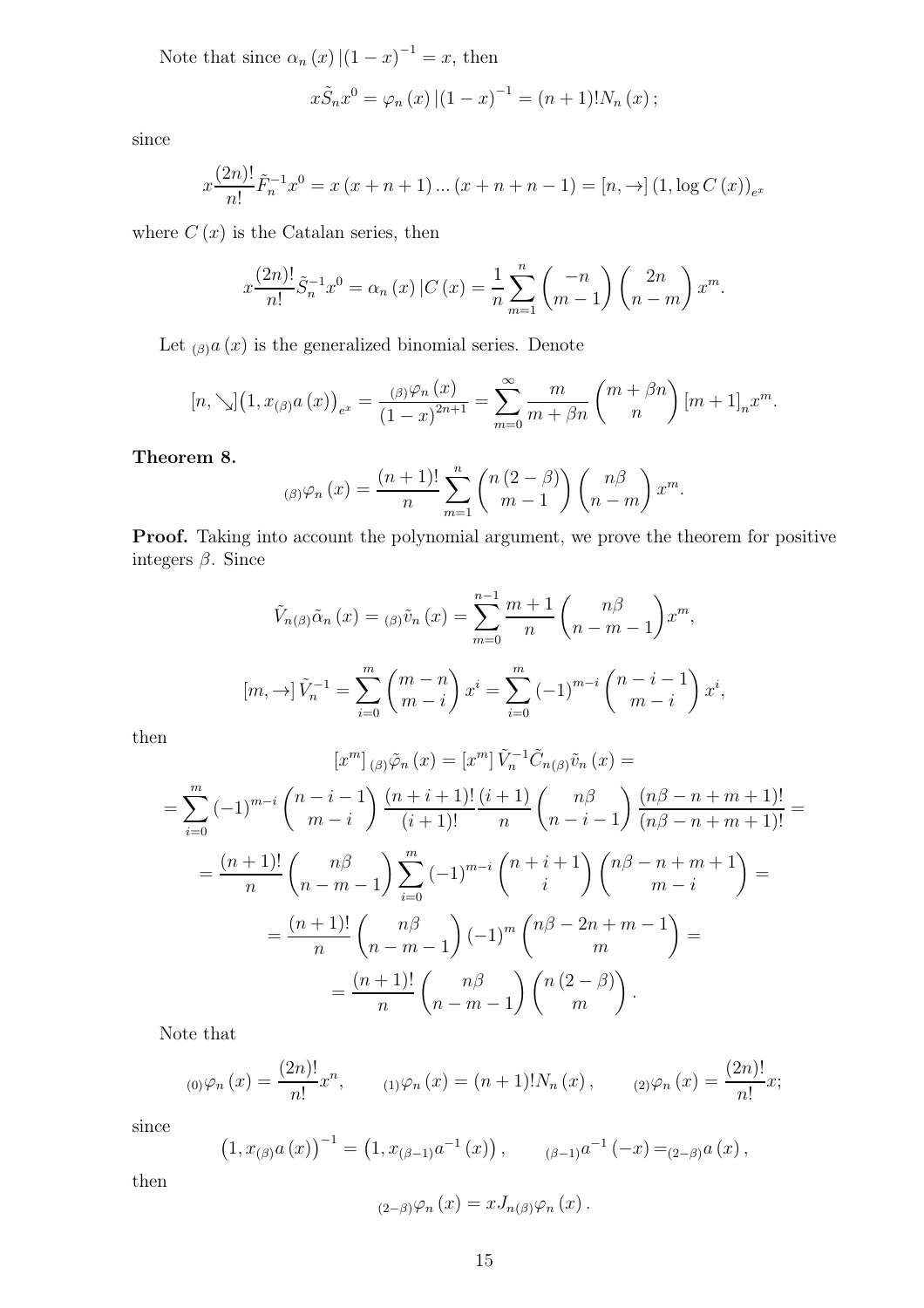# 4 Transformations of general form

We introduce the matrices  $U_n$ :

$$
U_n x^p = \frac{1}{n!} (1-x)^{n-p} A_p(x), \qquad A_0(x) = 1, \qquad p = 0, 1, \ \ldots, n.
$$

Or

$$
U_n x^p = (1 - x)^{n+1} \frac{1}{n!} \sum_{m=0}^{\infty} m^p x^m.
$$

For example,

$$
U_0 = (1), \quad U_1 = \begin{pmatrix} 1 & 0 \\ -1 & 1 \end{pmatrix}, \quad U_2 = \frac{1}{2!} \begin{pmatrix} 1 & 0 & 0 \\ -2 & 1 & 1 \\ 1 & -1 & 1 \end{pmatrix}, \quad U_3 = \frac{1}{3!} \begin{pmatrix} 1 & 0 & 0 & 0 \\ -3 & 1 & 1 & 1 \\ 3 & -2 & 0 & 4 \\ -1 & 1 & -1 & 1 \end{pmatrix}.
$$

 $0,$ 

Let

$$
[n, \to] (b(x), \log a(x)) = c_n(x) = \sum_{m=0}^{n} c_m x^m, \qquad b_0 \neq
$$

$$
[n, \to] (b(x), \log a(x))_{e^x} = s_n(x) = \sum_{m=0}^{n} s_m x^m,
$$

$$
[n, \to] (b(x), a(x)) = \frac{g_n(x)}{(1-x)^{n+1}}.
$$

Since

$$
(b(x), a(x)) = (b(x), \log a(x)) (1, e^x),
$$

then

$$
\frac{g_n(x)}{(1-x)^{n+1}} = \sum_{p=0}^n \frac{c_p A_p(x)/p!}{(1-x)^{p+1}} = \frac{1}{n!} \sum_{p=0}^n \frac{s_p A_p(x)}{(1-x)^{p+1}} = \frac{\frac{1}{n!} \sum_{p=0}^n s_p (1-x)^{n-p} A_p(x)}{(1-x)^{n+1}}.
$$

Thus,

$$
b(x) a^{m}(x) = \sum_{n=0}^{\infty} \frac{s_{n}(m)}{n!} x^{n}, \qquad \frac{g_{n}(x)}{(1-x)^{n+1}} = \sum_{m=0}^{\infty} \frac{s_{n}(m)}{n!} x^{m}, \qquad g_{n}(x) = U_{n}s_{n}(x).
$$

Since

$$
\frac{1}{(1-x)^{n+1}} = \sum_{m=0}^{\infty} \frac{[m+1]_n}{n!} x^m,
$$

then

$$
U_n^{-1}x^0 = [x+1]_n, \qquad U_n^{-1}x^p = x\tilde{U}_n^{-1}x^{p-1},
$$

or

$$
U_n^{-1}x^p = (x)_p[x+1]_{n-p}.
$$

For example,

$$
U_3^{-1} = \begin{pmatrix} 6 & 0 & 0 & 0 \\ 11 & 2 & -1 & 2 \\ 6 & 3 & 0 & -3 \\ 1 & 1 & 1 & 1 \end{pmatrix}.
$$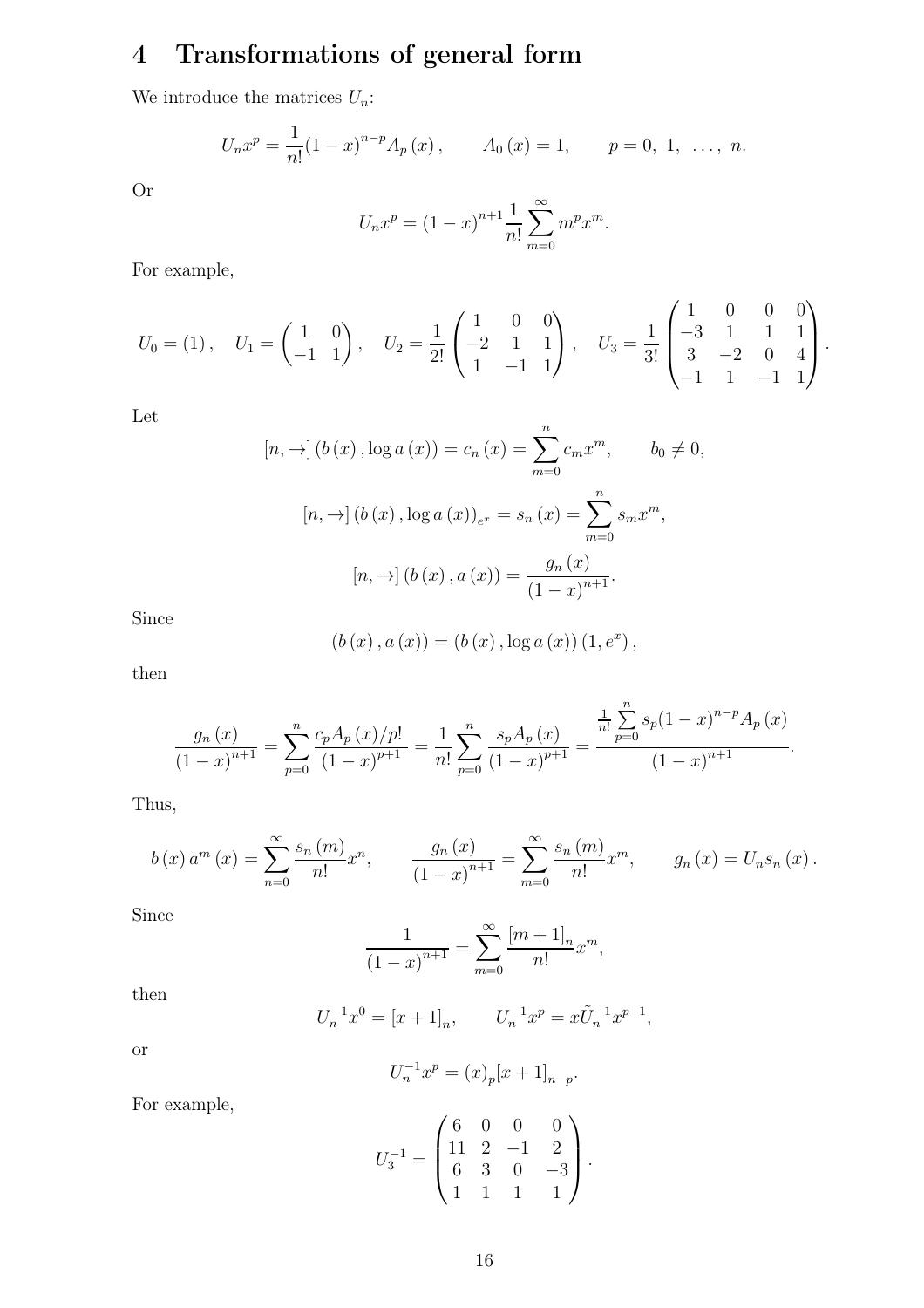#### Theorem 9.

$$
U_n E(1, -x) U_n^{-1} = (-1)^n J_n.
$$

Proof.

$$
E(1, -x) (x)_p [x + 1]_{n-p} = (-x - 1)_p [-x]_{n-p} = (-1)^n (x)_{n-p} [x + 1]_p,
$$

or

$$
E(1, -x)U_n^{-1} = (-1)^n U_n^{-1} J_n.
$$

Thus,

$$
(-1)^{n} J_{n}g_{n}(x) = U_{n}s_{n}(-x-1).
$$

Since

$$
(b(x), \log a(x))(1, -x) (e^x, x) = (b(x) a^{-1}(x), \log a^{-1}(x)),
$$

then polynomials  $(-1)^n J_n g_n(x)$  are the numerator polynomials of the matrix

$$
\left(b\left(x\right)a^{-1}\left(x\right),xa^{-1}\left(x\right)\right).
$$

In particular,

$$
(-1)^{n} J_{n} \alpha_{n}(x) = \tilde{\alpha}_{n}^{(-1)}(x) .
$$

Denote

$$
V_n = J_n E J_n = ((1+x)^{n+1}, x) P^{-1} I_n = \tilde{V}_{n+1},
$$
  
\n
$$
[n, \to] (b(x), a(x) - 1) = w_n(x).
$$

Since

$$
(b(x), a(x)) = (b(x), a(x) - 1) (1, 1 + x),
$$

then

$$
g_{n}(x) = V_{n}^{-1} w_{n}(x).
$$

**Theorem 10.** If  $s_{n-m}(x)$  is a polynomial of degree  $n-m$ , then

$$
U_n s_{n-m}(x) = (1-x)^m \frac{(n-m)!}{n!} U_{n-m} s_{n-m}(x) .
$$

Respectively, if  $c_{n-m}(x)$  is a polynomial of degree  $\leq n-m$ , then

$$
U_n^{-1}(1-x)^m c_{n-m}(x) = \frac{n!}{(n-m)!} U_{n-m}^{-1} c_{n-m}(x) .
$$

Proof.

$$
((1-x)^{-m}, x) U_n I_{n-m} = \frac{(n-m)!}{n!} U_{n-m},
$$
  

$$
U_n^{-1} ((1-x)^m, x) I_{n-m} = \frac{n!}{(n-m)!} U_{n-m}^{-1}.
$$

From this we find:

$$
U_n^{-1}V_n^{-1}x^p = U_n^{-1}(1-x)^{n-p}x^p = \frac{n!}{p!}(x)_p = \frac{n!}{p!}\sum_{m=0}^p s(p, m) x^m,
$$
  

$$
V_n U_n x^p = \frac{1}{n!}\sum_{m=0}^p m! S(p, m) x^m.
$$

**Remark 1.** Matrices  $U_n$ ,  $U_n^{-1}$  are associated with the matrices  $\tilde{U}_n$ ,  $\tilde{U}_n^{-1}$  by the identities

$$
\tilde{U}_n = (x, x)^T U_n (x, x), \qquad \tilde{U}_n^{-1} = (x, x)^T U_n^{-1} (x, x),
$$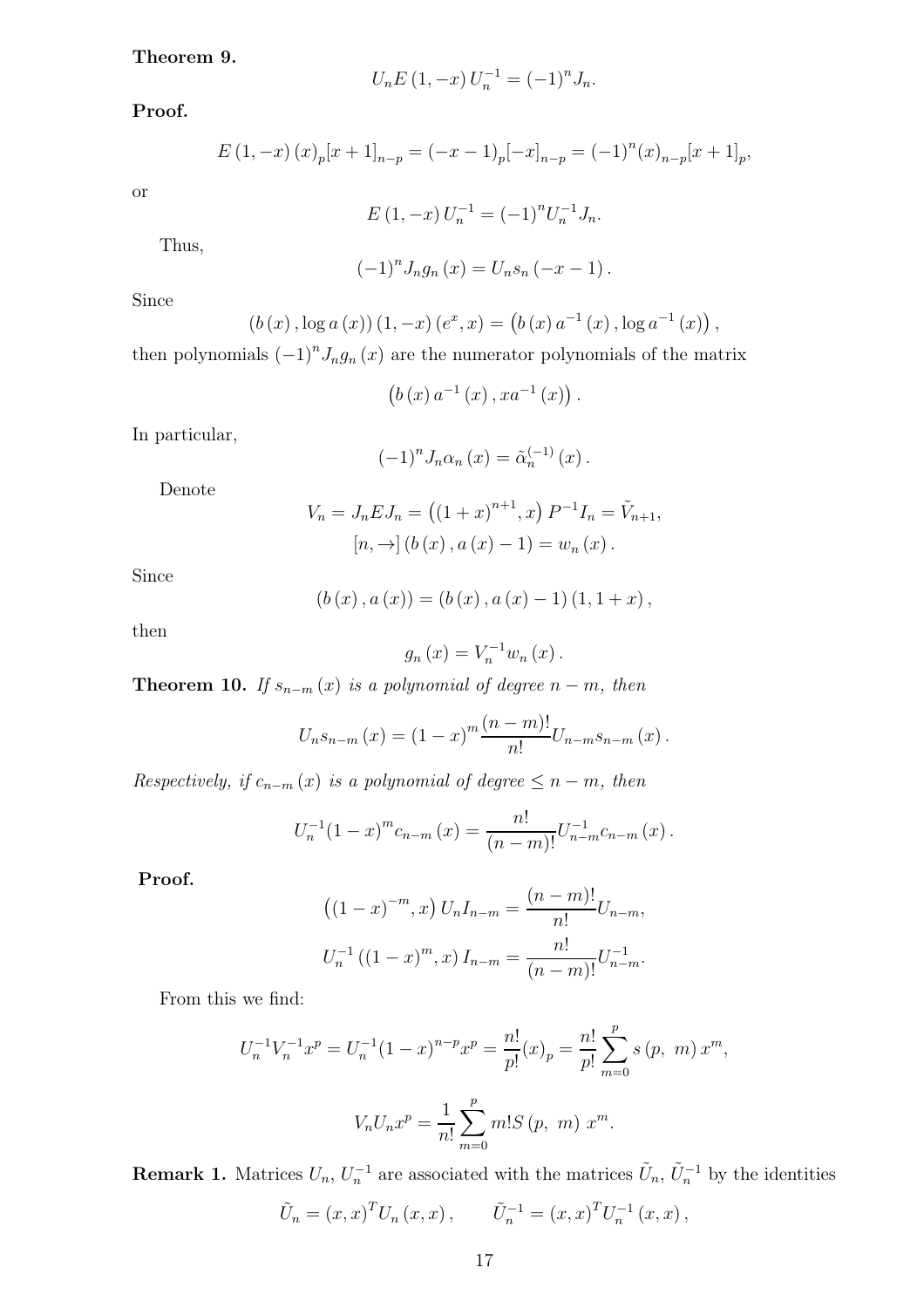and, since

l,

$$
\frac{\tilde{\alpha}_n(x)}{\left(1-x\right)^{n+1}} = \sum_{m=0}^{\infty} \frac{u_n(m+1)}{n!} x^m, \qquad \tilde{\alpha}_n(x) = U_n E u_n(x),
$$

then

$$
\tilde{U}_n = U_n E(x, x) I_{n-1}, \qquad \tilde{U}_n^{-1} = (x, x)^T E^{-1} U_n^{-1} I_{n-1}.
$$

Denote

$$
[n, \searrow](b(x), xa(x))_{e^x} = \sum_{m=0}^{\infty} \frac{[m+1]_n s_n(m)}{n!} x^m = \frac{h_n(x)}{(1-x)^{2n+1}},
$$

Then

$$
h_n(x) = \frac{(2n)!}{n!} U_{2n}[x+1]_n s_n(x).
$$

Polynomials  $g_n(x)$ ,  $h_n(x)$  will be called respectively the ordinary and the exponential numerator polynomials. Names GEP and GNP we will fix for the polynomials  $\alpha_n(x)$ ,  $\varphi_n(x)$ .

We introduce the matrices  $F_n$ :

$$
F_n = \frac{(2n)!}{n!} U_{2n} ([x+1]_n, x) I_n, \qquad F_n^{-1} = \frac{n!}{(2n)!} ([x+1]_n, x)^{-1} U_{2n}^{-1} I_n;
$$

Since

$$
U_{2n}[x+1]_n = (1-x)^n \frac{n!}{(2n)!} U_n[x+1]_n = \frac{n!}{(2n)!} (1-x)^n,
$$

then

$$
F_n x^0 = (1 - x)^n
$$
,  $F_n x^p = x \tilde{F}_n x^{p-1}$ ,

or

$$
F_n x^p = (1 - x)^{2n+1} \sum_{m=0}^{\infty} m^p \binom{m+n}{n} x^m.
$$

For example,

$$
F_2 = \begin{pmatrix} 1 & 0 & 0 \\ -2 & 3 & 3 \\ 1 & -3 & 9 \end{pmatrix}, \qquad F_3 = \begin{pmatrix} 1 & 0 & 0 & 0 \\ -3 & 4 & 4 & 4 \\ 3 & -8 & 12 & 52 \\ -1 & 4 & -16 & 64 \end{pmatrix}.
$$

Respectively,

$$
F_n^{-1}x^0 = \frac{n!}{(2n)!}[x+n+1]_n, \qquad F_n^{-1}x^p = x\tilde{F}_n^{-1}x^{p-1},
$$

or

$$
F_n^{-1}x^p = \frac{n!}{(2n)!}(x)_p[x+n+1]_{n-p}.
$$

For example,

$$
F_2^{-1} = \frac{2!}{4!} \begin{pmatrix} 12 & 0 & 0 \\ 7 & 3 & -1 \\ 1 & 1 & 1 \end{pmatrix}, \qquad F_3^{-1} = \frac{3!}{6!} \begin{pmatrix} 120 & 0 & 0 & 0 \\ 74 & 20 & -4 & 2 \\ 15 & 9 & 3 & -3 \\ 1 & 1 & 1 & 1 \end{pmatrix}.
$$

Thus,

$$
F_n s_n (x) = h_n (x) .
$$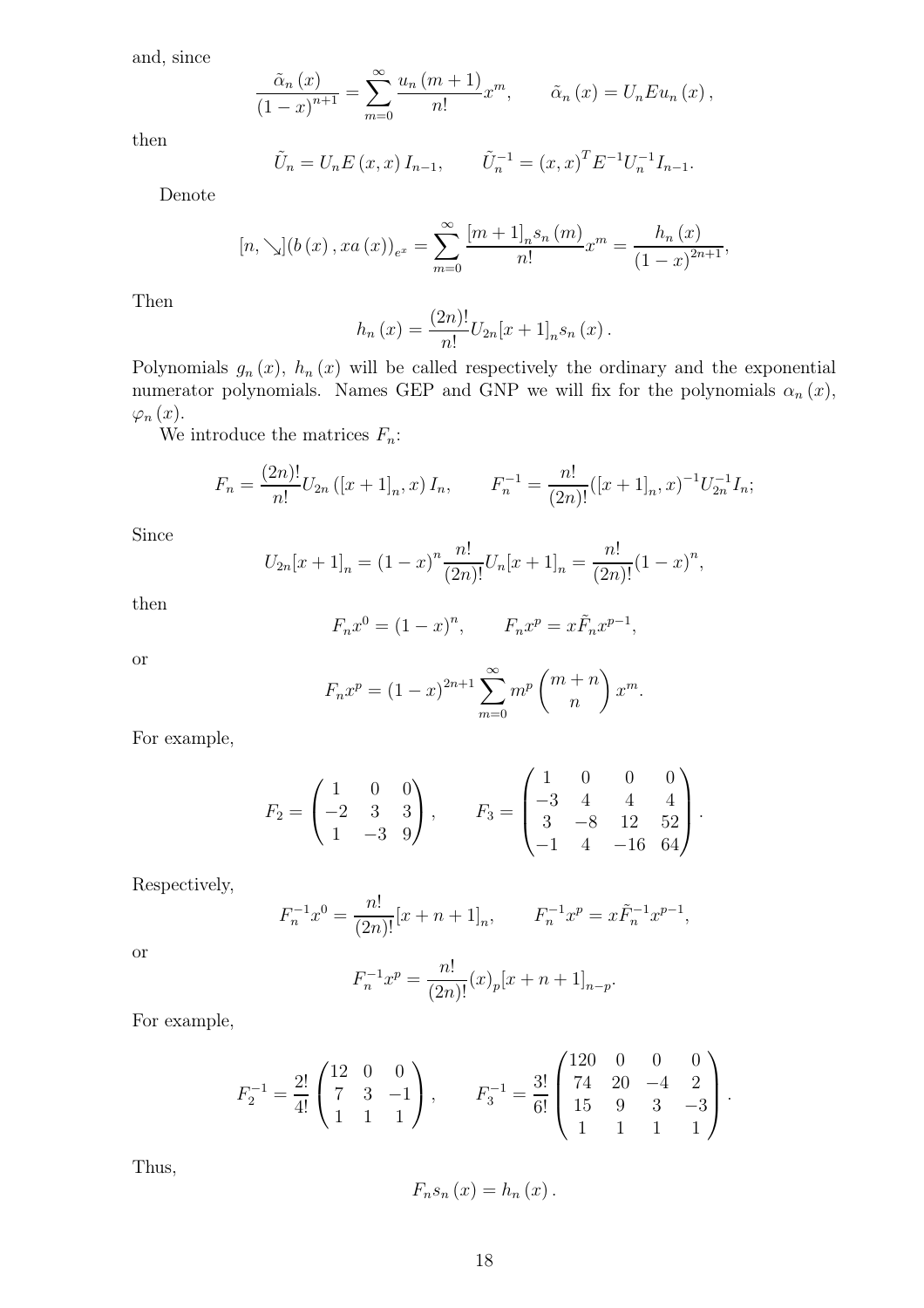Example 1. We explain the identity

$$
F_n[x + n + 1]_n = \frac{(2n)!}{n!}.
$$

Analog of the identity for ordinary Riordan arrays

$$
[n, \searrow] (a(x), xa(x)) = \frac{\tilde{\alpha}_n(x)}{(1-x)^{n+1}}
$$

is the identity for exponential Riordan arrays

$$
[n, \searrow] ((xa(x))', xa(x))_{e^x} = \frac{\tilde{\varphi}_n(x)}{(1-x)^{2n+1}}.
$$

Since

$$
[n, \to] (1 + x(\log a(x))', \log a(x))_{e^x} = (x + n) \tilde{u}_n(x),
$$
  

$$
((xa(x))', \log a(x)) = (1 + x(\log a(x))', \log a(x)) (e^x, x),
$$

then

$$
[n, \to] ((xa(x))', \log a(x))_{e^x} = (x + n + 1) \tilde{u}_n (x + 1).
$$

If  $a(x) = C(x)$ , then

$$
\tilde{\varphi}_n(x) = \frac{(2n)!}{n!},
$$
\n $\tilde{u}_n(x) = [x + n + 1]_{n-1},$ \n $(x + n + 1)\tilde{u}_n(x + 1) = [x + n + 1]_n.$ 

Theorem 11.

$$
F_n E^{n+1} (1, -x) F_n^{-1} = (-1)^n J_n.
$$

#### Proof.

$$
E^{n+1}(1,-x)(x)_p[x+n+1]_{n-p} = (-x-n-1)_p[-x]_{n-p} = (-1)^n(x)_{n-p}[x+n+1]_p,
$$

or

$$
E^{n+1}(1, -x) F_n^{-1} = (-1)^n F_n^{-1} J_n.
$$

Thus,

$$
(-1)^n J_n h_n(x) = F_n E s_n (-x - n).
$$

Since (see Remark 2)

$$
s_n(-x - n) = [n, \to] \left( b\left(x_{(-1)}a^{-1}(x)\right) \left(1 + x\left(\log_{(-1)}a^{-1}(x)\right)'\right), \log_{(-1)}a^{-1}(x)\right)_{e^x},
$$

where

$$
(1, x_{(-1)}a^{-1}(x)) = (1, xa(x))^{-1}, \qquad (-1)^{a^{\varphi}}(x) = \sum_{m=0}^{\infty} \frac{\varphi}{(\varphi - n)} \frac{u_n(\varphi - n)}{n!} x^m,
$$

then polynomials  $(-1)^n J_n h_n(x)$  are the numerator polynomials of the matrix

$$
\left(b\left(x_{(-1)}a^{-1}\left(x\right)\right)\left(x_{(-1)}a^{-1}\left(x\right)\right), x_{(-1)}a^{-1}\left(x\right)\right)_{e^x}.
$$

In particular,

$$
(-1)^{n} J_{n} \varphi_{n}(x) = \tilde{\varphi}_{n}^{[-1]}(x) .
$$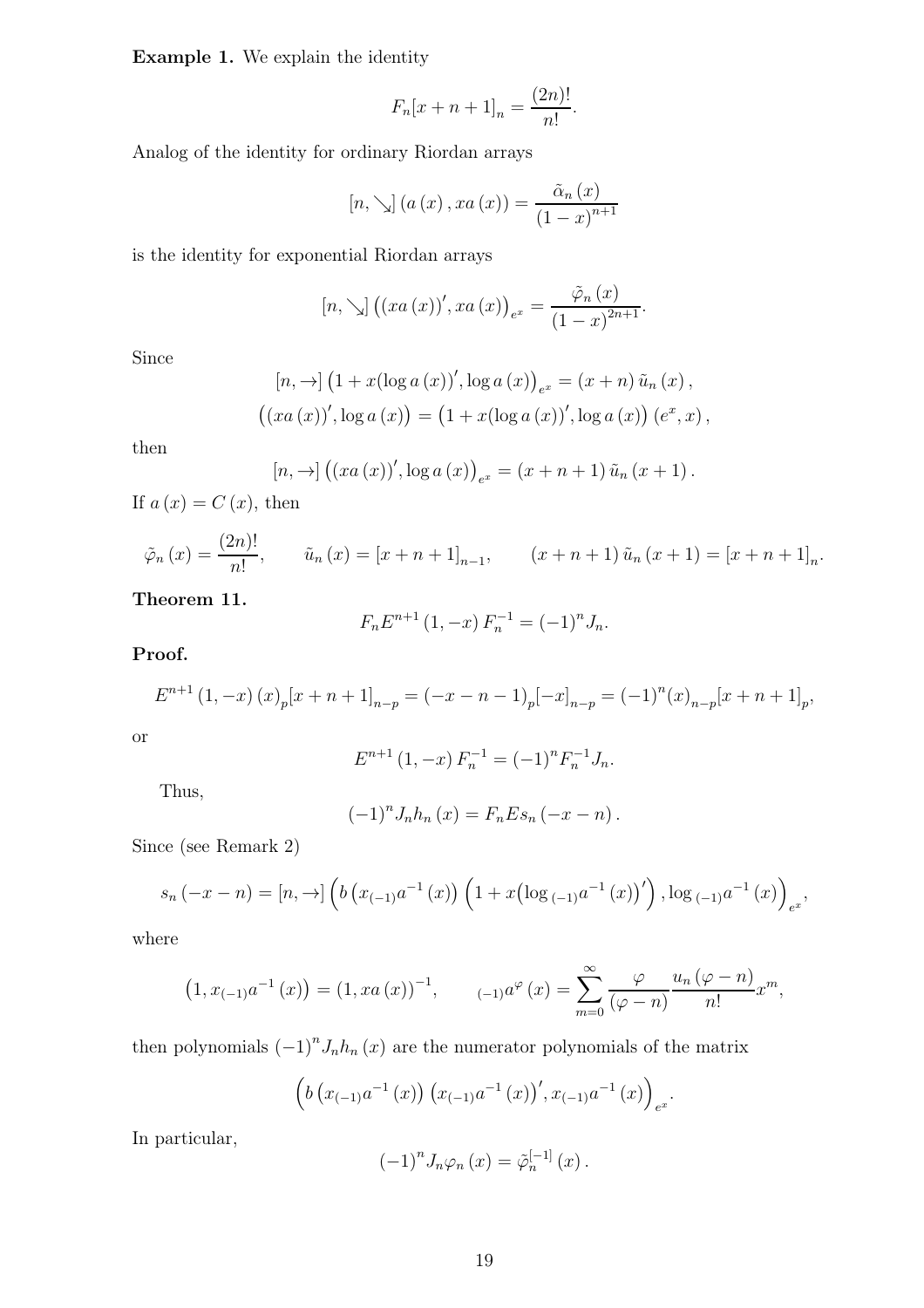**Remark 2.** We represent the matrix  $(b(x), a^{-1}(x))$ <sup>T</sup> in the form

$$
(b(x), a^{-1}(x))^{T} = \begin{pmatrix} s_{0}(0) & s_{1}(0) & s_{2}(0) & s_{3}(0) & \cdots \\ s_{0}(-1) & s_{1}(-1) & s_{2}(-1) & s_{3}(-1) & \cdots \\ s_{0}(-2) & s_{1}(-2) & s_{2}(-2) & s_{3}(-2) & \cdots \\ s_{0}(-3) & s_{1}(-3) & s_{2}(-3) & s_{3}(-3) & \cdots \\ \vdots & \vdots & \vdots & \vdots & \ddots \end{pmatrix} |e^{x}|,
$$

where  $s_0(x) = b_0$ . From the Lagrange inversion theorem it follows that

$$
[n, \searrow] (b(x), a^{-1}(x))^{T} = b (x_{(-1)}a^{-1}(x)) (1 + x(\log_{(-1)}a^{-1}(x))')_{(-1)}a^{-n}(x).
$$

We introduce the matrices  $S_n$ :

$$
S_n = F_n U_n^{-1}, \qquad S_n^{-1} = U_n F_n^{-1}.
$$

For example,

$$
S_2 = 2! \begin{pmatrix} 1 & 0 & 0 \\ 4 & 3 & 0 \\ 1 & 3 & 6 \end{pmatrix}, \quad S_3 = 3! \begin{pmatrix} 1 & 0 & 0 & 0 \\ 9 & 4 & 0 & 0 \\ 9 & 12 & 10 & 0 \\ 1 & 4 & 10 & 20 \end{pmatrix}, \quad S_4 = 4! \begin{pmatrix} 1 & 0 & 0 & 0 & 0 \\ 16 & 5 & 0 & 0 & 0 \\ 36 & 30 & 15 & 0 & 0 \\ 16 & 30 & 40 & 35 & 0 \\ 1 & 5 & 15 & 35 & 70 \end{pmatrix};
$$

$$
S_2^{-1} = \frac{2!}{4!} \begin{pmatrix} 6 & 0 & 0 \\ -8 & 2 & 0 \\ 3 & -1 & 1 \end{pmatrix}, \quad S_3^{-1} = \frac{3!}{6!} \begin{pmatrix} 20 & 0 & 0 & 0 \\ -45 & 5 & 0 & 0 \\ 36 & -6 & 2 & 0 \\ -10 & 2 & -1 & 1 \end{pmatrix}
$$

$$
S_4^{-1} = \frac{4!}{8!} \begin{pmatrix} 70 & 0 & 0 & 0 & 0 \\ -224 & 14 & 0 & 0 & 0 \\ 280 & -28 & 14/3 & 0 & 0 \\ -160 & 20 & -16/3 & 2 & 0 \\ 35 & -5 & 5/3 & -1 & 1 \end{pmatrix}.
$$

,

Then

$$
S_{n}g_{n}(x)=h_{n}(x).
$$

Theorem 12.

$$
S_n = V_n^{-1} C_n V_n, \qquad C_n x^p = \frac{(n+p)!}{p!} x^p.
$$

Proof. We use Theorem 10 and the identities

$$
U_n^{-1}V_n^{-1}x^p = \frac{n!}{p!}(x)_p, \qquad U_{n+p}^{-1}x^p = (x)_p[x+1]_n.
$$

Then

$$
F_n U_n^{-1} V_n^{-1} x^p = \frac{(2n)!}{n!} U_{2n} \frac{n!}{p!} (x)_p [x+1]_n =
$$
  
= 
$$
\frac{(2n)!}{p!} (1-x)^{n-p} \frac{(n+p)!}{(2n)!} U_{n+p} (x)_p [x+1]_n = \frac{(n+p)!}{p!} (1-x)^{n-p} x^p,
$$

or

$$
S_n V_n^{-1} = V_n^{-1} C_n.
$$

Theorem 13.

$$
S_n x^p = \frac{(n+p)! (n-p)!}{n!} \sum_{m=p}^n {n \choose m-p} {n \choose n-m} x^m.
$$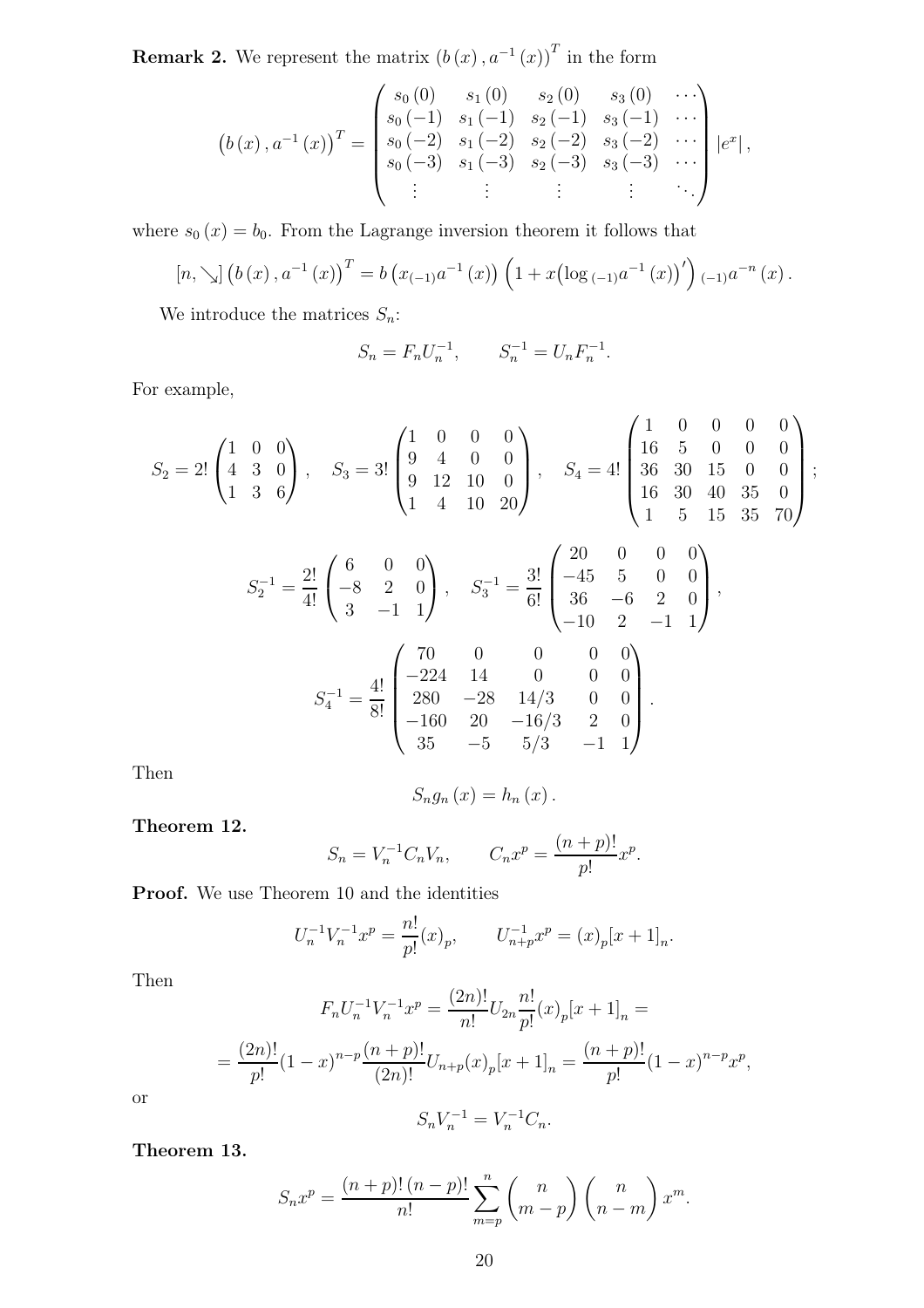Proof.

$$
[m, \rightarrow] V_n^{-1} = \sum_{i=0}^m {m \choose m-i} x^i = \sum_{i=0}^m (-1)^{m-i} {n-i \choose m-i} x^i,
$$
  
\n
$$
C_n V_n x^p = \sum_{i=p}^n \frac{(n+i)!}{i!} {n-p \choose i-p} x^i,
$$
  
\n
$$
[x^m] V_n^{-1} C_n V_n x^p = \sum_{i=p}^m (-1)^{m-i} {n-i \choose m-i} \frac{(n+i)!}{i!} {n-p \choose i-p} =
$$
  
\n
$$
= \frac{(n+p)!(n-p)!}{(n-m)!m!} \sum_{i=p}^m (-1)^{m-i} {n+i \choose i-p} {m \choose i} =
$$
  
\n
$$
= \frac{(n+p)!(n-p)!}{(n-m)!m!} (-1)^{m-p} {m-n-p-1 \choose m-p} =
$$
  
\n
$$
= \frac{(n+p)!(n-p)!}{n!} {n \choose m-p} {n \choose n-m}.
$$

Theorem 14.

$$
S_n^{-1}x^p = \frac{p! (n-p)!}{(2n)!} \sum_{m=p}^n { -n \choose m-p} {2n \choose n-m} x^m.
$$

Proof.

$$
[x^m] V_n^{-1} C_n^{-1} V_n x^p = \sum_{i=p}^m (-1)^{m-i} {n-i \choose m-i} \frac{i!}{(n+i)!} {n-p \choose i-p} =
$$
  
= 
$$
\frac{p! (n-p)!}{(n-m)!(n+m)!} \sum_{i=p}^m (-1)^{m-i} {i \choose i-p} {n+m \choose m-i} =
$$
  
= 
$$
\frac{p! (n-p)!}{(n-m)!(n+m)!} (-1)^{m-p} {n+m-p-1 \choose m-p} =
$$
  
= 
$$
\frac{p! (n-p)!}{(2n)!} {n \choose m-p} {2n \choose n-m}.
$$

## 5 Generalized Narayana polynomials of type B

Polynomials

$$
{}^{B}N_{n}(x) = \sum_{m=0}^{n} {n \choose m}^{2} x^{m} = (1-x)^{2n+1} \sum_{m=0}^{\infty} {m+n \choose n}^{2} x^{m}
$$

are called Narayana polynomials of type B. Denote

$$
[n, \searrow](a(x), xa(x))_{e^x} = \frac{B\varphi_n(x)}{(1-x)^{2n+1}}.
$$

Let  $\tilde{\alpha}_n(x)|a(x),\,^B\varphi_n(x)|a(x)$  denotes respectively polynomials  $\tilde{\alpha}_n(x),\,^B\varphi_n(x)$ , associated with the matrices  $(a(x), xa(x)), (a(x), xa(x))_{e^x}$ . Then

$$
{}^{B}\varphi_{n}(x)\left|\left(1-x\right)^{-1}=n!{}^{B}N_{n}(x)\right|.
$$

In this connection we will called polynomials  $B\varphi_n(x)$  the generalized Narayana polynomials of type B. Since

$$
[n, \searrow] (a(x), xa(x)) = \frac{\tilde{\alpha}_n(x)}{(1-x)^{n+1}} = \sum_{m=0}^{\infty} \frac{u_n(m+1)}{n!} x^m,
$$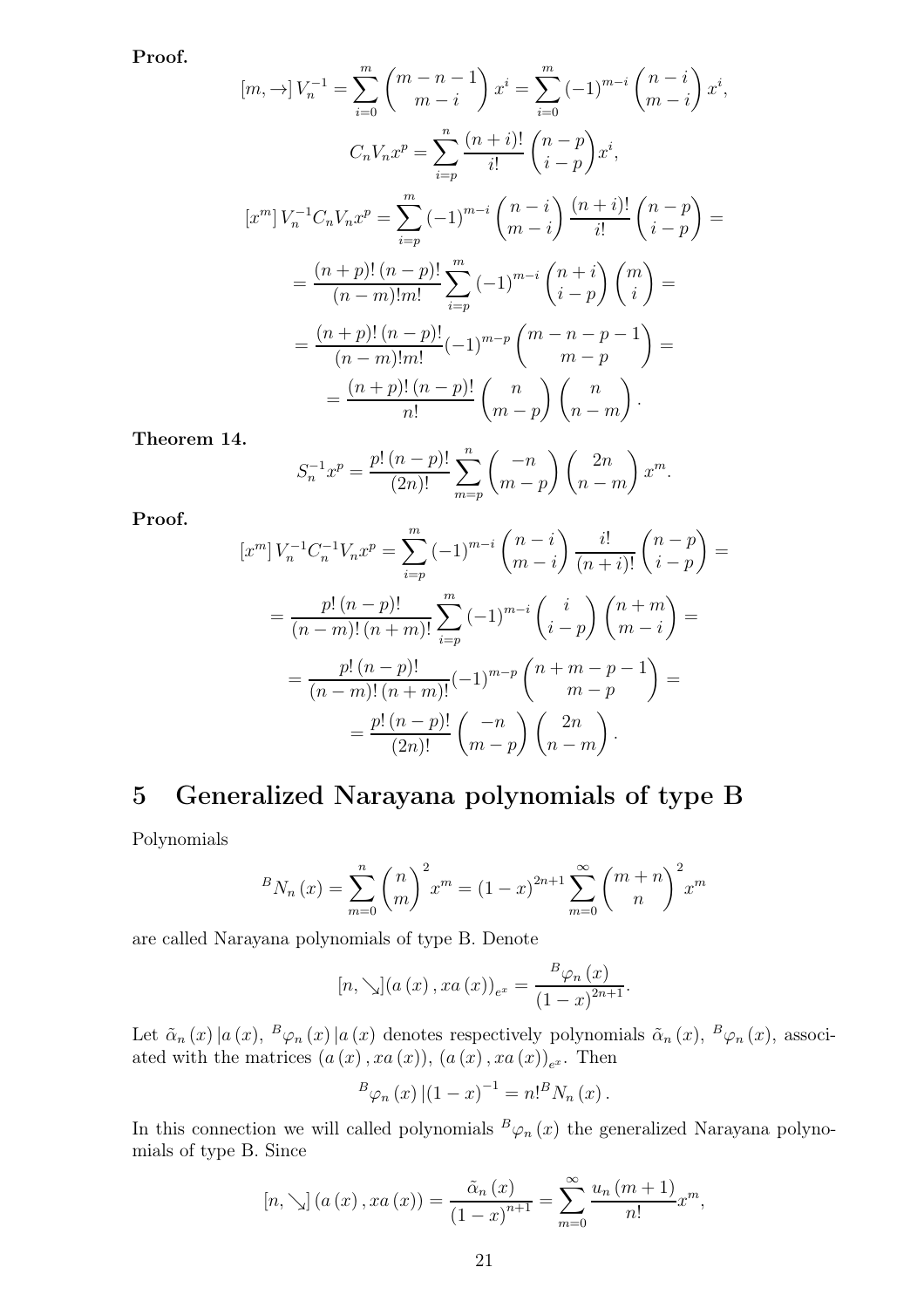then

$$
[n, \searrow](a(x), xa(x))_{e^x} = \sum_{m=0}^{\infty} \frac{[m+1]_n u_n (m+1)}{n!} x^m,
$$
  

$$
{}^{B}\varphi_n(x) = \frac{(2n)!}{n!} U_{2n}[x+1]_n u_n (x+1) = F_n u_n (x+1).
$$

We introduce the matrices  ${}^{B}F_n = F_nE$ :

$$
{}^{B}F_{n}x^{p} = (1-x)^{2n+1} \sum_{m=0}^{\infty} (m+1)^{p} {m+n \choose n} x^{m}, \quad {}^{B}F_{n}^{-1}x^{p} = \frac{n!}{(2n)!} (x-1)_{p} [x+n]_{n-p}.
$$

For example,

$$
{}^{B}F_{1} = \begin{pmatrix} 1 & 1 \\ -1 & 1 \end{pmatrix}, \qquad {}^{B}F_{2} = \begin{pmatrix} 1 & 1 & 1 \\ -2 & 1 & 7 \\ 1 & -2 & 4 \end{pmatrix}, \qquad {}^{B}F_{3} = \begin{pmatrix} 1 & 1 & 1 & 1 \\ -3 & 1 & 9 & 25 \\ 3 & -5 & -1 & 67 \\ -1 & 3 & -9 & 27 \end{pmatrix},
$$

$$
{}^{B}F_{1}^{-1} = \frac{1}{2} \begin{pmatrix} 1 & -1 \\ 1 & 1 \end{pmatrix}, \quad {}^{B}F_{2}^{-1} = \frac{2!}{4!} \begin{pmatrix} 6 & -2 & 2 \\ 5 & 1 & -3 \\ 1 & 1 & 1 \end{pmatrix}, \quad {}^{B}F_{3}^{-1} = \frac{3!}{6!} \begin{pmatrix} 60 & -12 & 6 & -6 \\ 47 & 5 & -7 & 11 \\ 12 & 6 & 0 & -6 \\ 1 & 1 & 1 & 1 \end{pmatrix}.
$$

Then

$$
{}^{B}F_{n}u_{n}(x) = {}^{B}\varphi_{n}(x).
$$

In particular,

$$
{}^{B}F_{n}x^{n} = {}^{B}\varphi_{n}(x) | e^{x}.
$$

For the matrices  ${}^{B}F_n$ , Theorem 11 takes the simpler form. Since

$$
E^{n-1}(1,-x)(x-1)_p[x+n]_{n-p} = (-x-n)_p[-x+1]_{n-p} = (-1)^n(x-1)_{n-p}[x+n]_p,
$$

then

$$
{}^{B}F_{n}E^{n-1}(1,-x) {}^{B}F_{n}^{-1}=(-1)^{n}J_{n}, \qquad (-1)^{n}J_{n}{}^{B}\varphi_{n}(x)=F_{n}u_{n}(-x-n),
$$

where

$$
u_n(-x - n) = [n, \to] \left(1 + x\left(\log_{(-1)}a^{-1}(x)\right)', \log_{(-1)}a^{-1}(x)\right)_{e^x}.
$$

Denote

$$
[n, \searrow] \left(1 + x(\log a(x))', xa(x)\right)_{e^x}^{-1} = \frac{B_{\varphi_n}^{-1}(x)}{(1-x)^{2n+1}}.
$$

Since

$$
(1+x(\log a(x))',xa(x))_{e^x}^{-1}=\left(1+x(\log_{(-1)}a^{-1}(x))',x_{(-1)}a^{-1}(x)\right)_{e^x},
$$

then

$$
{}^{B}\varphi_n^{[-1]}(x) = (-1)^n J_n{}^{B}\varphi_n(x).
$$

Let all polynomials  ${}^B\varphi_n\left(x\right)$  are symmetric, i.e.

$$
{}^{B}\varphi_{n}(x) = J_{n}{}^{B}\varphi_{n}(x) .
$$

Then  $(xa(x))' = a^2(x)$ , or  $\sum_{m=0}^n a_{n-m}a_m = (n+1)a_n$ . This is possible only in the case  $a(x) = (1 - \beta x)^{-1}$ :  ${}^{B}\varphi_{n} |(1 - \beta x)^{-1} = \beta^{n} n!^{B} N_{n}(x)$ .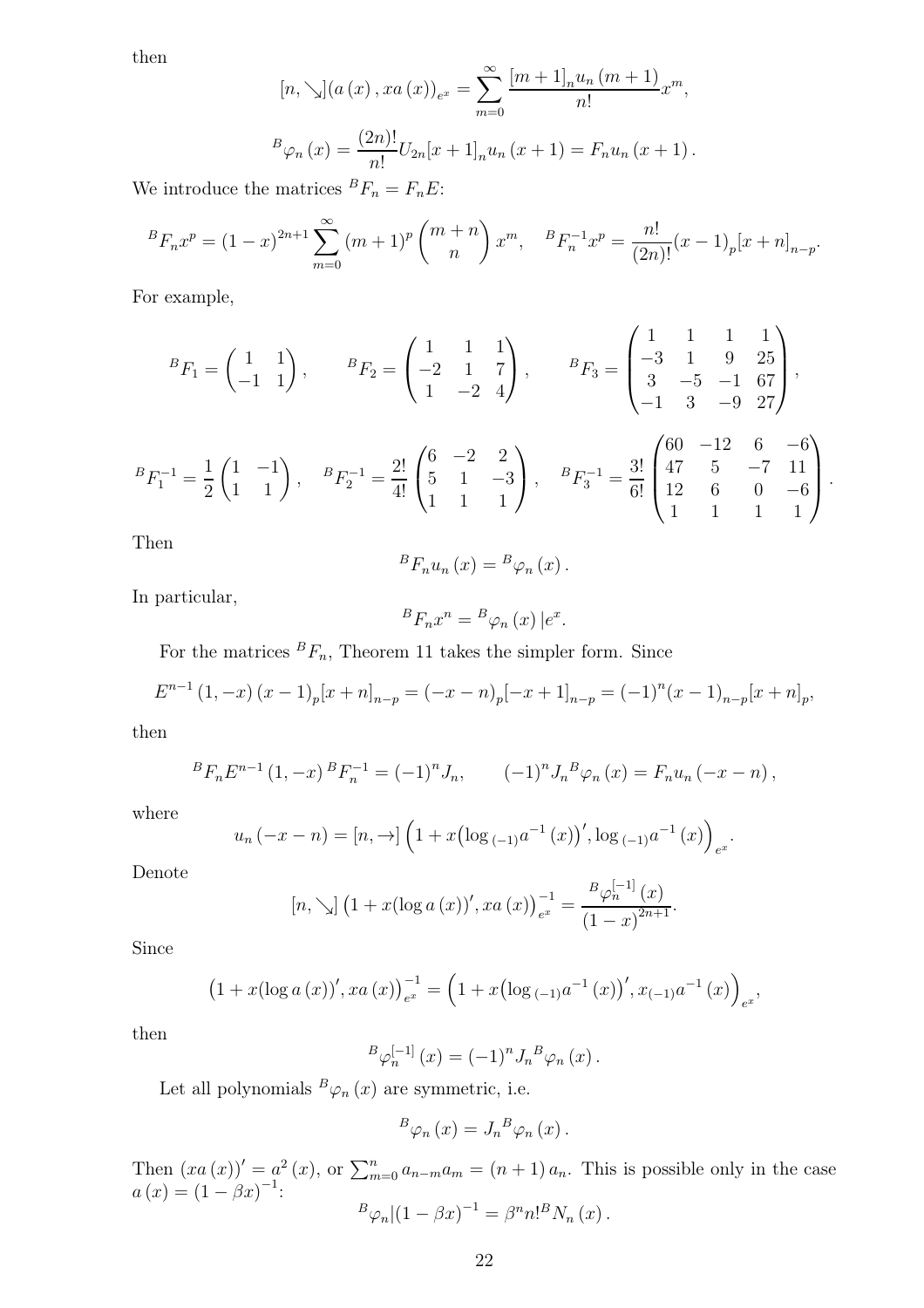#### Example 2. Since

$$
\tilde{\alpha}_n(x) | 1 + x = x^{n-1},
$$

then

$$
{}^{B}\varphi_{n}(x) | 1 + x = S_{n}x^{n-1} = \frac{(2n)!}{n!2} (1+x) x^{n-1};
$$
\n
$$
\begin{pmatrix}\n1 & 0 & 0 & 0 & 0 & 0 & \cdots \\
1 & 1 & 0 & 0 & 0 & 0 & 0 & \cdots \\
0 & 2 & 1 & 0 & 0 & 0 & 0 & \cdots \\
0 & 1 & 3 & 1 & 0 & 0 & 0 & \cdots \\
0 & 0 & 3 & 4 & 1 & 0 & 0 & \cdots \\
0 & 0 & 1 & 6 & 5 & 1 & 0 & \cdots \\
0 & 0 & 0 & 4 & 10 & 6 & 1 & \cdots \\
\vdots & \vdots & \vdots & \vdots & \vdots & \vdots & \vdots & \ddots\n\end{pmatrix} |e^{x}|.
$$

If  $a(x) = 1 + x$ , then  $_{(-1)}a^{-1}(x) = C(-x)$  and, hence,

$$
[n, \searrow] (1+x(\log C(x))', xC(x))_{e^x} = \frac{(2n)!}{n!2} \frac{1+x}{(1-x)^{2n+1}};
$$
  

$$
(1+x(\log C(x))', xC(x))_{e^x} = |e^x|^{-1} \begin{pmatrix} 1 & 0 & 0 & 0 & 0 & 0 & \cdots \\ 1 & 1 & 0 & 0 & 0 & 0 & \cdots \\ 3 & 2 & 1 & 0 & 0 & 0 & \cdots \\ 10 & 6 & 3 & 1 & 0 & 0 & \cdots \\ 35 & 20 & 10 & 4 & 1 & 0 & \cdots \\ 126 & 70 & 35 & 15 & 5 & 1 & \cdots \\ \vdots & \vdots & \vdots & \vdots & \vdots & \vdots & \ddots \end{pmatrix} |e^x|.
$$

We introduce ordinary numerator polynomials similar to the polynomials  ${}^B\varphi_n(x)$ . Denote

$$
[n, \searrow] ((xa(x))', xa(x)) = \frac{B_{\alpha_n}(x)}{(1-x)^{n+1}}, \quad [n, \searrow] (1+x(\log a(x))', xa^{-1}(x)) = \frac{B_{\alpha_n}^{(-1)}(x)}{(1-x)^{n+1}}.
$$

Then

$$
{}^{B}\alpha_{n}^{(-1)}(x) = (-1)^{n} J_{n}{}^{B}\alpha_{n}(x).
$$

**Example 3.** Let  $\tilde{\varphi}_n(x) | a(x), \,^B \alpha_n(x) | a(x)$  denotes respectively polynomials  $\tilde{\varphi}_n(x)$ ,  ${}^{B}\alpha_{n}(x)$ , associated with the matrices  $((xa(x))', xa(x))_{e^{x}}$ ,  $((xa(x))', xa(x))$ . Since

$$
\tilde{\varphi}_n(x) | C(x) = \frac{(2n)!}{n!},
$$

then

$$
{}^{B}\alpha_{n}(x) | C(x) = \frac{(2n)!}{n!} S_{n}^{-1} x^{0} = \sum_{m=0}^{n} {n \choose m} {2n \choose n-m} x^{m};
$$

$$
((xC(x))', xC(x)) = \begin{pmatrix} 1 & 0 & 0 & 0 & 0 & 0 & \cdots \\ 2 & 1 & 0 & 0 & 0 & 0 & \cdots \\ 6 & 3 & 1 & 0 & 0 & 0 & \cdots \\ 20 & 10 & 4 & 1 & 0 & 0 & \cdots \\ 70 & 35 & 15 & 5 & 1 & 0 & \cdots \\ 252 & 126 & 56 & 21 & 6 & 1 & \cdots \\ \vdots & \vdots & \vdots & \vdots & \vdots & \vdots & \ddots \end{pmatrix}.
$$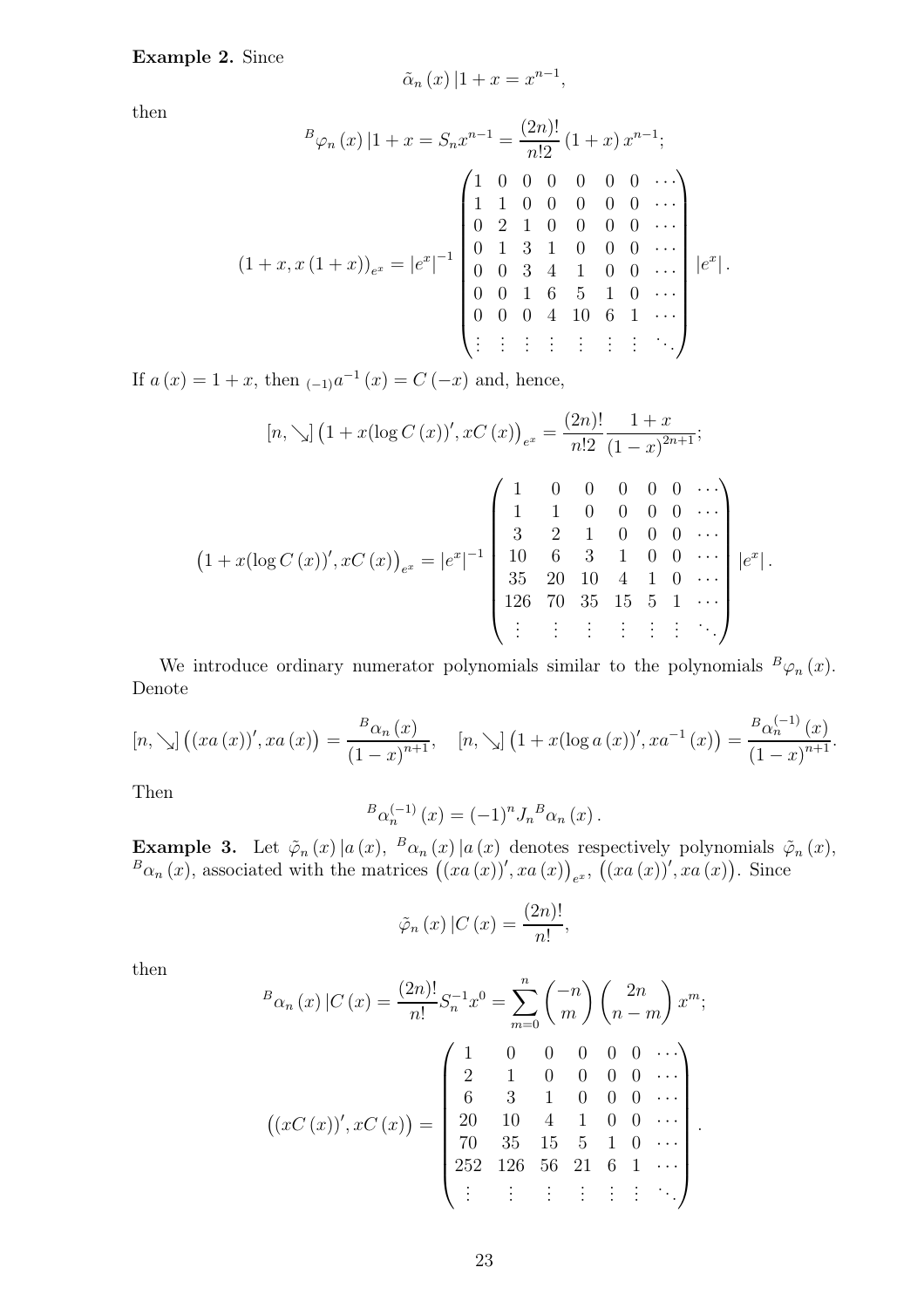Respectively, polynomials

$$
(-1)^n \sum_{m=0}^n {2n \choose m} {n \choose n-m} x^m
$$

are the numerator polynomials of the matrix

$$
(1+x(\log C(x))', xC^{-1}(x)) = \begin{pmatrix} 1 & 0 & 0 & 0 & 0 & 0 & \cdots \\ 1 & 1 & 0 & 0 & 0 & 0 & \cdots \\ 3 & 0 & 1 & 0 & 0 & 0 & \cdots \\ 10 & 1 & -1 & 1 & 0 & 0 & \cdots \\ 35 & 4 & 0 & -2 & 1 & 0 & \cdots \\ 126 & 15 & 1 & 0 & -3 & 1 & \cdots \\ \vdots & \vdots & \vdots & \vdots & \vdots & \vdots & \ddots \end{pmatrix}.
$$

Example 4. Since

$$
\tilde{\varphi}_n(x) \left| 1 + x \right| = \frac{(2n)!}{n!} x^{n-1},
$$

then

$$
{}^{B}\alpha_{n}(x) \left|1+x=\frac{(2n)!}{n!}S_{n}^{-1}x^{n-1}=(2-x)x^{n-1};\right.
$$
\n
$$
\left(\left(x(1+x)\right)', x(1+x)\right) = \begin{pmatrix} 1 & 0 & 0 & 0 & 0 & 0 & 0 & \cdots \\ 2 & 1 & 0 & 0 & 0 & 0 & 0 & \cdots \\ 0 & 3 & 1 & 0 & 0 & 0 & 0 & \cdots \\ 0 & 2 & 4 & 1 & 0 & 0 & 0 & \cdots \\ 0 & 0 & 5 & 5 & 1 & 0 & 0 & \cdots \\ 0 & 0 & 2 & 9 & 6 & 1 & 0 & \cdots \\ 0 & 0 & 0 & 7 & 14 & 7 & 1 & \cdots \\ \vdots & \vdots & \vdots & \vdots & \vdots & \vdots & \vdots & \ddots \end{pmatrix}.
$$

Respectively, polynomials  $(-1)^n (-1 + 2x)$  are the numerator polynomials of the matrix

$$
(1+x(\log(1+x))', x(1+x)^{-1}) = \begin{pmatrix} 1 & 0 & 0 & 0 & 0 & 0 & 0 & \cdots \\ 1 & 1 & 0 & 0 & 0 & 0 & 0 & \cdots \\ -1 & 0 & 1 & 0 & 0 & 0 & 0 & \cdots \\ 1 & -1 & -1 & 1 & 0 & 0 & 0 & \cdots \\ -1 & 2 & 0 & -2 & 1 & 0 & 0 & \cdots \\ 1 & -3 & 2 & 2 & -3 & 1 & 0 & \cdots \\ -1 & 4 & -5 & 0 & 5 & -4 & 1 & \cdots \\ \vdots & \vdots & \vdots & \vdots & \vdots & \vdots & \vdots & \ddots \end{pmatrix}.
$$

**Example 5.** Since  $(x(1-x)^{-1})' = (1-x)^{-2}$ , then

$$
[n, \searrow] \left( \left( \frac{x}{1-x} \right)', \frac{x}{1-x} \right) = \frac{1}{x} \left( \frac{1}{(1-x)^{n+1}} - 1 \right), \qquad {^B\alpha_n}(x) = \frac{1 - (1-x)^{n+1}}{x}.
$$

Respectively, numerator polynomials of the matrix  $((1-x)^{-1}, x(1-x))$  are the polynomials  $(1-x)^{n+1} + (-x)^n$ . **Example 6.** Since  $(xe^{x})' = (1+x)e^{x}$ , then

$$
[n, \searrow] ((xe^x)', xe^x) = \sum_{m=0}^{\infty} \frac{(m+1)^n + n(m+1)^{n-1}}{n!} x^m,
$$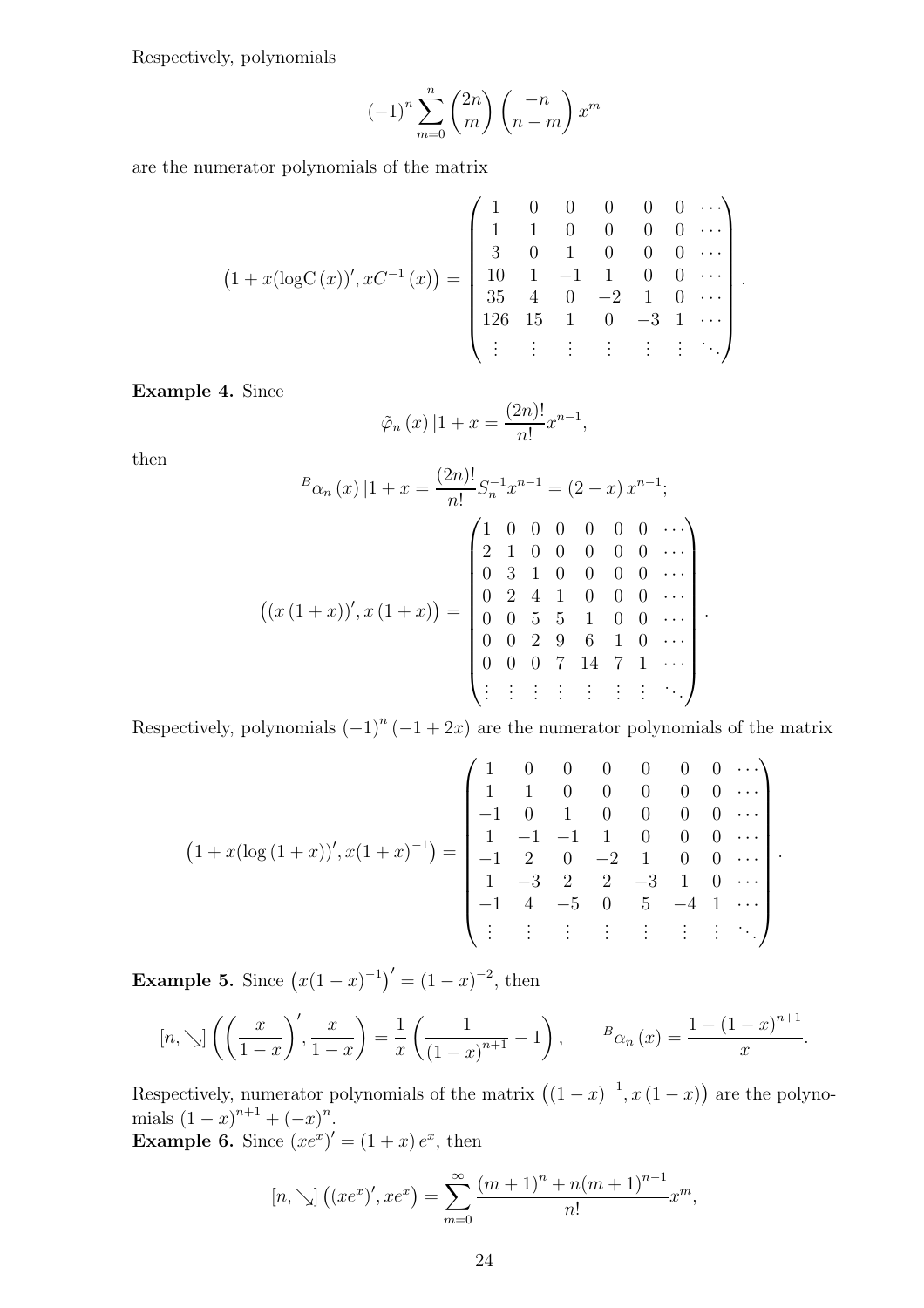$$
{}^{B}\alpha_{n}(x)\,|e^{x} = \frac{1}{n!}\left(\tilde{A}_{n}(x) + n(1-x)\,\tilde{A}_{n-1}(x)\right), \qquad \tilde{A}_{0}(x) = A_{0}(x)\,.
$$

Respectively, numerator polynomials of the matrix  $(1 + x, xe^{-x})$  are the polynomials

$$
\frac{(-1)^{n}}{n!} (A_{n}(x) - n(1-x) A_{n-1}(x)).
$$

Note that

$$
\tilde{\varphi}_n(x) | e^x = F_n (x + n + 1) (x + 1)^{n-1} = {}^{B}F_n (x + n) x^{n-1}.
$$

In general case

$$
\tilde{\varphi}_n(x) = F_n(x + n + 1) \tilde{u}_n(x + 1) = {}^{B}F_n(x + n) \tilde{u}_n(x),
$$

or

$$
F_n(x + n + 1, x) EI_{n-1} = {}^{B}F_n(x + n, x) I_{n-1} = \tilde{F}_n.
$$

Hence,

$$
[x^{n}] F_{n} x^{p} (x + n + 1) = [x^{n}]^{B} F_{n} x^{p} (x + n) = 0, \qquad p < n.
$$

Here the identities for the *n*th elements of the columns of the matrices  $F_n$ ,  ${}^B F_n$  are manifested:  $\overline{n}$ 

$$
\sum_{m=0}^{n} (-1)^{n-m} {2n+1 \choose n-m} m^p {m+n \choose n} = (-1)^{n+p} (n+1)^p,
$$
  

$$
\sum_{m=0}^{n} (-1)^{n-m} {2n+1 \choose n-m} (m+1)^p {m+n \choose n} = (-1)^{n+p} n^p, \qquad p \le n.
$$

## 6 Numerator polynomials and generalized Lagrange series

We return to the series  $_{(\beta)}a(x)$ ,  $_{(0)}a(x) = a(x)$ , from Section 2. Parameter  $\beta$  is defined by the identity

$$
a\left(x_{(\beta)}a^{\beta}\left(x\right)\right)=\left(\beta\right)a\left(x\right),\,
$$

so that

$$
a^{\beta}\left(x_{(\beta)}a^{\beta}\left(x\right)\right)=\left(x_{(\beta)}a^{\beta}\left(x\right)\right).
$$

Denote  $a^{\beta}(x) = c(x), \alpha^{\beta}(x) = d(x)$ . By the Lagrange inversion theorem, if

$$
b(x) c^{\varphi}(x) = \sum_{n=0}^{\infty} f_n(\varphi) x^n,
$$

where  $f_n(x)$  are the polynomials, then

$$
b\left(xd\left(x\right)\right)\left(1+x(\log d\left(x\right))'\right)d^{\varphi}\left(x\right)=\sum_{n=0}^{\infty}f_{n}\left(\varphi+n\right)x^{n}.
$$

Here

$$
f_n(x) = \frac{s_n(\beta x)}{n!}, \qquad s_n(x) = [n, \to] (b(x), \log a(x))_{e^x}.
$$

Thus,

$$
s_n (\beta x + \beta n) = [n, \to] \left( b \left( x_{(\beta)} a^{\beta} (x) \right) \left( 1 + x \left( \log_{(\beta)} a^{\beta} (x) \right)' \right), \log_{(\beta)} a^{\beta} (x) \right)_{e^x},
$$
  

$$
s_n (x + \beta n) = [n, \to] \left( b \left( x_{(\beta)} a^{\beta} (x) \right) \left( 1 + x \left( \log_{(\beta)} a^{\beta} (x) \right)' \right), \log_{(\beta)} a (x) \right)_{e^x}.
$$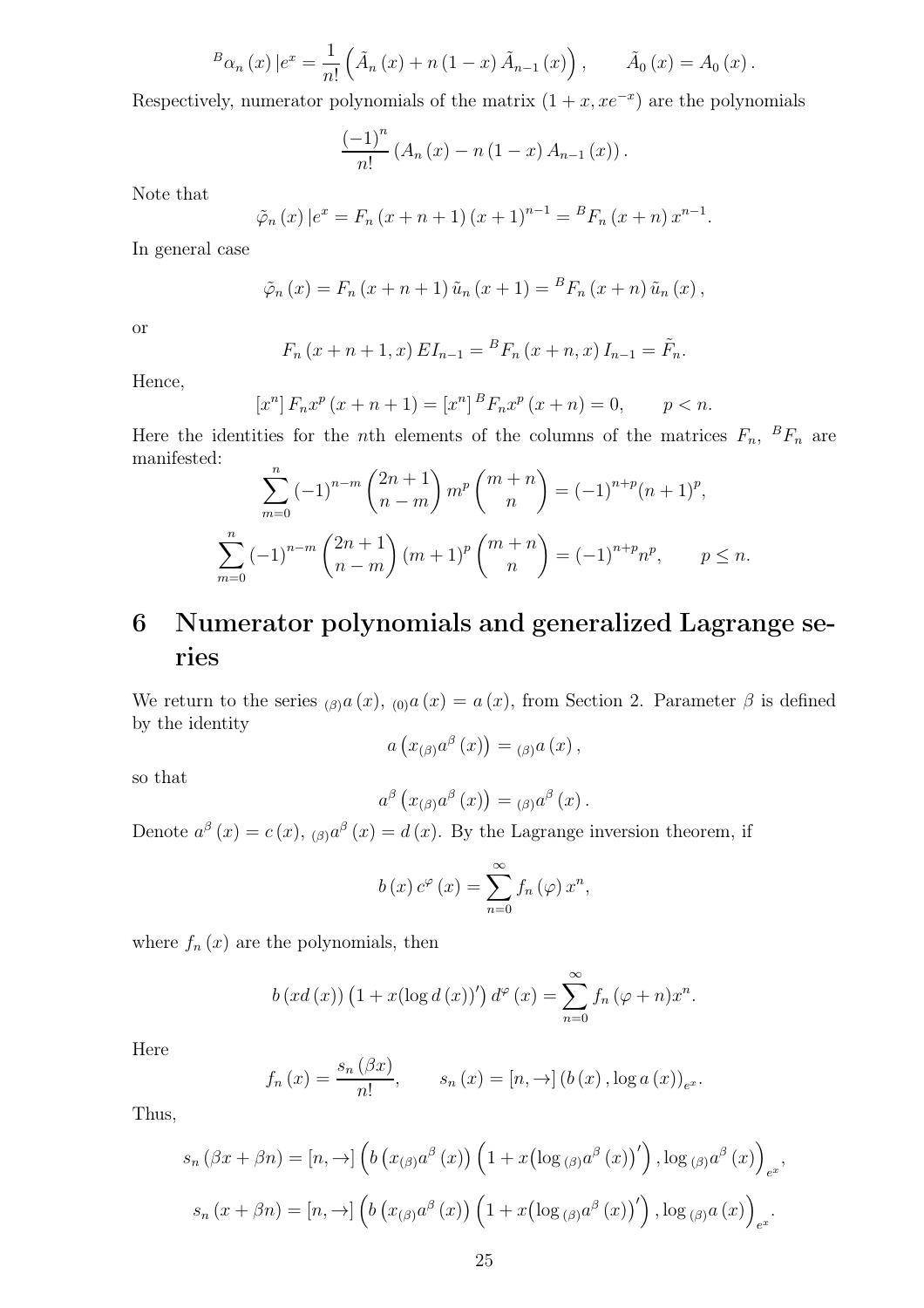Denote

$$
[n, \searrow] \left(b\left(x_{(\beta)}a^{\beta}\left(x\right)\right)\left(1+x\beta\left(\log_{(\beta)}a\left(x\right)\right)'\right), x_{(\beta)}a\left(x\right)\right) = \frac{(\beta)g_n\left(x\right)}{\left(1-x\right)^{n+1}}.
$$

We introduce the matrices  $G_n^{\beta} = U_n E^{n\beta} U_n^{-1}$ . For example,

$$
G_2 = \begin{pmatrix} 6 & 3 & 1 \\ -8 & -3 & 0 \\ 3 & 1 & 0 \end{pmatrix}, G_3 = \begin{pmatrix} 20 & 10 & 4 & 1 \\ -45 & -20 & -6 & 0 \\ 36 & 15 & 4 & 0 \\ -10 & -4 & -1 & 0 \end{pmatrix}, G_4 = \begin{pmatrix} 70 & 35 & 15 & 5 & 1 \\ -224 & -105 & -40 & -10 & 0 \\ 280 & 126 & 45 & 10 & 0 \\ -160 & -70 & -24 & -5 & 0 \\ 35 & 15 & 5 & 1 & 0 \end{pmatrix}
$$

.

Then

$$
G_n^{\beta}g_n(x) = \beta g_n(x).
$$

Theorem 15.

$$
G_n^{-\beta} = J_n G_n^{\beta} J_n.
$$

**Proof.** Since  $E(1, -x) = (1, -x)E^{-1}$ , by Theorem 6

$$
J_n U_n E^{n\beta} U_n^{-1} J_n = U_n E (1, -x) E^{n\beta} E (1, -x) U_n^{-1} =
$$
  
= 
$$
U_n (1, -x) E^{n\beta} (1, -x) U_n^{-1} = U_n E^{-n\beta} U_n^{-1}.
$$

Thus,

$$
G_2^{-1} = \begin{pmatrix} 0 & 1 & 3 \\ 0 & -3 & -8 \\ 1 & 3 & 6 \end{pmatrix}, G_3^{-1} = \begin{pmatrix} 0 & -1 & -4 & -10 \\ 0 & 4 & 15 & 36 \\ 0 & -6 & -20 & -45 \\ 1 & 4 & 10 & 20 \end{pmatrix}, G_4^{-1} = \begin{pmatrix} 0 & 1 & 5 & 15 & 35 \\ 0 & -5 & -24 & -70 & -160 \\ 0 & 10 & 45 & 126 & 280 \\ 0 & -10 & -40 & -105 & -224 \\ 1 & 5 & 15 & 35 & 70 \end{pmatrix}.
$$

Theorem 16.

$$
G_n^{\beta} = V_n^{-1} ((1+x)^{n\beta}, x)^T V_n.
$$

Proof. Since

$$
n! |e^x| V_n U_n x^p = [p, \to] (1, e^x - 1)_{e^x},
$$
  

$$
(1/n!) U_n^{-1} V_n^{-1} |e^x|^{-1} x^p = [p, \to] (1, \log (1+x))_{e^x},
$$
  

$$
(1, \log (1+x))_{e^x} (e^{n\beta}, x)_{e^x} (1, e^x - 1)_{e^x} = ((1+x)^{n\beta}, x)_{e^x},
$$

then

$$
V_n U_n E^{n\beta} U_n^{-1} V_n^{-1} = \left( (1+x)^{n\beta}, x \right)^T I_n.
$$

For example,

$$
G_3 = \begin{pmatrix} 1 & 0 & 0 & 0 \\ -3 & 1 & 0 & 0 \\ 3 & -2 & 1 & 0 \\ -1 & 1 & -1 & 1 \end{pmatrix} \begin{pmatrix} 1 & 3 & 3 & 1 \\ 0 & 1 & 3 & 3 \\ 0 & 0 & 1 & 3 \\ 0 & 0 & 0 & 1 \end{pmatrix} \begin{pmatrix} 1 & 0 & 0 & 0 \\ 3 & 1 & 0 & 0 \\ 3 & 2 & 1 & 0 \\ 1 & 1 & 1 & 1 \end{pmatrix}.
$$

Theorem 17.

$$
G_n^{\beta} x^p = \sum_{m=0}^n \binom{-n\beta+p}{m} \binom{n\beta+n-p}{n-m} x^m.
$$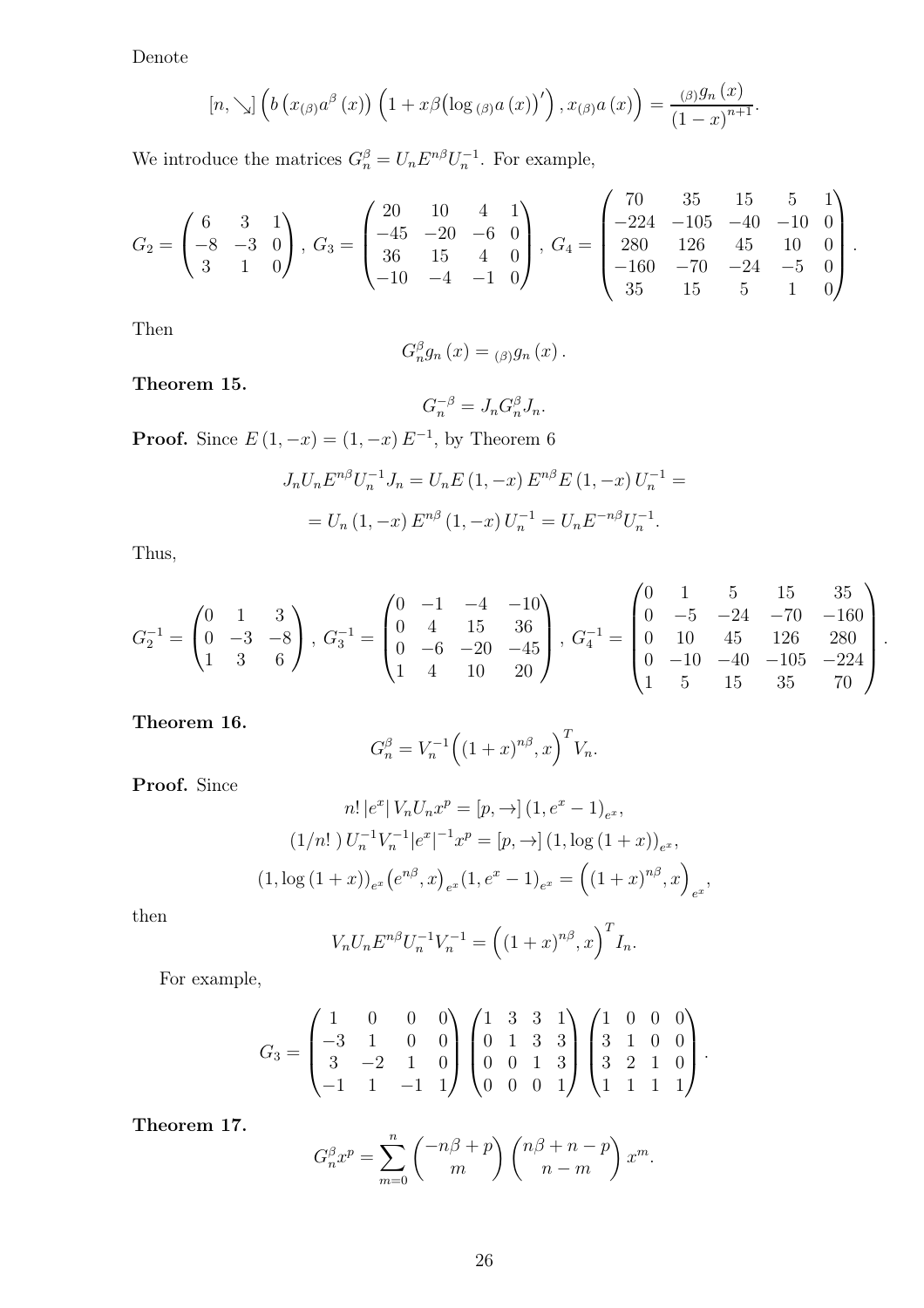Proof. Taking into account the polynomial argument, we prove the theorem for positive integers  $\beta$ .

$$
\left((1+x)^{n\beta}, x\right)^T V_n x^p = \sum_{i=0}^n \binom{n\beta+n-p}{n-i} x^i,
$$

$$
[x^m] V_n^{-1} \left((1+x)^{n\beta}, x\right)^T V_n x^p =
$$

$$
= \sum_{i=0}^m (-1)^{m-i} \binom{n-i}{m-i} \binom{n\beta+n-p}{n-i} \frac{(n\beta+m-p)!}{(n\beta+m-p)!} =
$$

$$
= \binom{n\beta+n-p}{n-m} \sum_{i=0}^m (-1)^{m-i} \binom{n\beta+m-p}{m-i} =
$$

$$
= \binom{n\beta+n-p}{n-m} (-1)^m \binom{n\beta+m-p-1}{m} = \binom{n\beta+n-p}{n-m} \binom{-n\beta+p}{m}.
$$

We introduce the matrices  $X_n = V_n^{-1}(x, x)^T V_n$ . Since  $V_n^{-1} = ((1-x)^{n+1}, x) P I_n$ , we find:

$$
X_n x^0 = \frac{1 - x - (1 - x)^{n+1}}{x}, \qquad X_n x^p = x^{p-1} (1 - x).
$$

Then

$$
G_n^{\beta} = (I_n + X_n)^{n\beta} = \sum_{m=0}^n {n\beta \choose m} X_n^m
$$

.

For example,

$$
G_3 = I_3 + 3 \begin{pmatrix} 3 & 1 & 0 & 0 \\ -6 & -1 & 1 & 0 \\ 4 & 0 & -1 & 1 \\ -1 & 0 & 0 & -1 \end{pmatrix} + 3 \begin{pmatrix} 3 & 2 & 1 & 0 \\ -8 & -5 & -2 & 1 \\ 7 & 4 & 1 & -2 \\ -2 & -1 & 0 & 1 \end{pmatrix} + \begin{pmatrix} 1 & 1 & 1 & 1 \\ -3 & -3 & -3 & -3 \\ 3 & 3 & 3 & 3 \\ -1 & -1 & -1 & -1 \end{pmatrix},
$$
  
\n
$$
G_3^{-1} = I_3 - 3 \begin{pmatrix} 3 & 1 & 0 & 0 \\ -6 & -1 & 1 & 0 \\ 4 & 0 & -1 & 1 \\ -1 & 0 & 0 & -1 \end{pmatrix} + 6 \begin{pmatrix} 3 & 2 & 1 & 0 \\ -8 & -5 & -2 & 1 \\ 7 & 4 & 1 & -2 \\ -2 & -1 & 0 & 1 \end{pmatrix} - 10 \begin{pmatrix} 1 & 1 & 1 & 1 \\ -3 & -3 & -3 & -3 \\ 3 & 3 & 3 & 3 \\ -1 & -1 & -1 & -1 \end{pmatrix}.
$$

Thus,

$$
I_n + X_n = G_n^{1/n} = U_n E U_n^{-1}.
$$

For example,

$$
G_2^{1/2} = \begin{pmatrix} 3 & 1 & 0 \\ -3 & 0 & 1 \\ 1 & 0 & 0 \end{pmatrix}, \t G_3^{1/3} \begin{pmatrix} 4 & 1 & 0 & 0 \\ -6 & 0 & 1 & 0 \\ 4 & 0 & 0 & 1 \\ -1 & 0 & 0 & 0 \end{pmatrix}, \t G_4^{1/4} = \begin{pmatrix} 5 & 1 & 0 & 0 & 0 \\ -10 & 0 & 1 & 0 & 0 \\ 10 & 0 & 0 & 1 & 0 \\ -5 & 0 & 0 & 0 & 1 \\ 1 & 0 & 0 & 0 & 0 \end{pmatrix},
$$

$$
G_2^{-1/2} = \begin{pmatrix} 0 & 0 & 1 \\ 1 & 0 & -3 \\ 0 & 1 & 3 \end{pmatrix}, \t G_3^{-1/3} \begin{pmatrix} 0 & 0 & 0 & -1 \\ 1 & 0 & 0 & 4 \\ 0 & 1 & 0 & -6 \\ 0 & 0 & 1 & 4 \end{pmatrix}, \t G_4^{-1/4} = \begin{pmatrix} 0 & 0 & 0 & 0 & 1 \\ 1 & 0 & 0 & 0 & -5 \\ 0 & 1 & 0 & 0 & 10 \\ 0 & 0 & 1 & 0 & -10 \\ 0 & 0 & 0 & 1 & 5 \end{pmatrix}.
$$

From Theorem 10 it follows that

$$
((1-x)^{-m},x) G_n^{\beta} ((1-x)^m,x) I_{n-m} = G_{n-m}^{\frac{n\beta}{n-m}}.
$$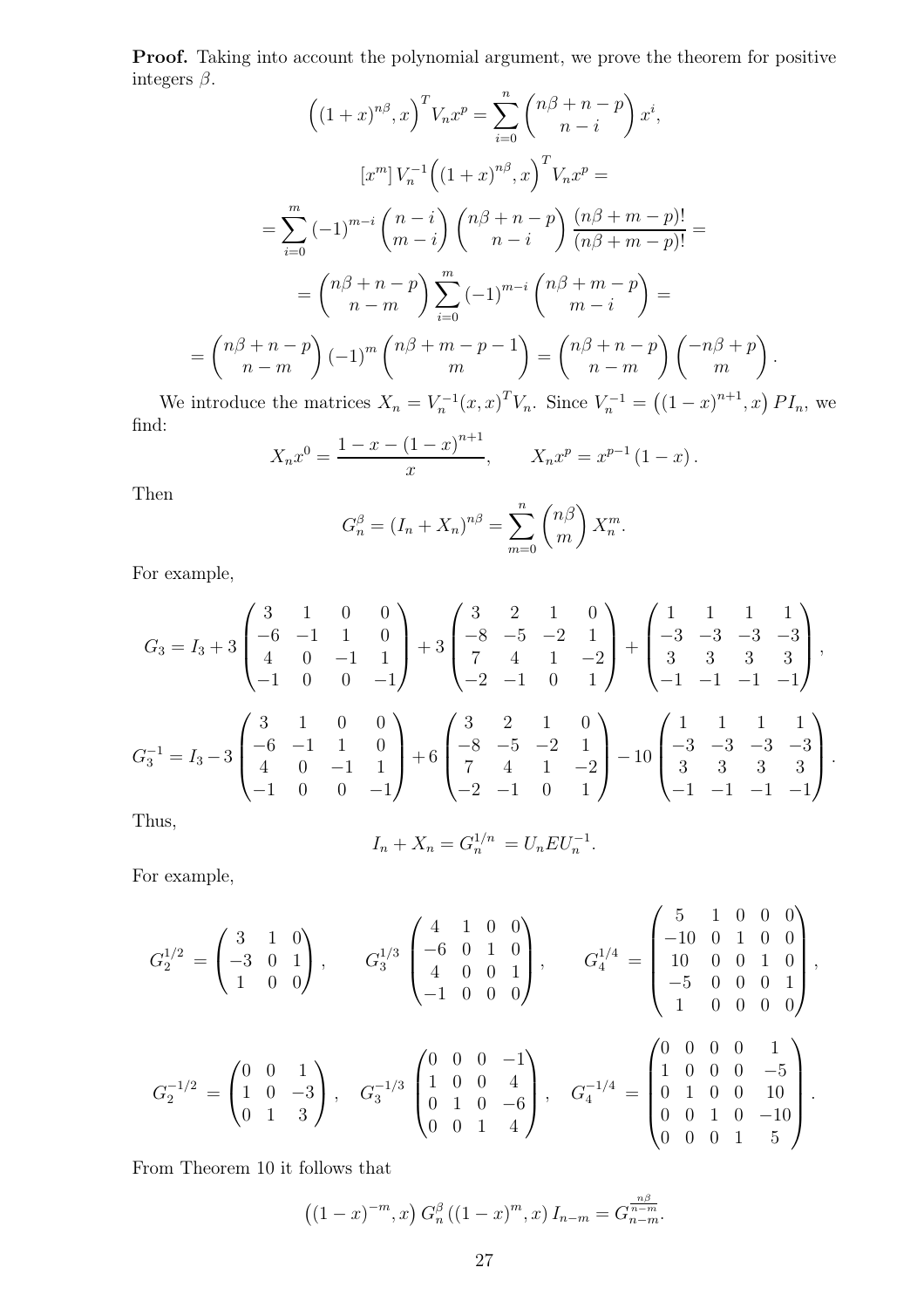In particular,

$$
((1-x)^{-m},x) G_n^{1/n} ((1-x)^m,x) I_{n-m} = G_{n-m}^{1/(n-m)}.
$$

**Example 7.** Let  $b(x) = 1$ ,  $a(x) = 1 + x$ ,  $a(x)$  is the generalized binomial series. Then polynomials  $\beta_{\beta}$  (x) =  $G_n^{\beta} x^n$  are the numerator polynomials of the matrix

$$
\left(1+x\left(\log_{(\beta)}a^{\beta}(x)\right)',x_{(\beta)}a(x)\right).
$$

But since  $_{(1)}g_n(x) = 1$ ,  $G_n^{\beta}x^0 = G_n^{\beta+1}x^n$ , then this matrix can also be represented in the form

$$
(\log a(x)\left(1+x\left(\log\left(\beta\right)a^{\beta-1}(x)\right)'\right),x_{(\beta)}a(x)\right)
$$

.

Hence, here the property of the generalized binomial series is manifested:

$$
_{(\beta)}a(x)\left(1+x(\log_{(\beta)}a^{\beta-1}(x))'\right)=1+x(\log_{(\beta)}a^{\beta}(x))'.
$$

**Example 8.** Let  $_{(\beta)}a(x)$  is the generalized binomial series. Then polynomials  $G_n^{\beta}x$  are the numerator polynomials of the matrix

$$
\left(1+x\left(\log_{(\beta+1)}a^{\beta}(x)\right),x_{(\beta+1)}a(x)\right),\,
$$

polynomials  $G_n^{\beta} x^{n-1}$  are the numerator polynomials of the matrix

$$
\left({\begin{smallmatrix}\beta\end{smallmatrix}} a\left(x\right)\left(1+x\left(\log {\begin{smallmatrix}\beta\end{smallmatrix}} a^\beta\left(x\right)\right)'\right), x_{(\beta)}a\left(x\right)\right).
$$

Since  $G_n^{-\beta}x = J_n G_n^{\beta} x^{n-1}$ , then matrix

$$
\left(1+x\left(\log_{(1-\beta)}a^{-\beta}(x)\right),x_{(1-\beta)}a(x)\right)
$$

coincides with the matrix

$$
(1,-x)\left(1+x\left(\log_{(\beta)}a^{\beta}(x)\right)',x_{(\beta)}a^{-1}(x)\right)(1,-x)\,,
$$

matrix

$$
\left( {}_{(-\beta)}a\left(x\right)\left(1+x\left(\log_{(-\beta)}a^{-\beta}\left(x\right)\right)'\right),x_{(-\beta)}a\left(x\right)\right)
$$

coincides with the matrix

$$
(1, -x) \left( (\beta+1) a^{-1} (x) \left( 1 + x \left( \log (\beta+1) a^{\beta} (x) \right)' \right), x_{(\beta+1)} a^{-1} (x) \right) (1, -x).
$$

Denote

$$
[n, \searrow] \left(b\left(x_{(\beta)}a^{\beta}(x)\right)\left(1+x\beta\left(\log_{(\beta)}a(x)\right)'\right), x_{(\beta)}a(x)\right)_{e^x} = \frac{(\beta)^{h_n}(x)}{(1-x)^{2n+1}}.
$$

We introduce the matrices  $H_n^{\beta} = F_n E^{n\beta} F_n^{-1}$ . For example,

$$
H_2 = \frac{1}{6} \begin{pmatrix} 15 & 5 & 1 \\ -12 & 2 & 4 \\ 3 & -1 & 1 \end{pmatrix}, \qquad H_3 = \frac{1}{20} \begin{pmatrix} 84 & 28 & 7 & 1 \\ -108 & -4 & 15 & 9 \\ 54 & -6 & -1 & 9 \\ -10 & 2 & -1 & 1 \end{pmatrix},
$$

$$
H_4 = \frac{1}{70} \begin{pmatrix} 495 & 165 & 135/3 & 9 & 1 \\ -880 & -110 & 160/3 & 44 & 16 \\ 660 & 0 & -90/3 & 24 & 36 \\ -240 & 20 & 0 & -6 & 16 \\ 35 & -5 & 5/3 & -1 & 1 \end{pmatrix}.
$$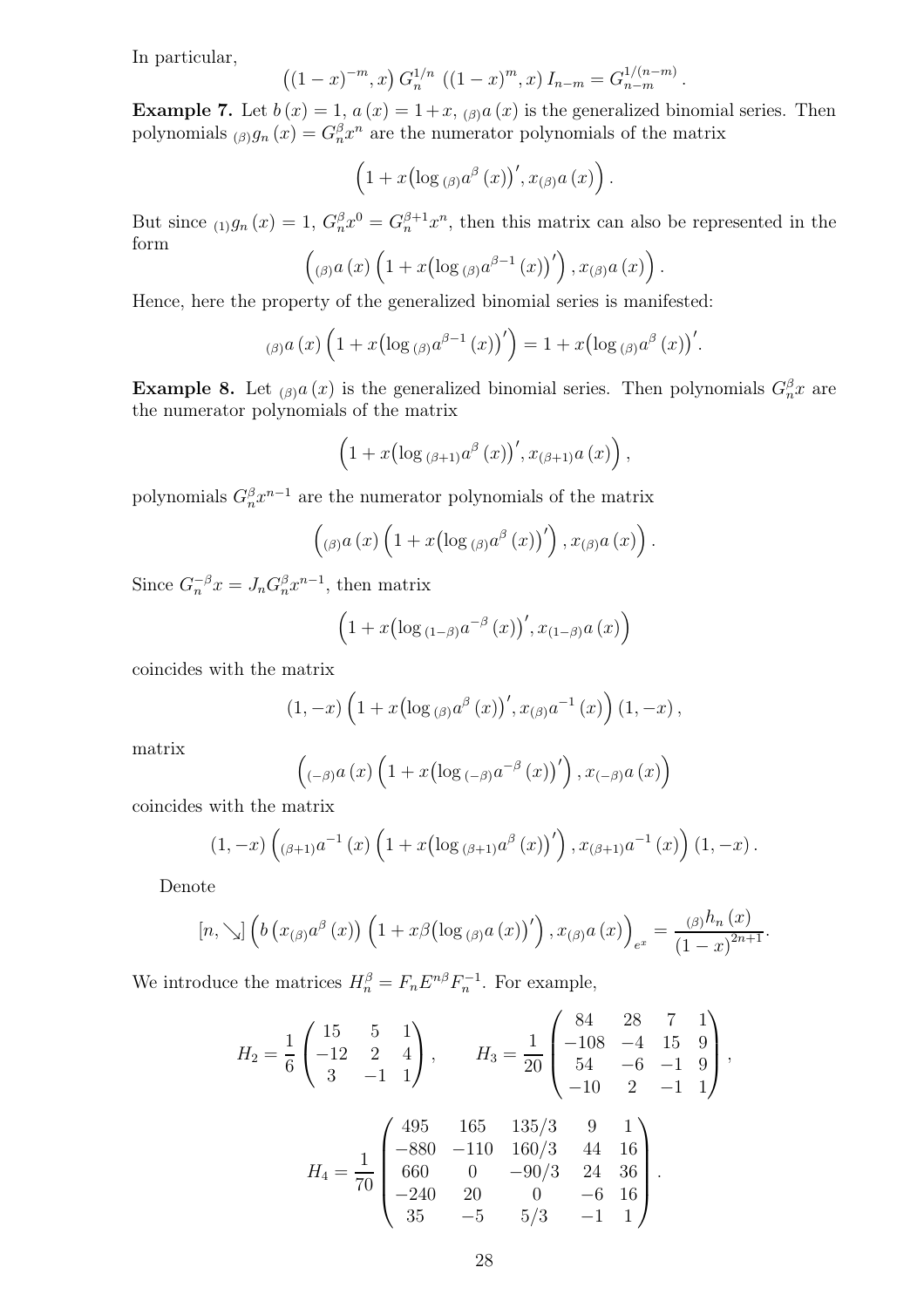Then

$$
H_n^{\beta}h_n(x) = \alpha_{\beta}h_n(x).
$$

Theorem 18.

$$
H_n^{-\beta} = J_n H_n^{\beta} J_n.
$$

Proof. By Theorem 11

$$
J_n F_n E^{n\beta} F_n^{-1} J_n = F_n E^{n+1} (1, -x) E^{n\beta} E^{n+1} (1, -x) F_n^{-1} =
$$
  
=  $F_n (1, -x) E^{n\beta} (1, -x) F_n^{-1} = F_n E^{-n\beta} F_n^{-1}.$ 

Matrix  $H_n^{\beta}$  can be represented in the form

$$
H_n^{\beta} = S_n G_n^{\beta} S_n^{-1} = V_n^{-1} C_n \left( (1+x)^{n\beta}, x \right)^T C_n^{-1} V_n.
$$

For example,

$$
H_3 = \begin{pmatrix} 1 & 0 & 0 & 0 \\ -3 & 1 & 0 & 0 \\ 3 & -2 & 1 & 0 \\ -1 & 1 & -1 & 1 \end{pmatrix} \begin{pmatrix} 1 & 0 & 0 & 0 \\ 0 & 4 & 0 & 0 \\ 0 & 0 & 10 & 0 \\ 0 & 0 & 0 & 20 \end{pmatrix} \begin{pmatrix} 1 & 3 & 3 & 1 \\ 0 & 1 & 3 & 3 \\ 0 & 0 & 1 & 3 \\ 0 & 0 & 0 & 1 \end{pmatrix} \begin{pmatrix} 1 & 0 & 0 & 0 \\ 0 & \frac{1}{4} & 0 & 0 \\ 0 & 0 & \frac{1}{10} & 0 \\ 0 & 0 & 0 & \frac{1}{20} \end{pmatrix} \begin{pmatrix} 1 & 0 & 0 & 0 \\ 3 & 1 & 0 & 0 \\ 3 & 2 & 1 & 0 \\ 1 & 1 & 1 & 1 \end{pmatrix}.
$$

Denote

$$
t_n(\varphi|\beta, x) = \sum_{m=0}^n \binom{\varphi}{m} \binom{\beta}{n-m} x^m.
$$

Theorem 19.

$$
H_n^{\beta} x^p = \sum_{m=p}^n {n-p \choose n-m} {n+m \choose m}^{-1} (1-x)^{n-m} t_m \left(-n\beta + n + m|n\beta, x\right).
$$

Proof. Since

$$
\frac{1}{n!} [x^m] V_p^{-1} C_n \left( (1+x)^{n\beta}, x \right)^T x^p =
$$
\n
$$
= \sum_{i=0}^m (-1)^{m-i} {p-i \choose m-i} {n\beta \choose p-i} {n+i \choose i} \frac{(n\beta+m-p)!}{(n\beta+m-p)!} =,
$$
\n
$$
= {n\beta \choose p-m} \sum_{i=0}^m (-1)^{m-i} {n+i \choose i} {n\beta+m-p \choose m-i} =
$$
\n
$$
{n\beta \choose p-m} (-1)^m {n\beta+m-p-n-1 \choose m} = {n\beta \choose p-m} {-n\beta+n+p \choose m},
$$

then

$$
V_n^{-1}C_n((1+x)^{n\beta},x)^T x^p = ((1-x)^{n-p},x) V_p^{-1}C_n((1+x)^{n\beta},x)^T x^p =
$$
  
=  $n!(1-x)^{n-p}t_p(-n\beta+n+p|n\beta,x).$ 

It remains to add that

=

$$
C_n^{-1}V_n x^p = \frac{1}{n!} \sum_{m=p}^n {n-p \choose n-m} {n+m \choose m}^{-1} x^m.
$$

In particular,

$$
H_n^{\beta} x^n = \binom{2n}{n}^{-1} \sum_{m=0}^n \binom{-n\beta+2n}{m} \binom{n\beta}{n-m} x^m.
$$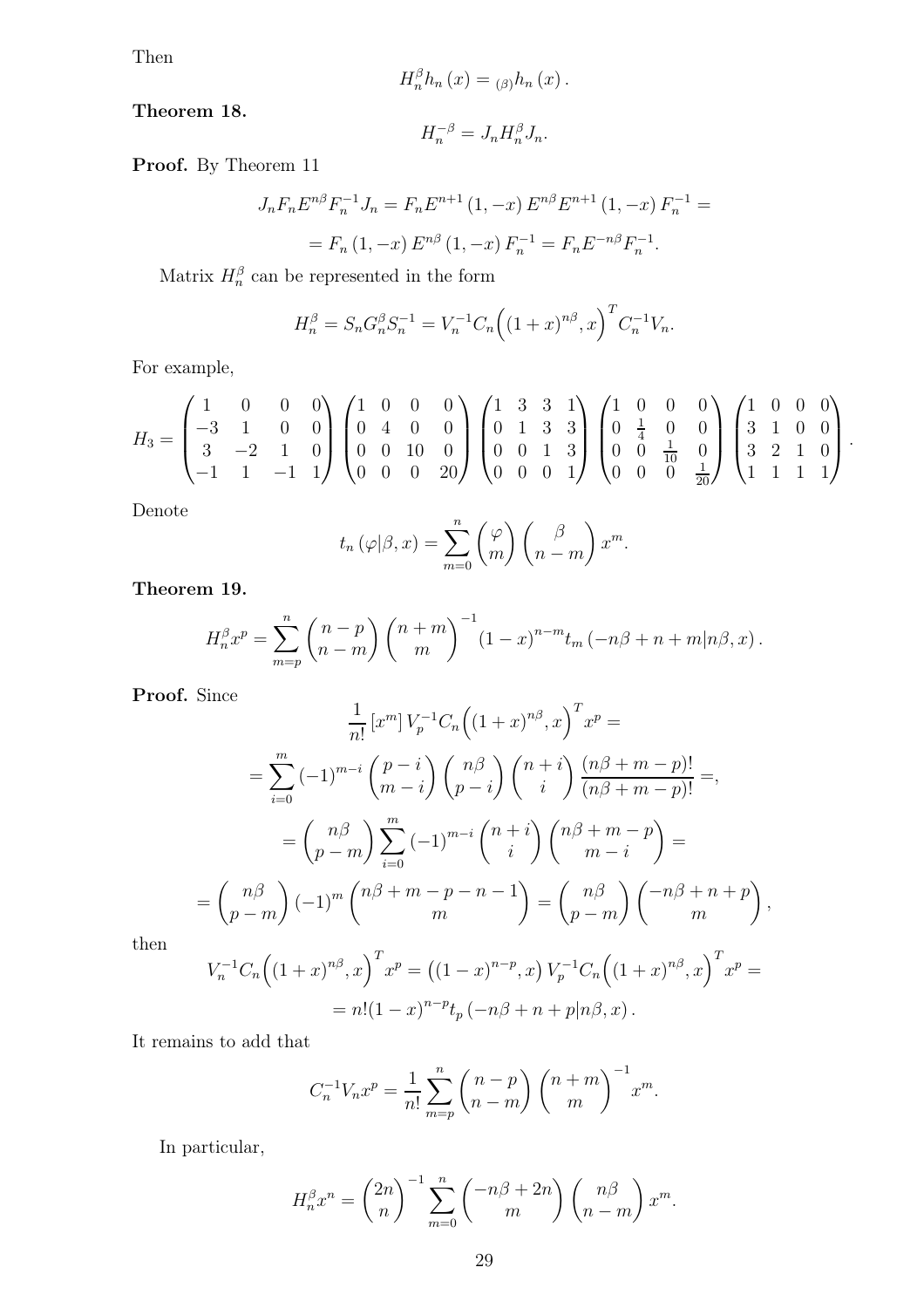Respectively, by Theorem 18

$$
H_n^{\beta} x^0 = \binom{2n}{n}^{-1} \sum_{m=0}^n \binom{-n\beta}{m} \binom{n\beta+2n}{n-m} x^m.
$$

**Example 9.** Let  $_{(\beta)}a(x)$  is the generalized binomial series. Then polynomials  $_{(\beta)}h_n(x)$  =  $\frac{(2n)!}{n!}H_n^{\beta}x^n$  are the numerator polynomials of the matrix

$$
\left(1+x\left(\log_{(\beta)}a^{\beta}(x)\right)',x_{(\beta)}a(x)\right)_{e^x}.
$$

Since  $_{(2)}h_n(x) = \frac{(2n)!}{n!}$ , then polynomials  $\frac{(2n)!}{n!}H_n^{\beta}x^0 = \frac{(2n)!}{n!}H_n^{\beta+2}x^n$  are the numerator polynomials of the matrix

$$
\left(1 + x \left(\log_{(\beta+2)} a^{\beta+2} (x)\right)', x_{(\beta+2)} a (x)\right)_{e^x}.
$$

Since

$$
H_n^{-\beta} x^0 = J_n H_n^{\beta} x^n, \qquad (1, x_{(\beta)} a(x))^{-1} = (1, x_{(\beta-1)} a^{-1}(x)),
$$
  

$$
(x_{(\beta-1)} a^{-1}(x))' (1, x_{(\beta-1)} a^{-1}(x)) (1 + x (\log_{(\beta)} a^{\beta}(x))') =
$$
  

$$
= (1 + x (\log_{(\beta-1)} a^{\beta-1}(x))') (\beta-1) a^{-1}(x),
$$

then matrix

$$
\left(1+x\left(\log_{(2-\beta)}a^{2-\beta}(x)\right),x_{(2-\beta)}a(x)\right)
$$

coincides with the matrix

$$
(1, -x) \left( \left( 1 + x \left( \log_{(\beta-1)} a^{\beta-1}(x) \right)' \right)_{(\beta-1)} a^{-1}(x) , x_{(\beta-1)} a^{-1}(x) \right) (1, -x) .
$$

Denote

$$
[n, \searrow] (1, x_{(\beta)} a(x))_{e^x} = \frac{(\beta) \varphi_n(x)}{(1-x)^{2n+1}}, \qquad \frac{1}{x}(\beta) \varphi_n(x) = (\beta) \tilde{\varphi}_n(x).
$$

We introduce the matrices  $T_n^{\beta} = \tilde{F}_n E^{n\beta} \tilde{F}_n^{-1}$ . For example,

$$
T_2 = \frac{1}{2} \begin{pmatrix} 3 & 1 \\ -1 & 1 \end{pmatrix}, \qquad T_3 = \frac{1}{5} \begin{pmatrix} 12 & 4 & 1 \\ -9 & 2 & 3 \\ 2 & -1 & 1 \end{pmatrix}, \qquad T_4 = \frac{1}{14} \begin{pmatrix} 55 & 55/3 & 5 & 1 \\ -66 & 0 & 10 & 6 \\ 30 & -6 & 0 & 6 \\ -5 & 5/3 & -1 & 1 \end{pmatrix}.
$$

Then

$$
T_{n}^{\beta}\tilde{\varphi}_{n}(x)=(\beta)\tilde{\varphi}_{n}(x).
$$

Theorem 20.

$$
T_n^{-\beta} = \tilde{J}_n T_n^{\beta} \tilde{J}_n.
$$

Proof. By Theorem 6

$$
\tilde{J}_n \tilde{F}_n E^{n\beta} \tilde{F}_n^{-1} \tilde{J}_n = \tilde{F}_n E^n (1, -x) E^{n\beta} E^n (1, -x) \tilde{F}_n^{-1} =
$$
  
=  $\tilde{F}_n (1, -x) E^{n\beta} (1, -x) \tilde{F}_n^{-1} = \tilde{F}_n E^{-n\beta} \tilde{F}_n^{-1}.$ 

Matrix  $T_n^{\beta}$  can be represented in the form

$$
T_n^{\beta} = \tilde{S}_n A_n^{\beta} \tilde{S}_n^{-1} = \tilde{V}_n^{-1} \tilde{C}_n \tilde{D} \left( (1+x)^{n\beta}, x \right)^T \tilde{D}^{-1} \tilde{C}_n^{-1} \tilde{V}_n,
$$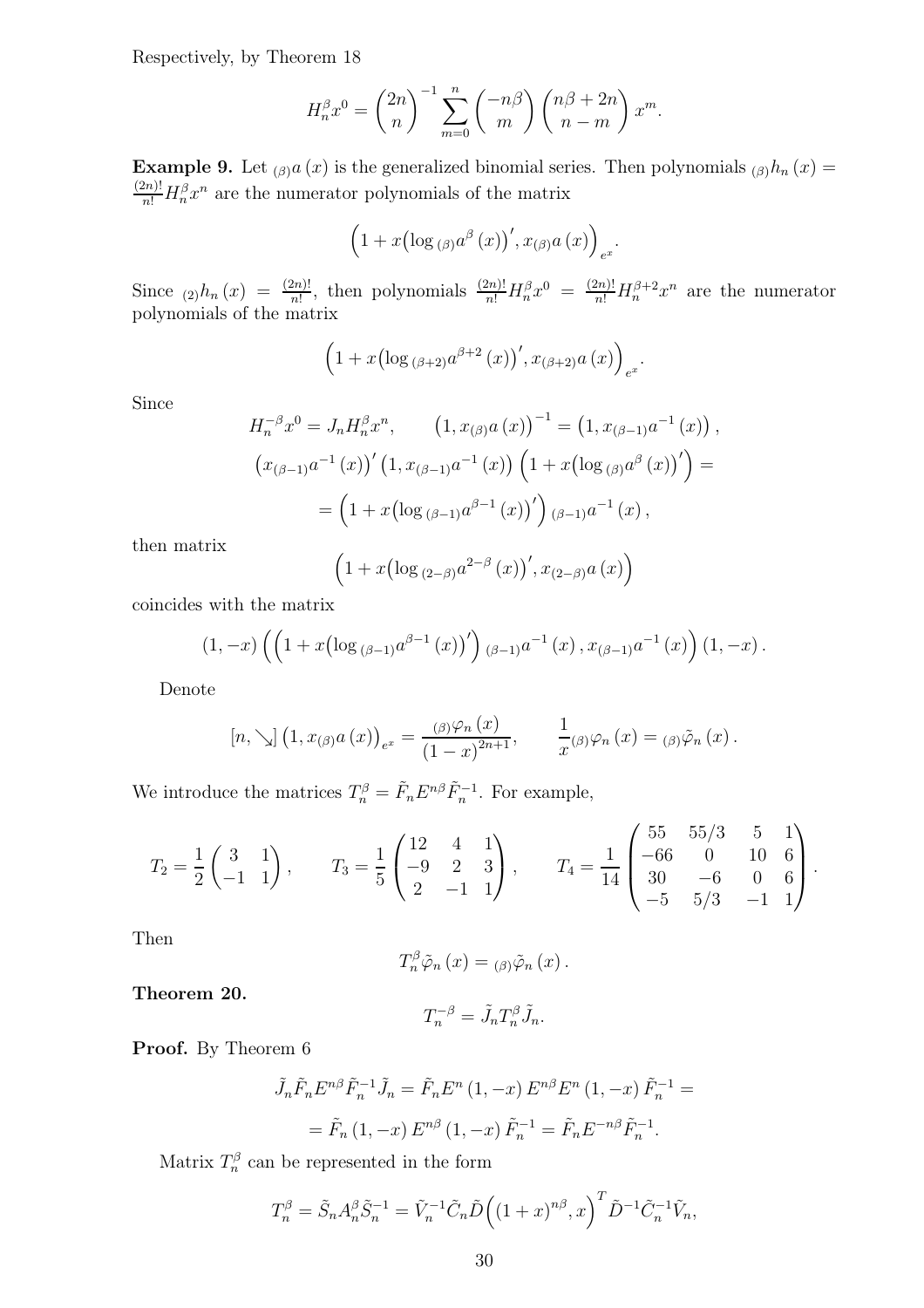where

$$
\tilde{C}_n \tilde{D}x^p = (n+1)! \binom{n+1+p}{p} x^p.
$$

For example,

$$
T_4 = \begin{pmatrix} 1 & 0 & 0 & 0 \\ -3 & 1 & 0 & 0 \\ 3 & -2 & 1 & 0 \\ -1 & 1 & -1 & 1 \end{pmatrix} \begin{pmatrix} 1 & 0 & 0 & 0 \\ 0 & 6 & 0 & 0 \\ 0 & 0 & 21 & 0 \\ 0 & 0 & 0 & 56 \end{pmatrix} \begin{pmatrix} 1 & 4 & 6 & 4 \\ 0 & 1 & 4 & 6 \\ 0 & 0 & 1 & 4 \\ 0 & 0 & 0 & 1 \end{pmatrix} \begin{pmatrix} 1 & 0 & 0 & 0 \\ 0 & \frac{1}{6} & 0 & 0 \\ 0 & 0 & \frac{1}{21} & 0 \\ 0 & 0 & 0 & \frac{1}{56} \end{pmatrix} \begin{pmatrix} 1 & 0 & 0 & 0 \\ 3 & 1 & 0 & 0 \\ 3 & 2 & 1 & 0 \\ 1 & 1 & 1 & 1 \end{pmatrix}.
$$

Theorem 21.

$$
T_n^{\beta} x^p = \sum_{m=p}^{n-1} {n-1-p \choose n-1-m} {n+1+m \choose m}^{-1} (1-x)^{n-m-1} t_m (-n\beta+n+m+1|n\beta,x).
$$

**Proof.** In this case  $p = 0, 1, \ldots, n - 1$ . Since

$$
\frac{1}{(n+1)!} \left[x^m\right] \tilde{V}_{p+1}^{-1} \tilde{C}_n \tilde{D} \left((1+x)^{n\beta}, x\right)^T x^p =
$$
\n
$$
= \sum_{i=0}^m \left(-1\right)^{m-i} \binom{p-i}{m-i} \binom{n\beta}{p-i} \binom{n+1+i}{i} \frac{(n\beta+m-p)!}{(n\beta+m-p)!} =
$$
\n
$$
= \binom{n\beta}{p-m} \sum_{i=0}^m \left(-1\right)^{m-i} \binom{n+1+i}{i} \binom{n\beta+m-p}{m-i} =
$$
\n
$$
= \binom{n\beta}{p-m} \left(-1\right)^m \binom{n\beta+m-p-n-2}{m} = \binom{n\beta}{p-m} \binom{-n\beta+n+p+1}{m},
$$

then

$$
\tilde{V}_n^{-1}\tilde{C}_n\tilde{D}\Big((1+x)^{n\beta},x\Big)^T x^p = ((1-x)^{n-p-1},x)\ \tilde{V}_{p+1}^{-1}\tilde{C}_n\tilde{D}\Big((1+x)^{n\beta},x\Big)^T x^p =
$$
  
=  $(n+1)!(1-x)^{n-p-1}t_p(-n\beta+n+p+1|n\beta,x).$ 

It remains to add that

$$
\tilde{D}^{-1}\tilde{C}_n^{-1}\tilde{V}_n x^p = \frac{1}{(n+1)!} \sum_{m=p}^{n-1} {n-1-p \choose n-1-m} {n+1+m \choose m}^{-1} x^m.
$$

In particular,

$$
T_n^{\beta} x^{n-1} = {2n \choose n-1}^{-1} \sum_{m=0}^{n-1} {n (2 - \beta) \choose m} {n \beta \choose n-1-m} x^m.
$$

Respectively, by Theorem 20

$$
T_n^{\beta} x^0 = \binom{2n}{n-1}^{-1} \sum_{m=0}^{n-1} \binom{-n\beta}{m} \binom{n(2+\beta)}{n-1-m} x^m.
$$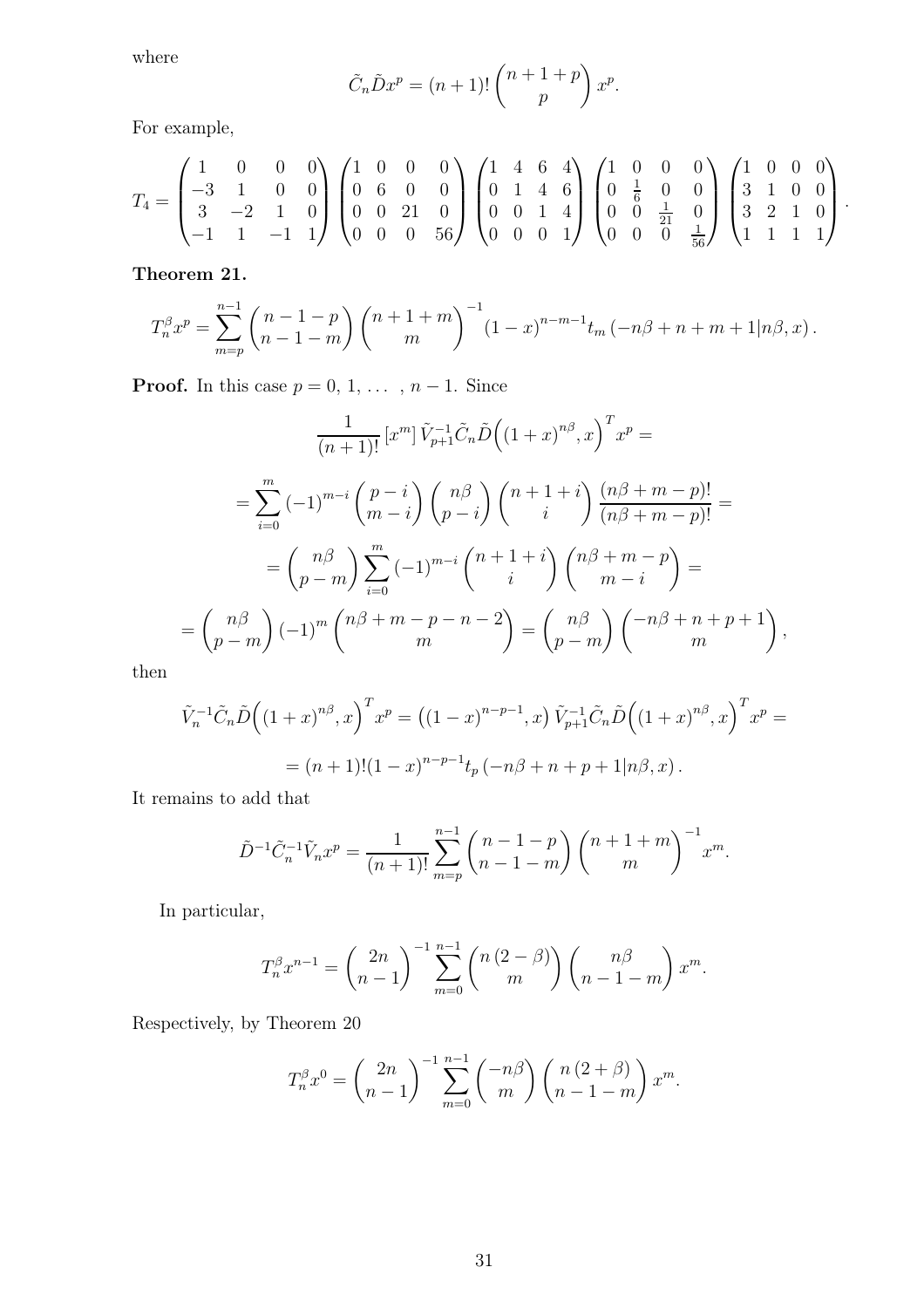## References

- [1] E. Burlachenko, Riordan arrays and generalized Euler polynomials, [arXiv:1709.02229.](http://arxiv.org/abs/1709.02229)
- [2] L. Shapiro, S. Getu, W. Woan, L. Woodson, The Riordan group, Discrete Appl. Math. 34 (1991) 229-339.
- [3] R. Sprugnoli, Riordan arrays and combinatorial sums, Discrete Math.132 (1994) 267- 290.
- [4] D. Merlini, D. G. Rogers, R. Sprugnoli and M. C. Verri, On some alternative characterizations of Riordan arrays, Can. J. Math. 49 (1997) 301-320.
- [5] W, Wang, T. Wang, Generalized Riordan arrays, Discrete Math. 308 (2008) 6466- 6500.
- [6] P. Barry, A study of integer sequences, Riordan arrays, Pascal-like arrays and Hankel transforms, University College Cork, 2009.
- [7] S. M. Roman, The Umbral Calculus, Academic Press, 1984.
- [8] V. E. Hoggatt and Marjorie Bicknell, Convolution triangles, Fibonacci Quart. 10 (1972) 599-609.
- [9] V. E. Hoggatt, and G. E. Bergum, Generalized convolution arrays, Fibonacci Quart. 13 (1975) 193-198.
- [10] V. E. Hoggatt and Marjorie Bicknell-Johnson, Numerator polynomial coefficient arrays for Catalan and related sequence convolution triangles, Fibonacci Quart. 15 (1977) 30-34.
- [11] G. E. Bergum and V. E. Hoggatt, An application of the characteristic of the generalized Fibonacci sequence, Fibonacci Quart. 15 (1977) 215-220.
- [12] V. E. Hoggatt and Marjorie Bicknell-Johnson, Convolution arrays for Jacobsthal and Fibonacci polynomials, 16 (1978) 385-402.
- [13] Peter Bala, Notes on generalized Riordan arrays, https://oeis.org/A260492/a260492.pdf
- [14] M. Koutras, Eulerian nambers associated with sequences of polynomials, Fibonacci Quart. 32 (1994) 44-57.
- [15] V. E. Hoggatt and Paul S. Bruckman, H-convolution transform, Fibonacci Quart. 13 (1975) 357-368.
- [16] E. V. Burlachenko, Riordan arrays and generalized Lagrange series, Mathematical Notes, 100 (2016) 531-539.
- [17] B. Drake, An inversion theorem for labeled trees and some limits of areas under lattice paths, A dissertation presented to the Faculty of the Graduate School of Arts and Sciences of Brandeis University, 2008.
- [18] Peter Bala, Diagonals of triangles with generating function  $\exp(t^*F(x))$ , https://oeis.org/A112007/a112007.txt
- [19] Wolfdieter Lang, On Generating functions of Diagonals Sequences of Sheffer and Riordan Number Triangles, [arXiv:1708.01421.](http://arxiv.org/abs/1708.01421)